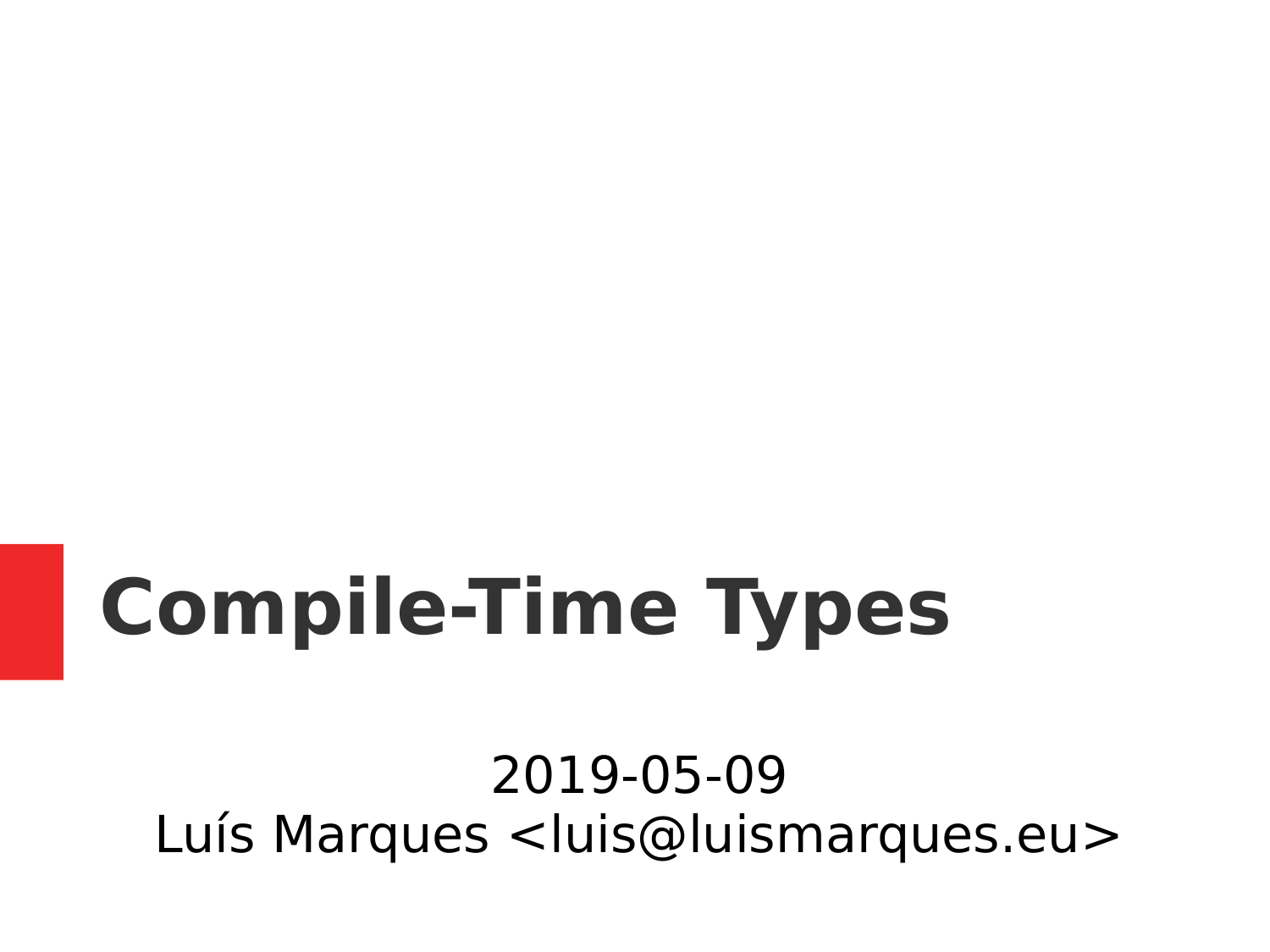#### **Caveat Emptor**

- This is a talk about "compile-time"
- I'm prototyping some of these ideas
- At the moment this is very speculative
- Maybe too early to present but... "present early, present often"
- Heavy skepticism is a healthy reaction
- Feedback still welcome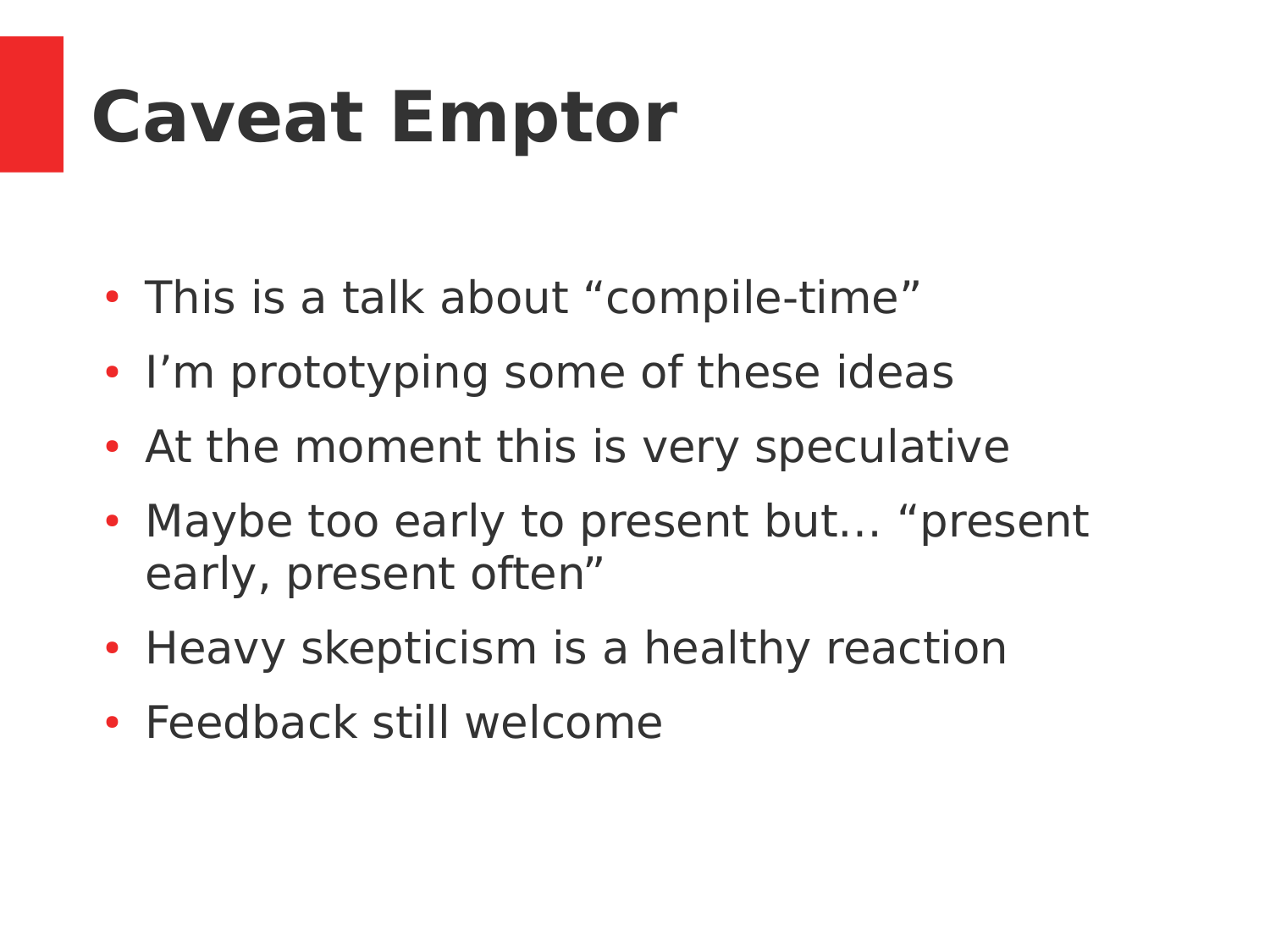- Peter principle
	- You are promoted until you reach your level of incompetence
- Management concept
- Applies to other things... like D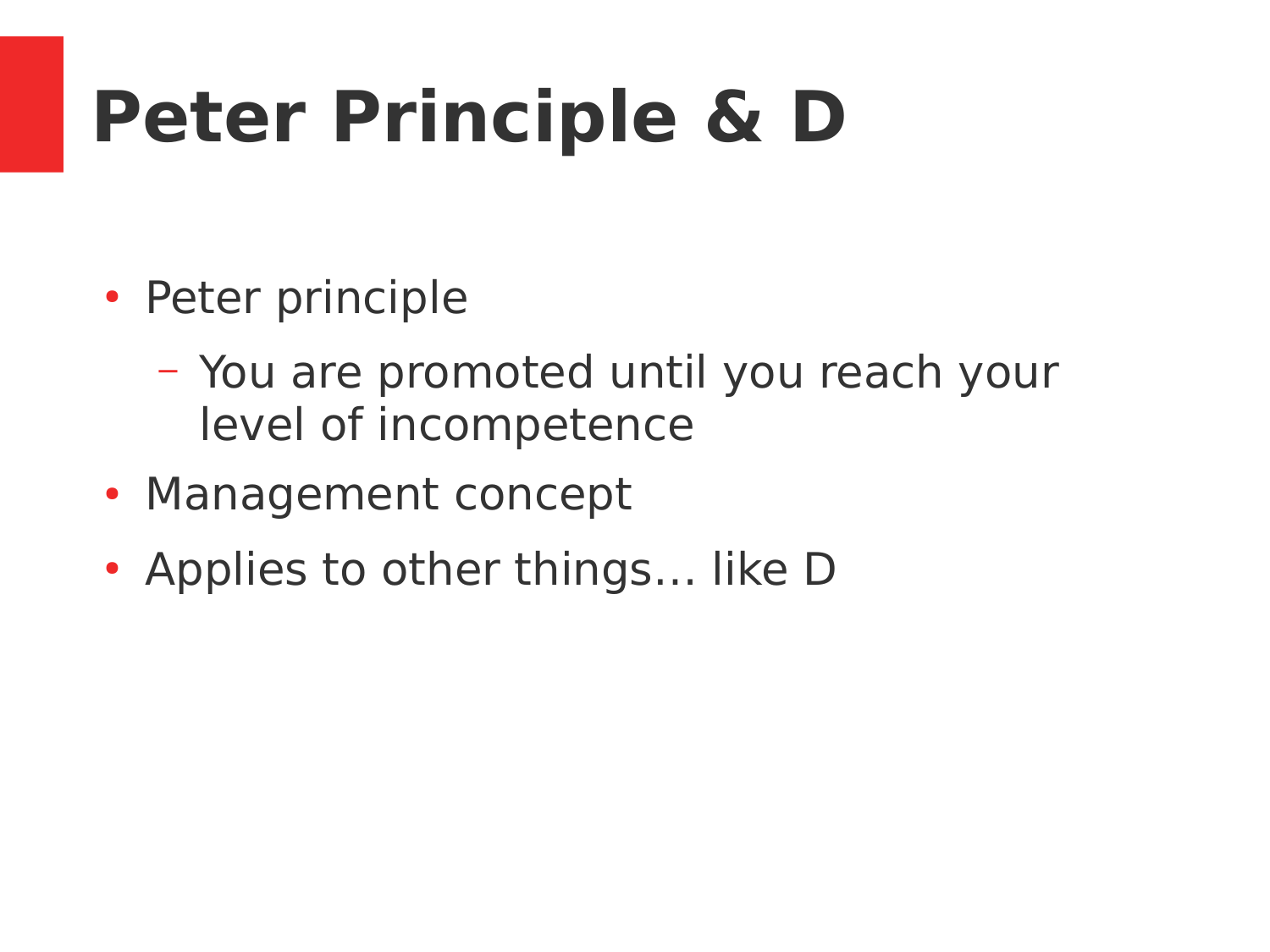- D as an alternative to C
	- Picture a typical C codebase
	- Some parts of C are pretty reasonable. Functions, structs, etc.
		- Some improvements here and there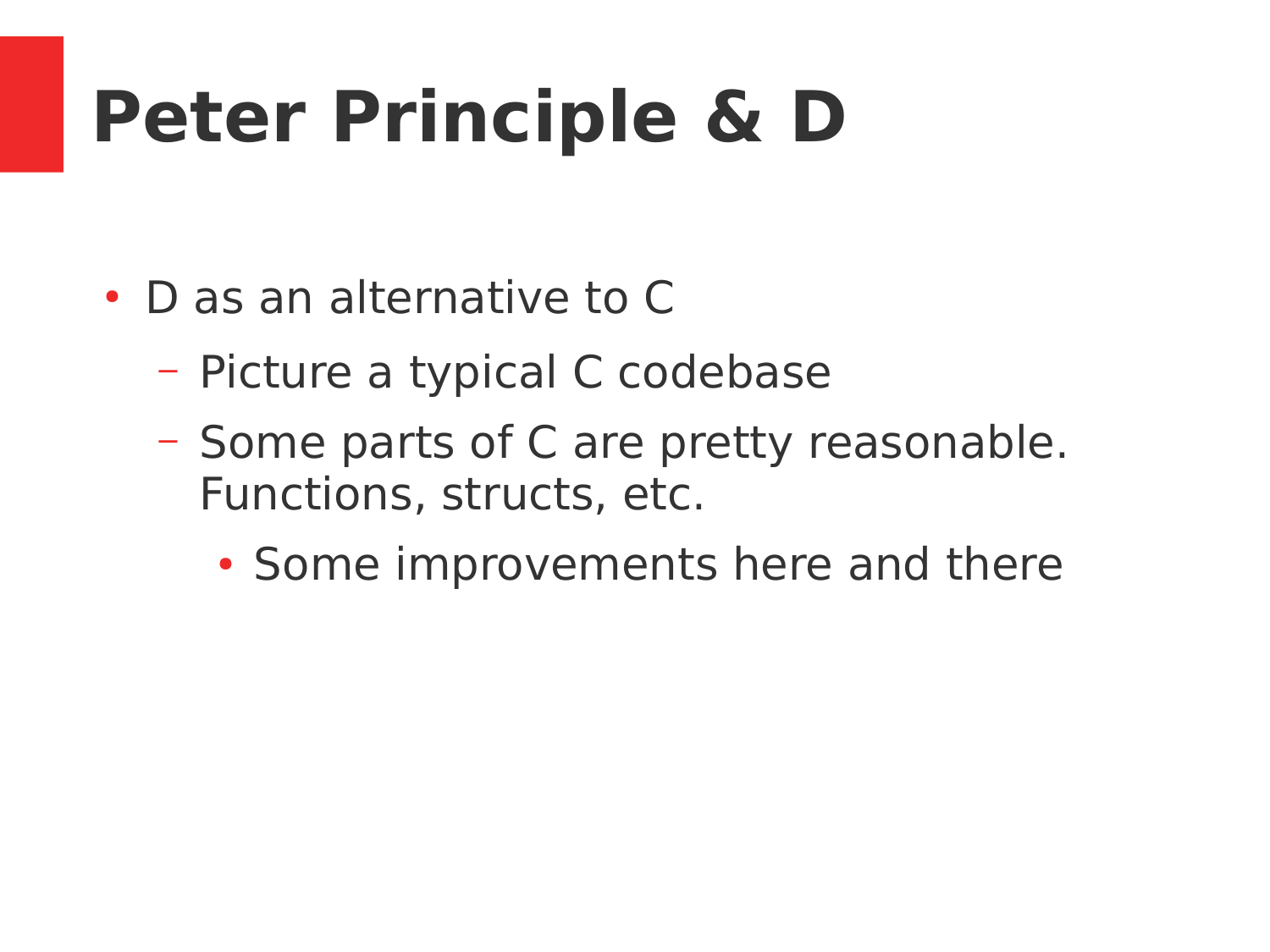- $\cdot$  D as an alternative to C
	- Other parts are a trainwreck
	- Just focusing on the preprocessor...
		- $\cdot$  #include headers
		- #define CONSTANTs, MACROs
		- $\#$ if,  $\#$ ifdef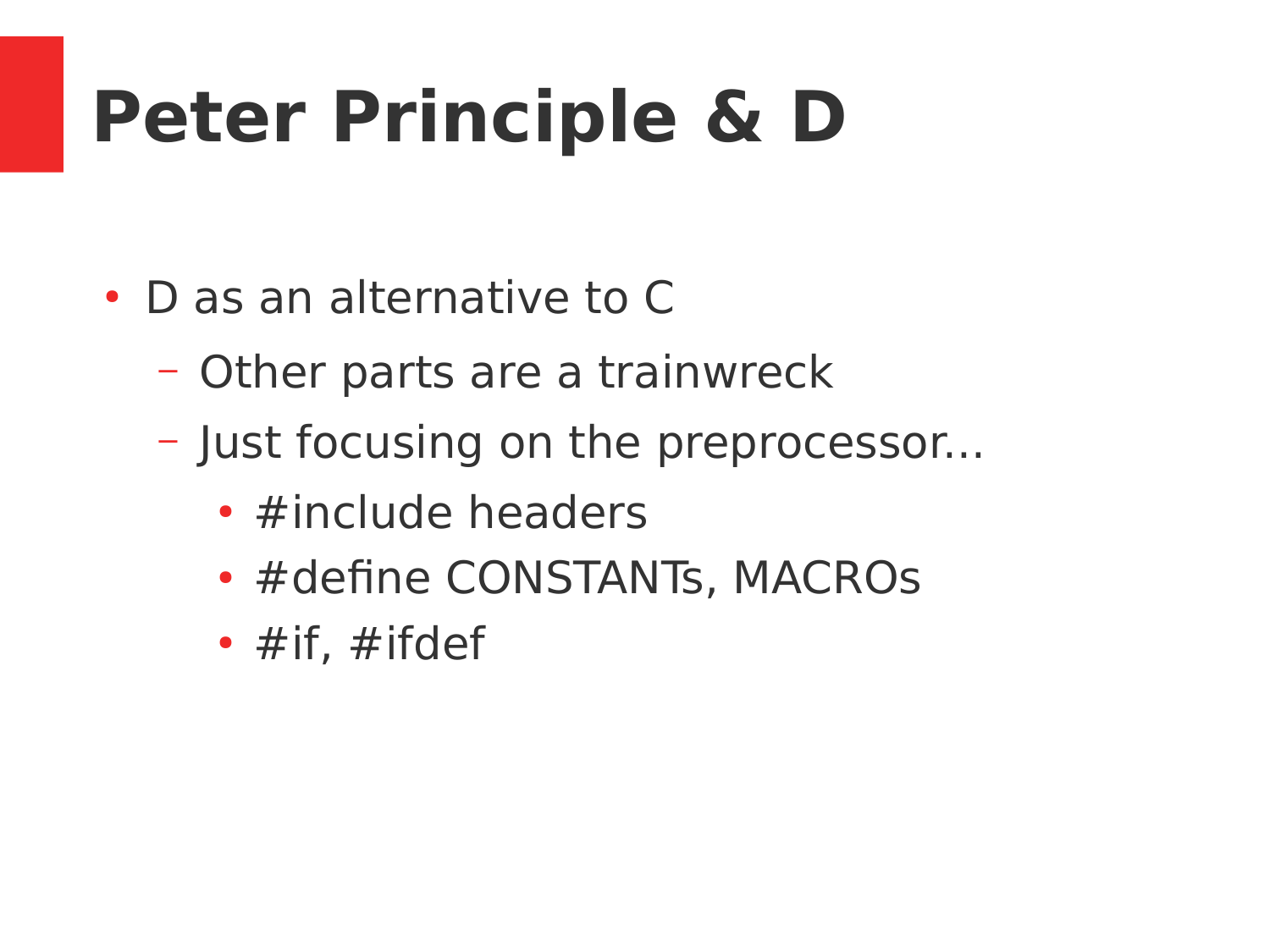- $\cdot$  D as an alternative to C
	- D is created as an improved C
	- #define CONSTANTs become enum consts
	- #define MACROs become functions (inlined, templated, etc.)
	- Sane modules
	- Replaced two separate languages (preprocessor, C) with a single one
		- Safer, more readable, integrated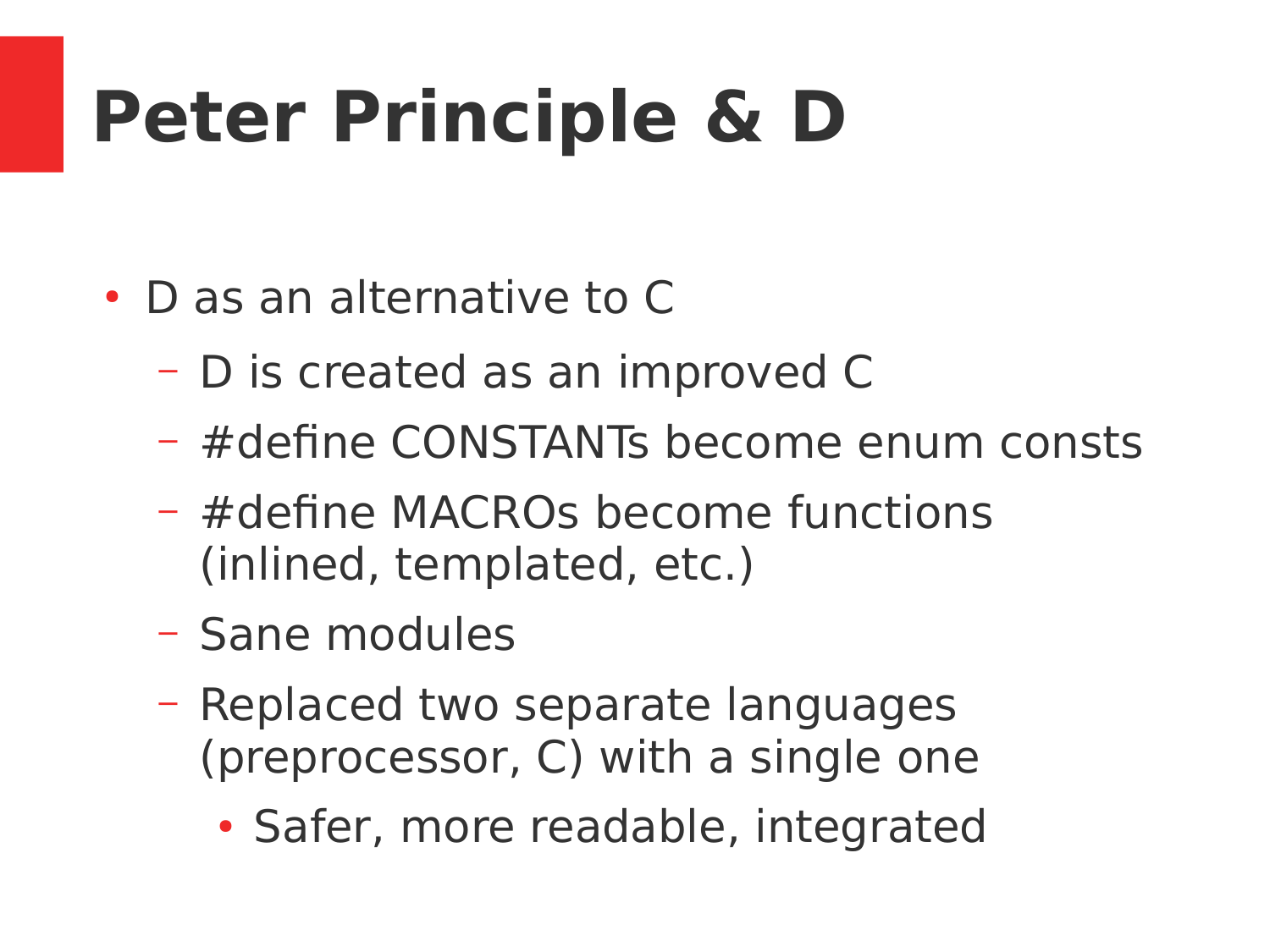- D as an alternative to C
	- Things compile super fast
	- The code is simple and readable
	- It mostly uses simple concepts
		- Simple to get started with
		- A few advanced features here and there solve the tougher issues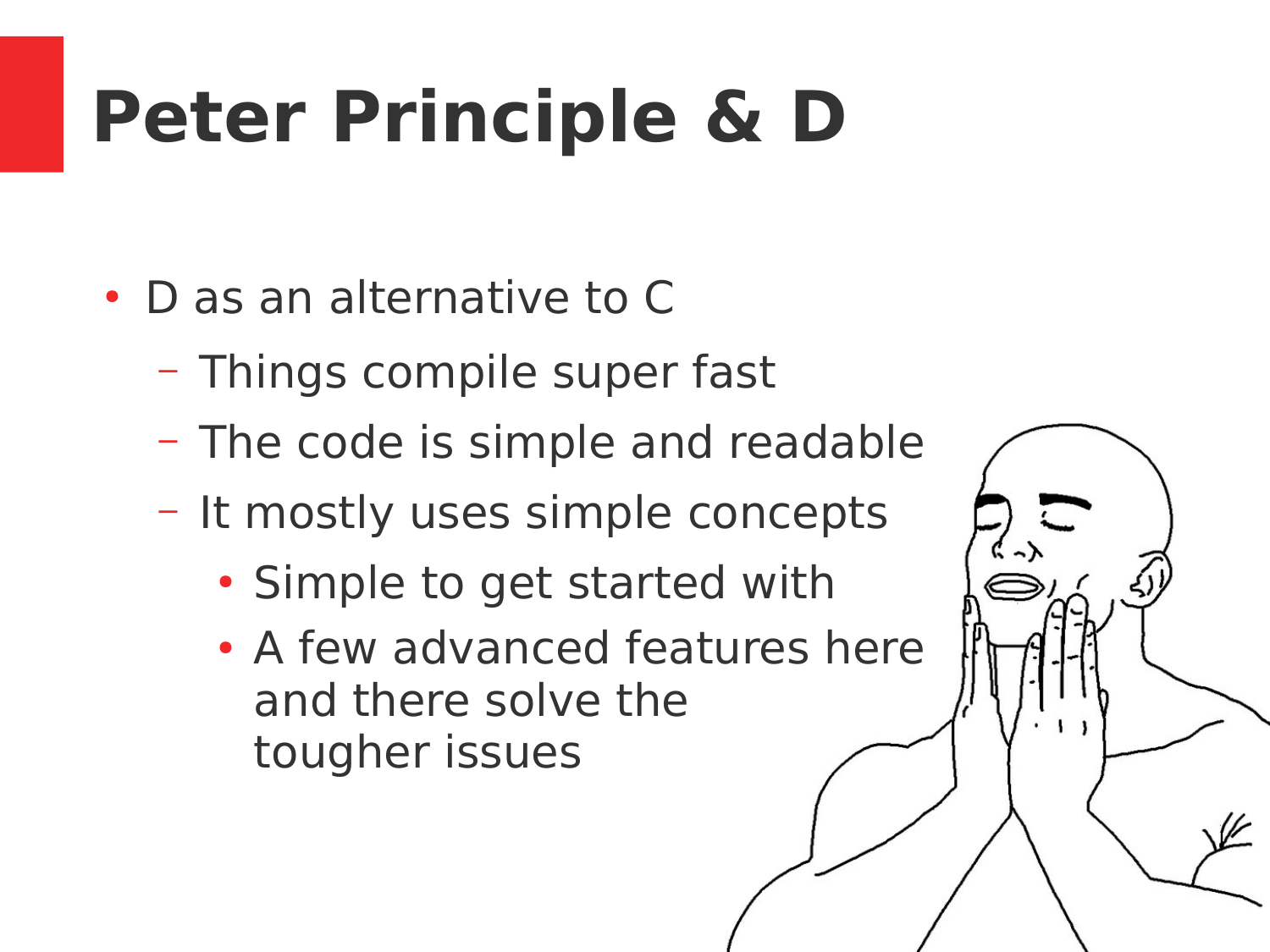#### $\cdot$  D  $>$  C

- Life is good, so why rock the boat?
- You feel the aluring power of D
- You no longer want C-style programming
- You want ranges; generic algorithms; design by instrospection; const and immutable; traits, mixins, pure, @nogc, @safe…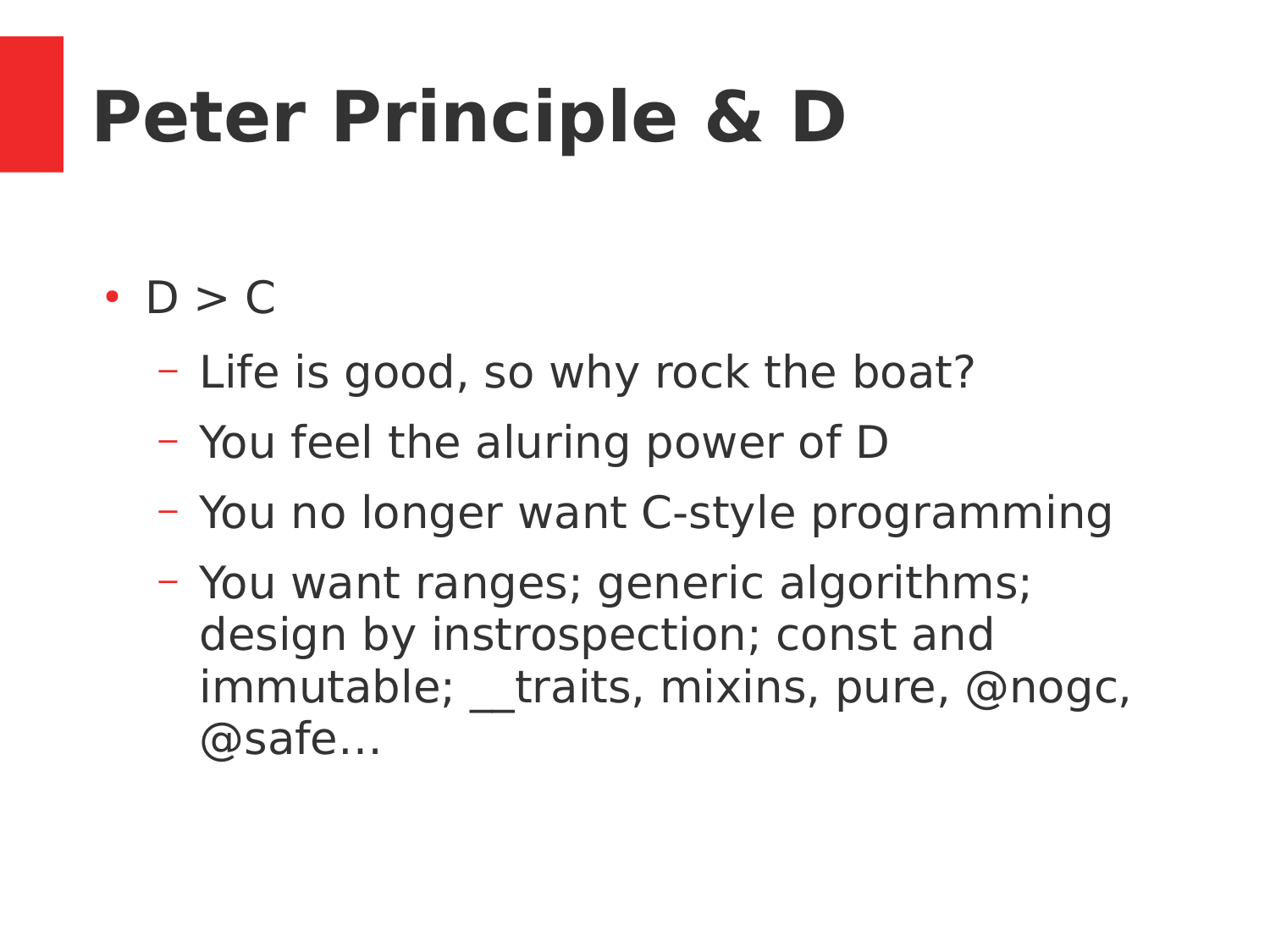- Modern D
	- Lots of cool stuff. But sometimes...
	- Slow compilation
	- Inscrutable error messages
	- Compile-time code is inconvenient to debug
	- Features that don't interact well with each other
	- You often need experts, ugly hacks, etc.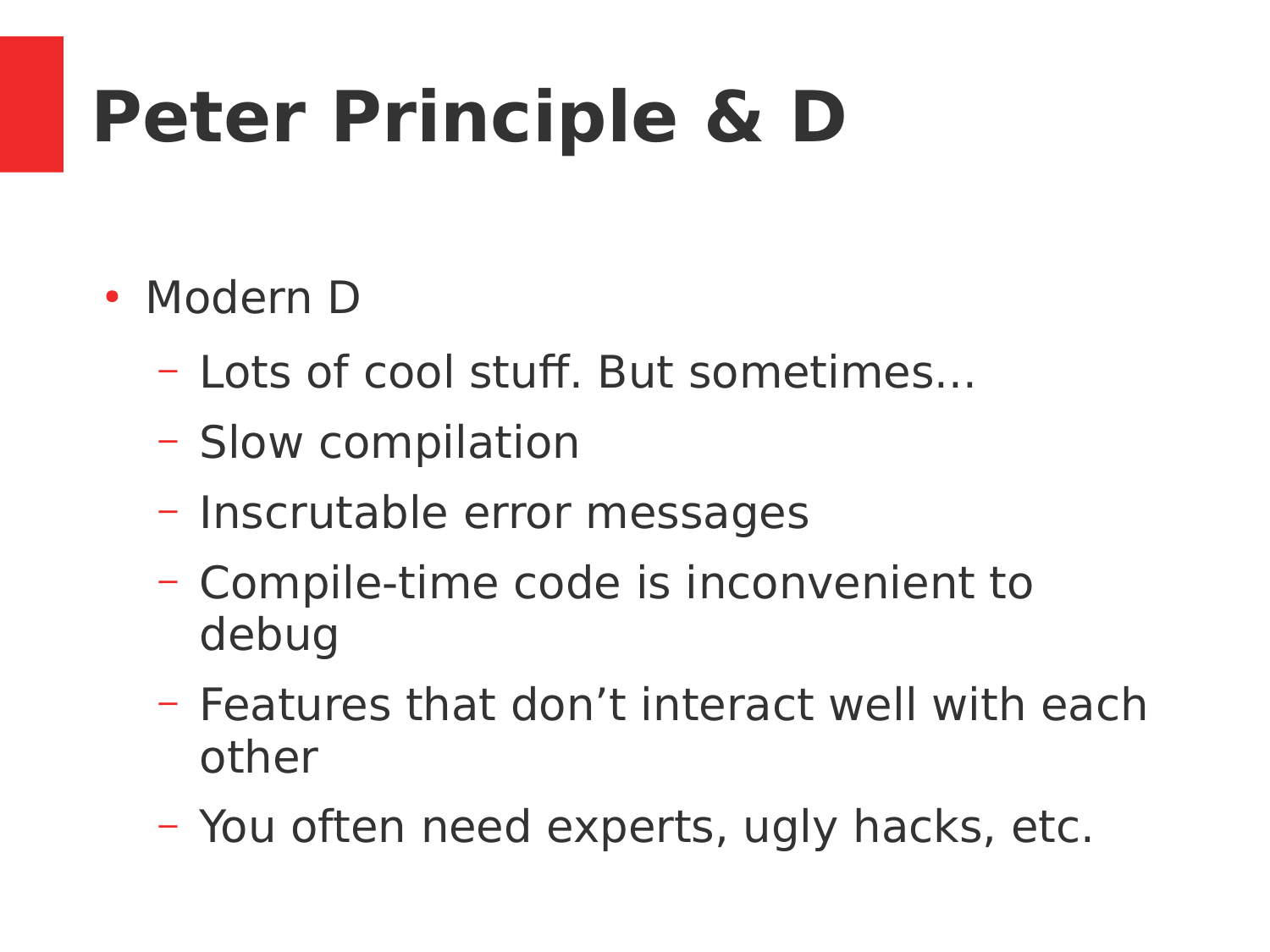- Modern D
	- D has been promoted to its level of incompetence
	- Why does this happen?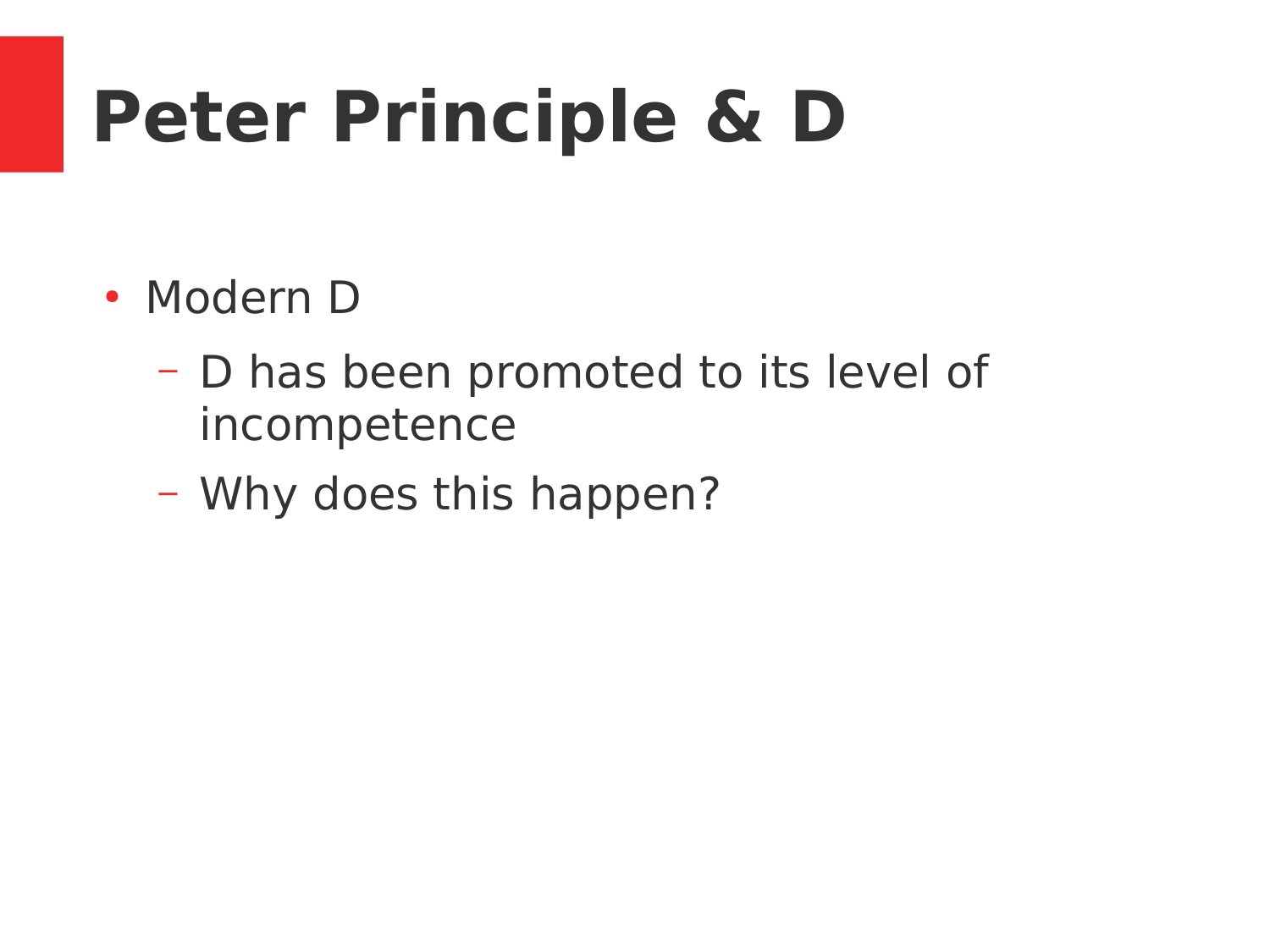- Modern D
	- D has amassed a lot of features
	- Many of them lack a unifying structure
		- Even if they deal with the same fundamental concepts
		- They clash with each other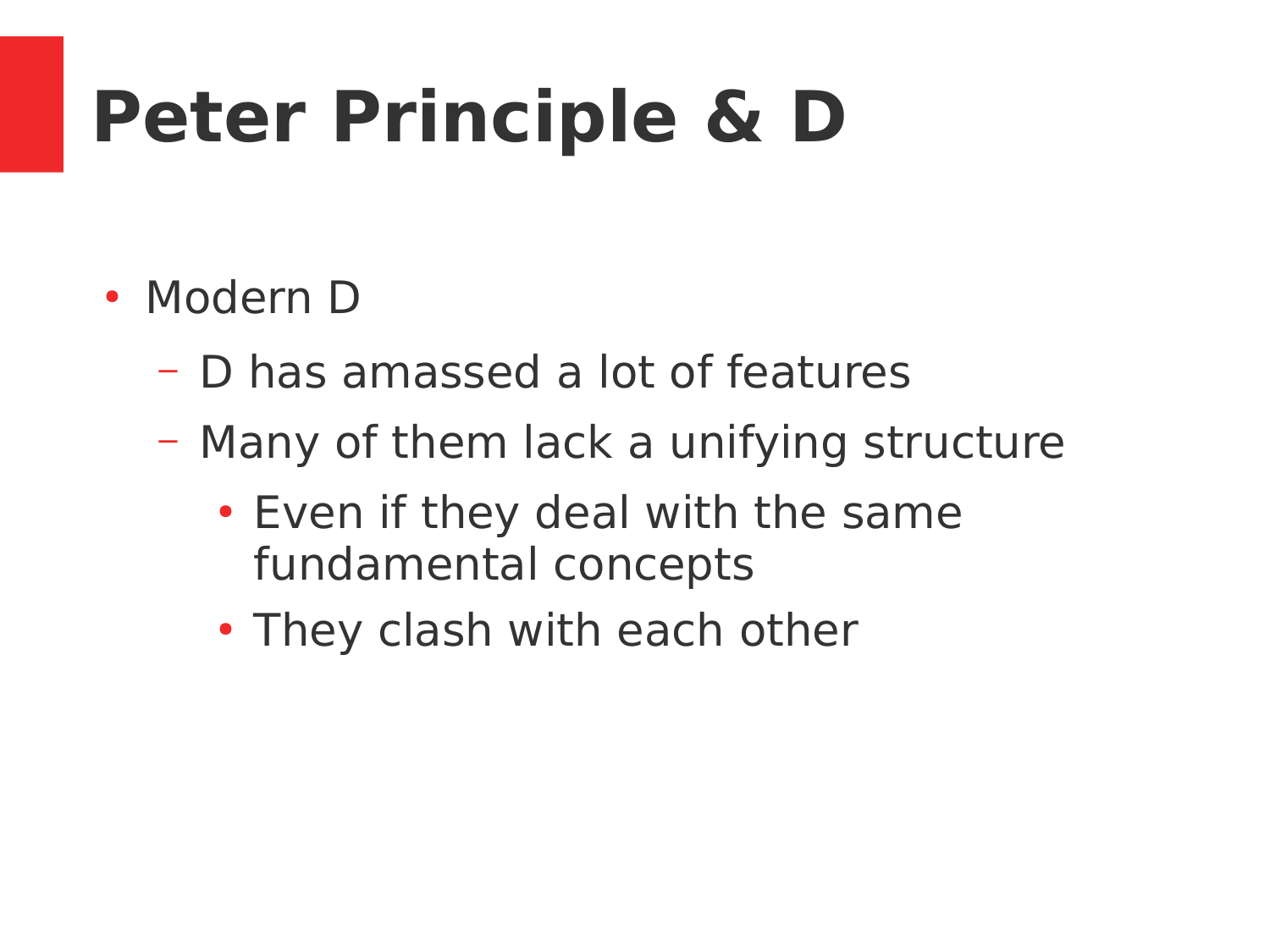- Modern D
	- The programming model is not the most appropriate for modern D style code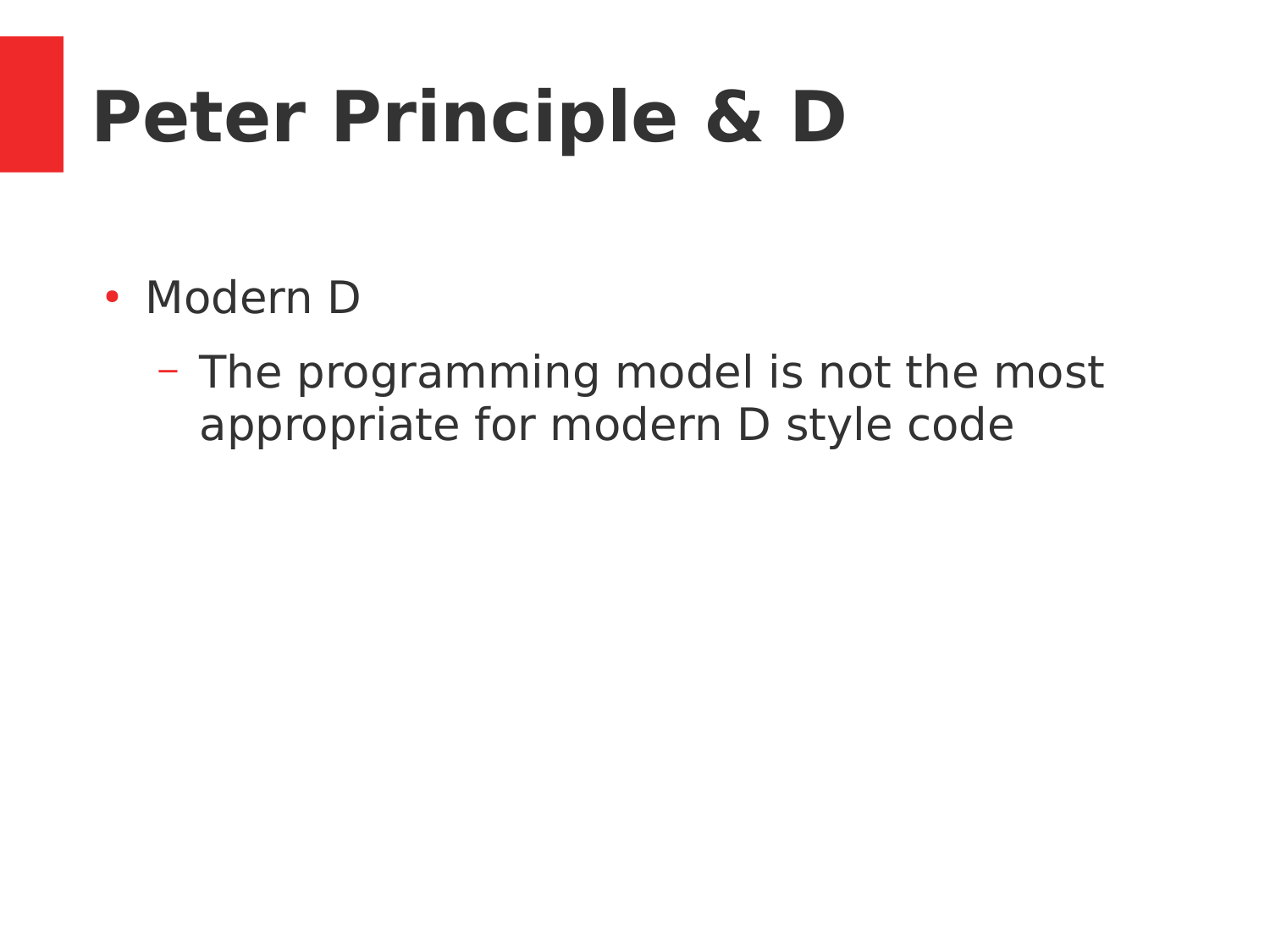# **The Core of D**

- Stroustrup:
	- "Inside C++ is a small elegant language struggling to get out"
- Luís:
	- Is there a smaller, more elegant language struggling to get out of D?
	- What is that core?
		- I will focus on compile-time
	- How do we get there?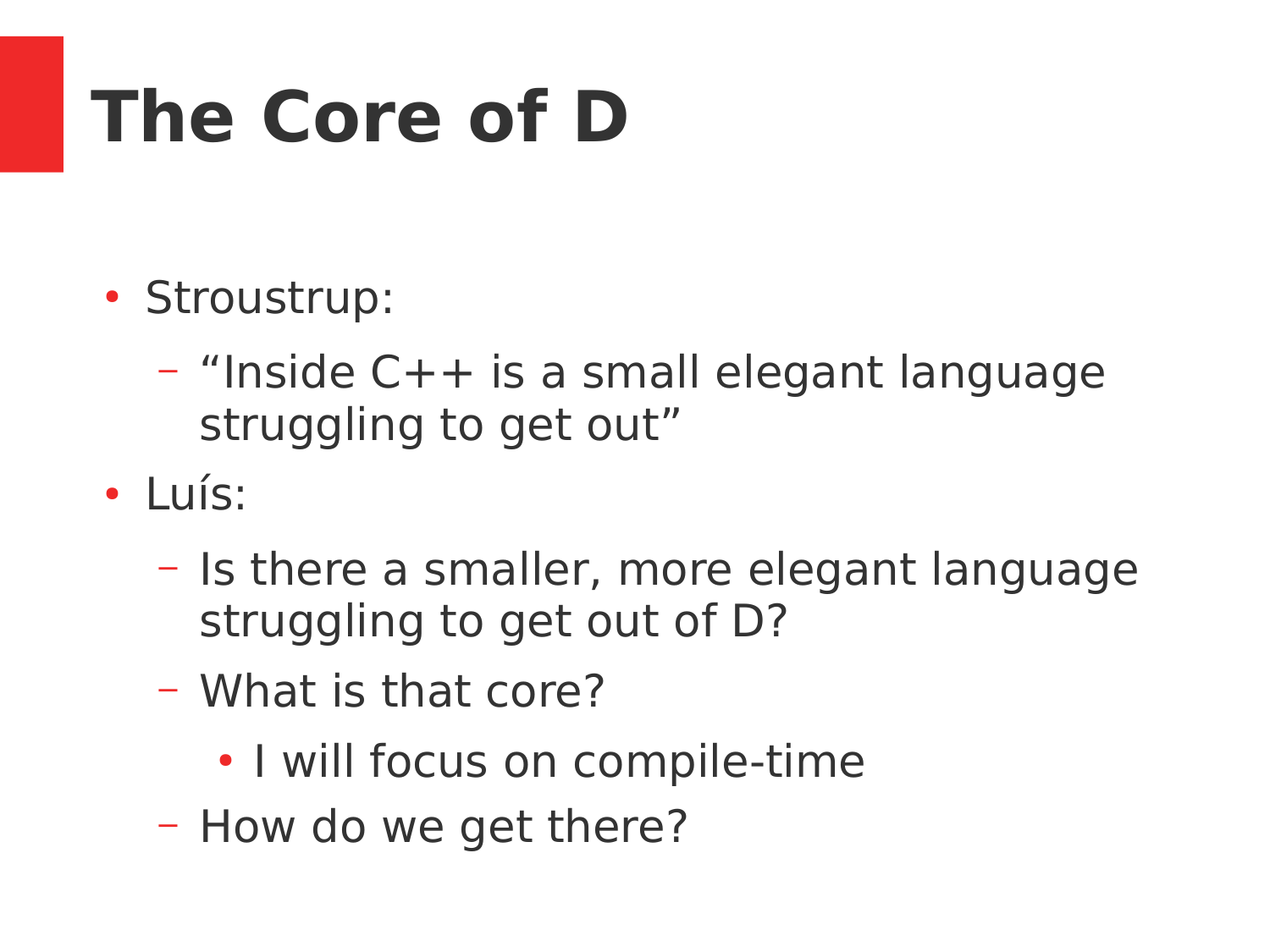# **D Improvement Process**

- Two ways of improving D
- Small, localized problems solved with small, localized fixes
	- The iterative model
	- Provide a compatibility path
	- Examples: ProtoObject, constructors, ...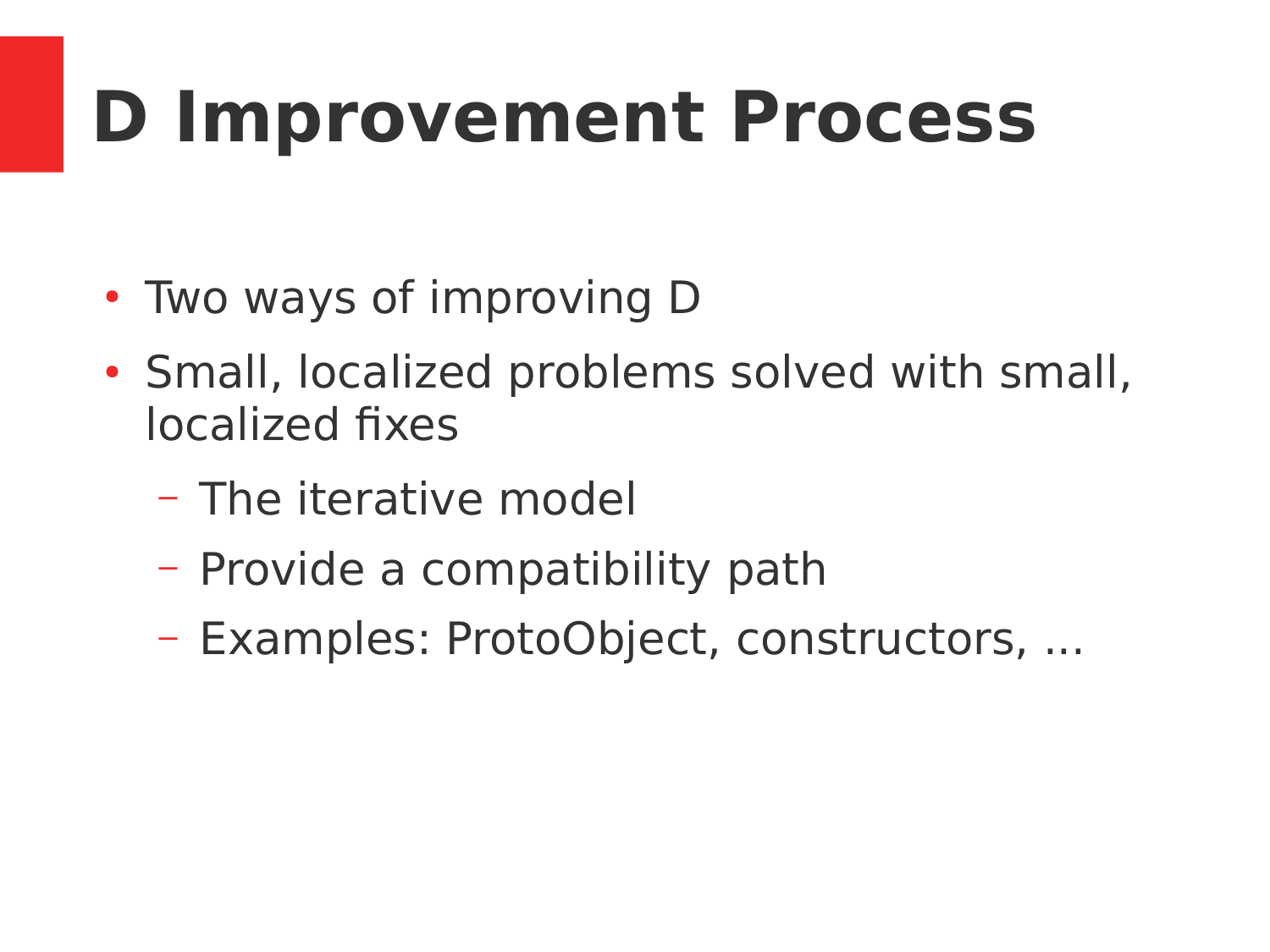# **D Improvement Process**

- How do we solve big, fundamental issues?
	- D is large. Lots of moving parts.
	- Keeping up with all the problems that pop up is a losing battle
	- Simplify!
	- Find a few primitives that you can build upon
	- Research project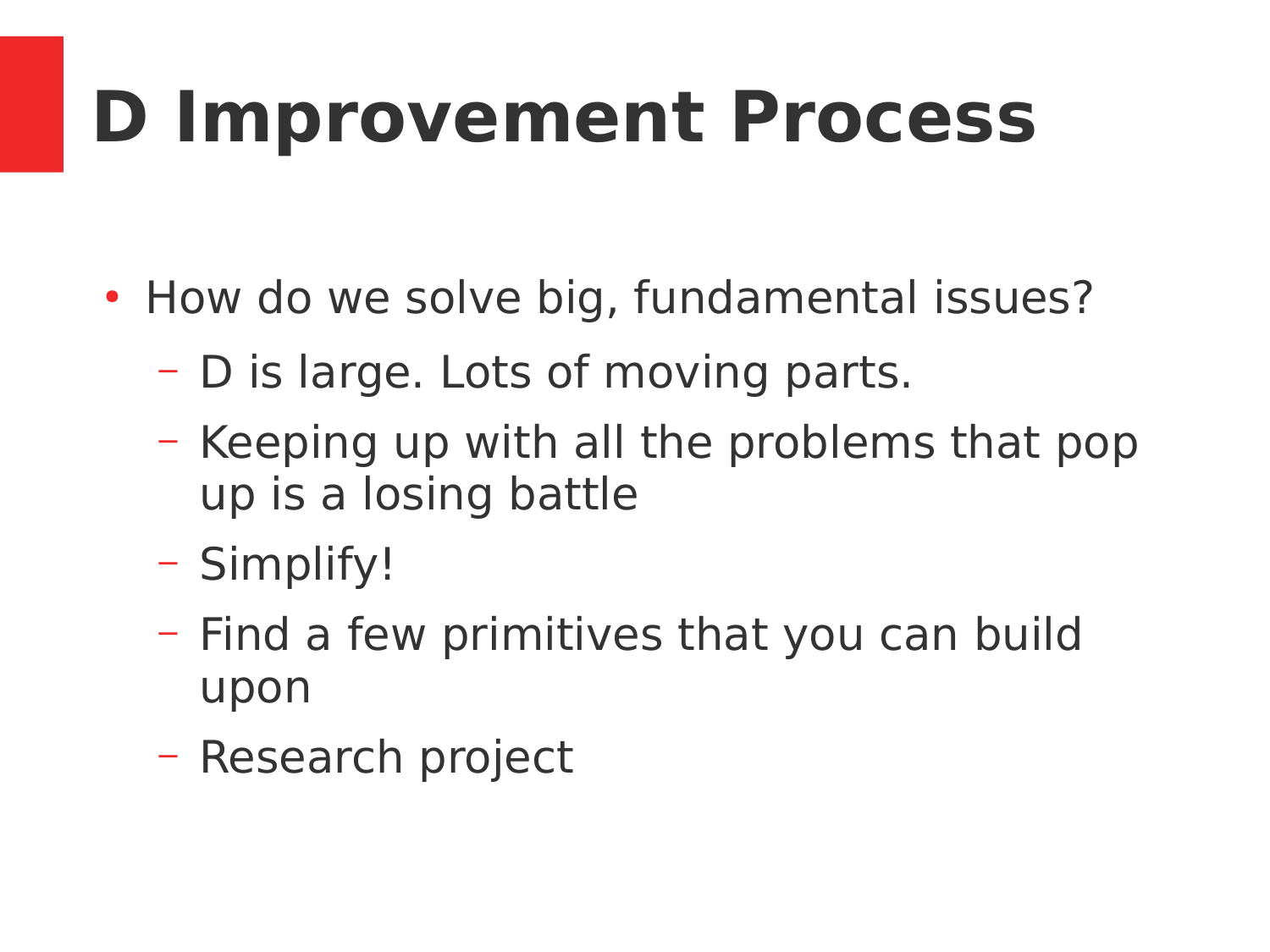- What should the core D features be?
- Modern D revolves around compile-time
	- Instrospection
	- Code generation
- You code to an ecosystem of other code
- These should be as natural as regular code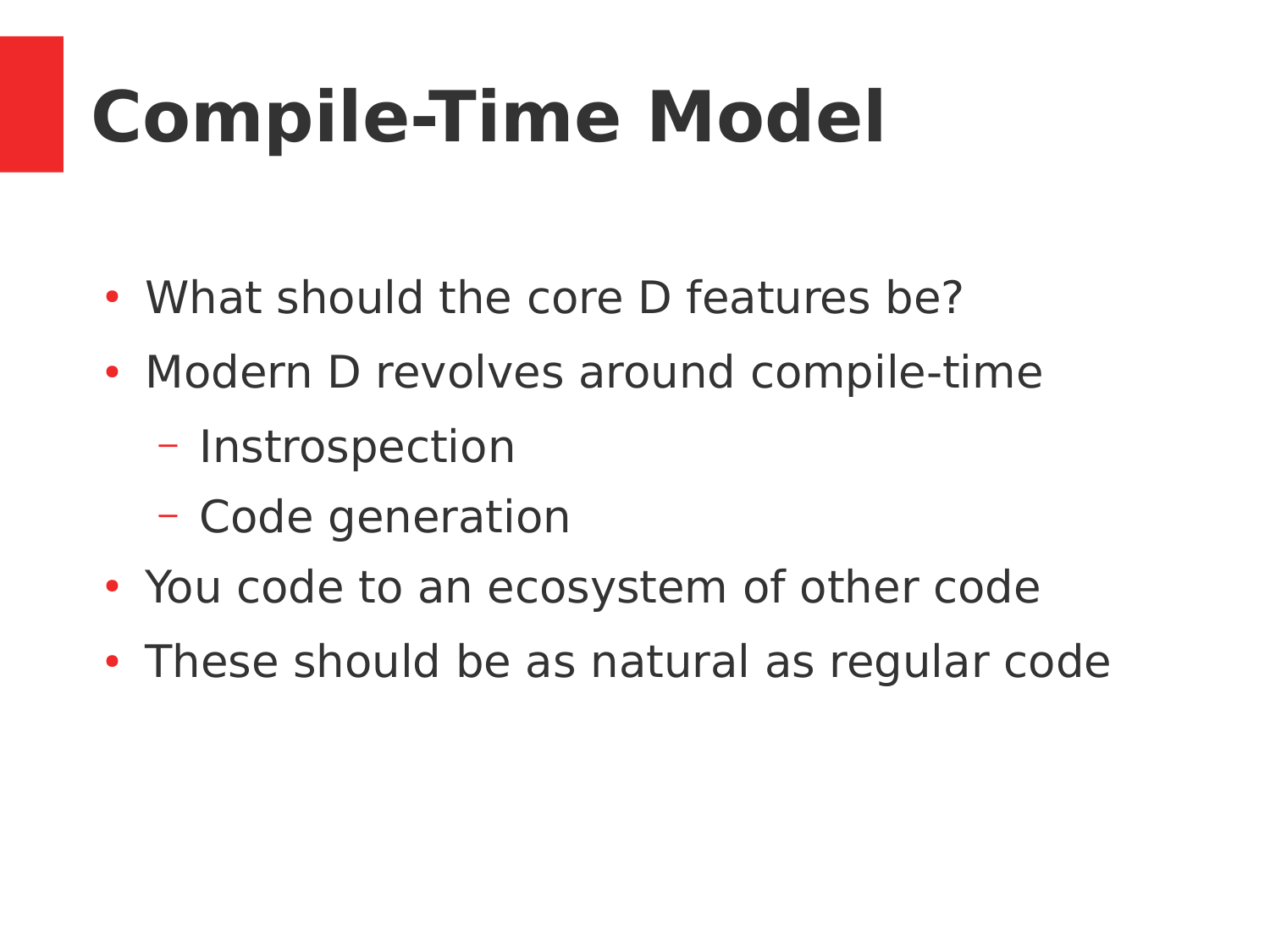Compile-time is not a single thing

- Different uses
	- Compile-time computation
	- Conditional compilation
	- Metaprogramming
- Disparate implementations
	- Leads to accidental complexity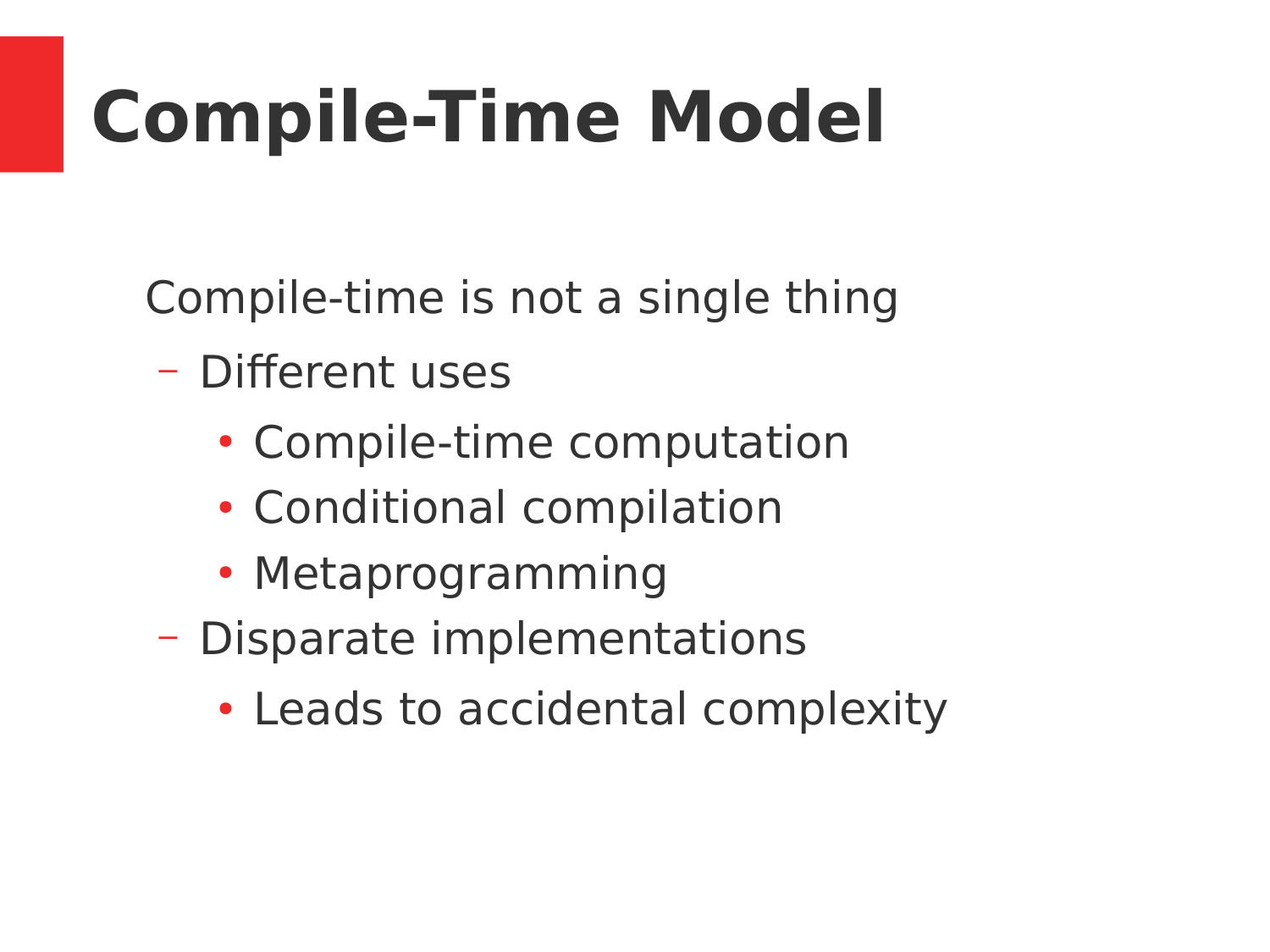- "Compile-time vs. compile-time" article
	- https://wiki.dlang.org/User:Quickfur/ Compile-time\_vs.\_compile-time
	- Two types of compile-time
		- AST stuff (templates, static if, ...)
		- CTFE
	- AST manipulation no access to semantics
	- CTFE has no access to AST manipulation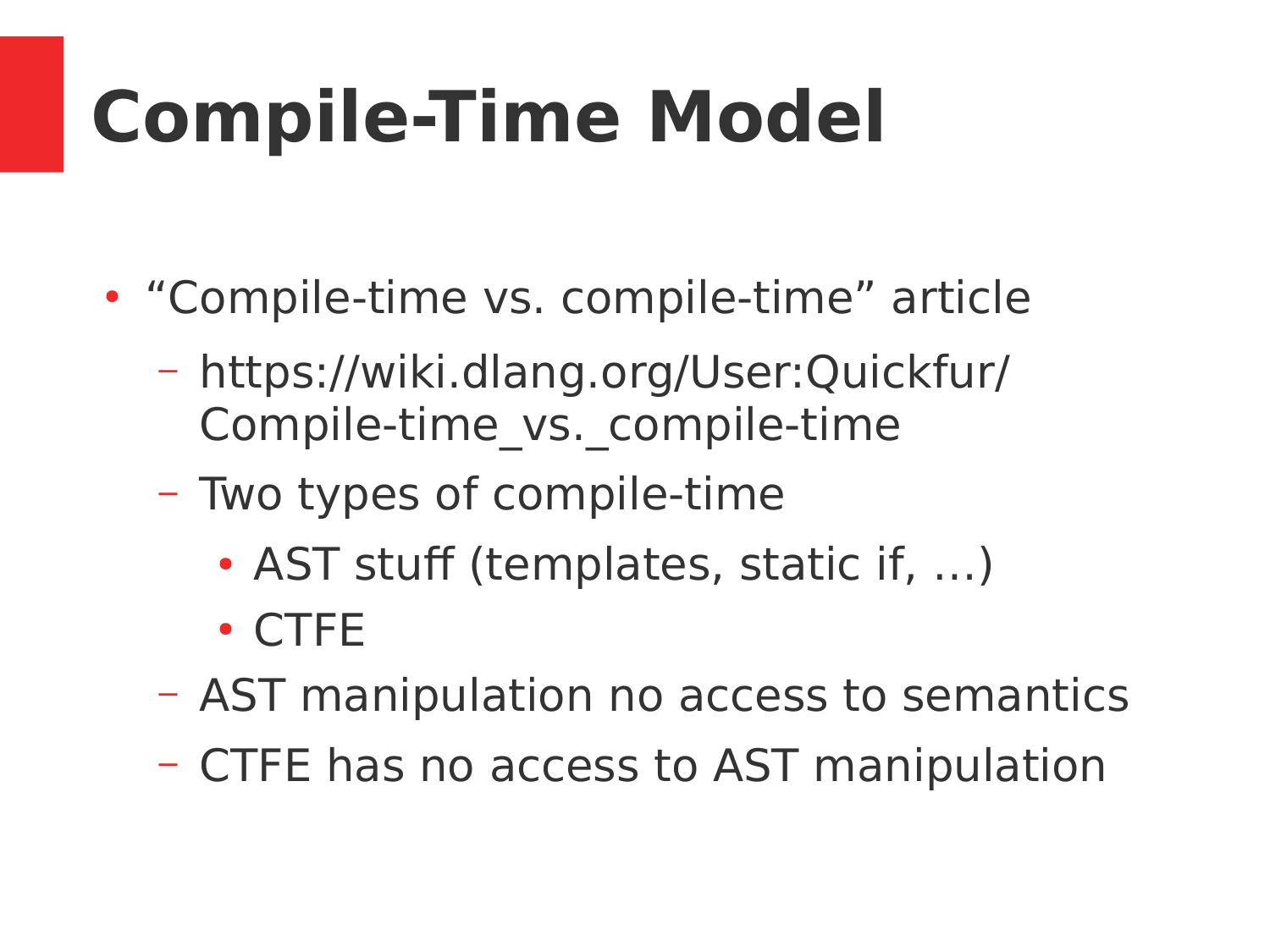- "Compile-time vs. compile-time" article
	- "Why can't the compiler read this value at compile-time, since it's clearly known at compile-time?!"

```
int ctfeFunc(bool b)
\{ static if (b) // <--- compile error
          return 1;
     else
          return 0;
}
```

```
enum myInt = ctfeFunc(true);
```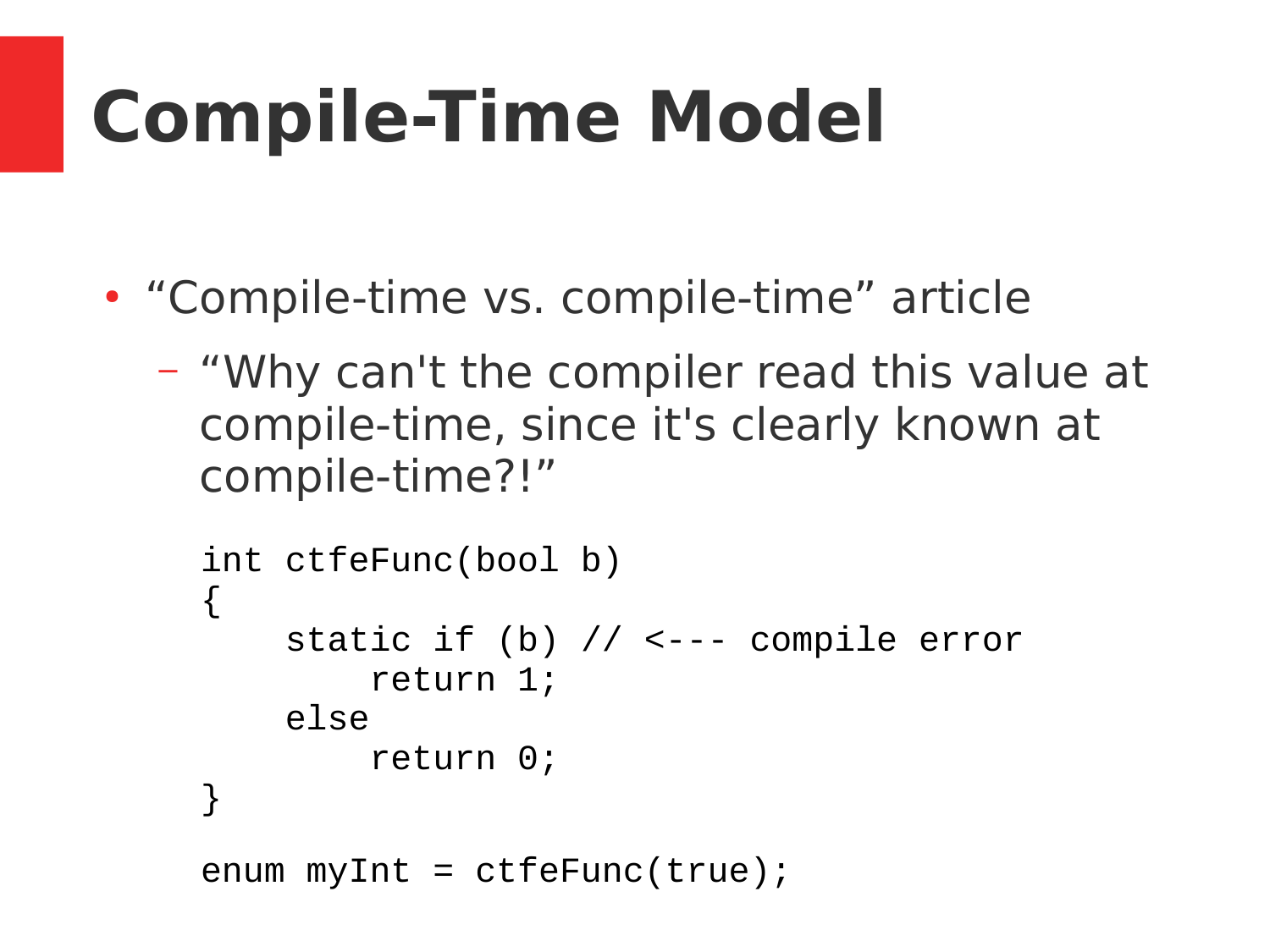• "Compile-time vs. compile-time" article

```
– "what does it print?"
```

```
void func(Args...)(Args args) {
     foreach (a; args) {
        static if (is(typeof(a) == int)) {
             pragma(msg, "is an int");
             continue;
 }
         pragma(msg, "not an int");
     }
}
void main() {
     func(1);
}
```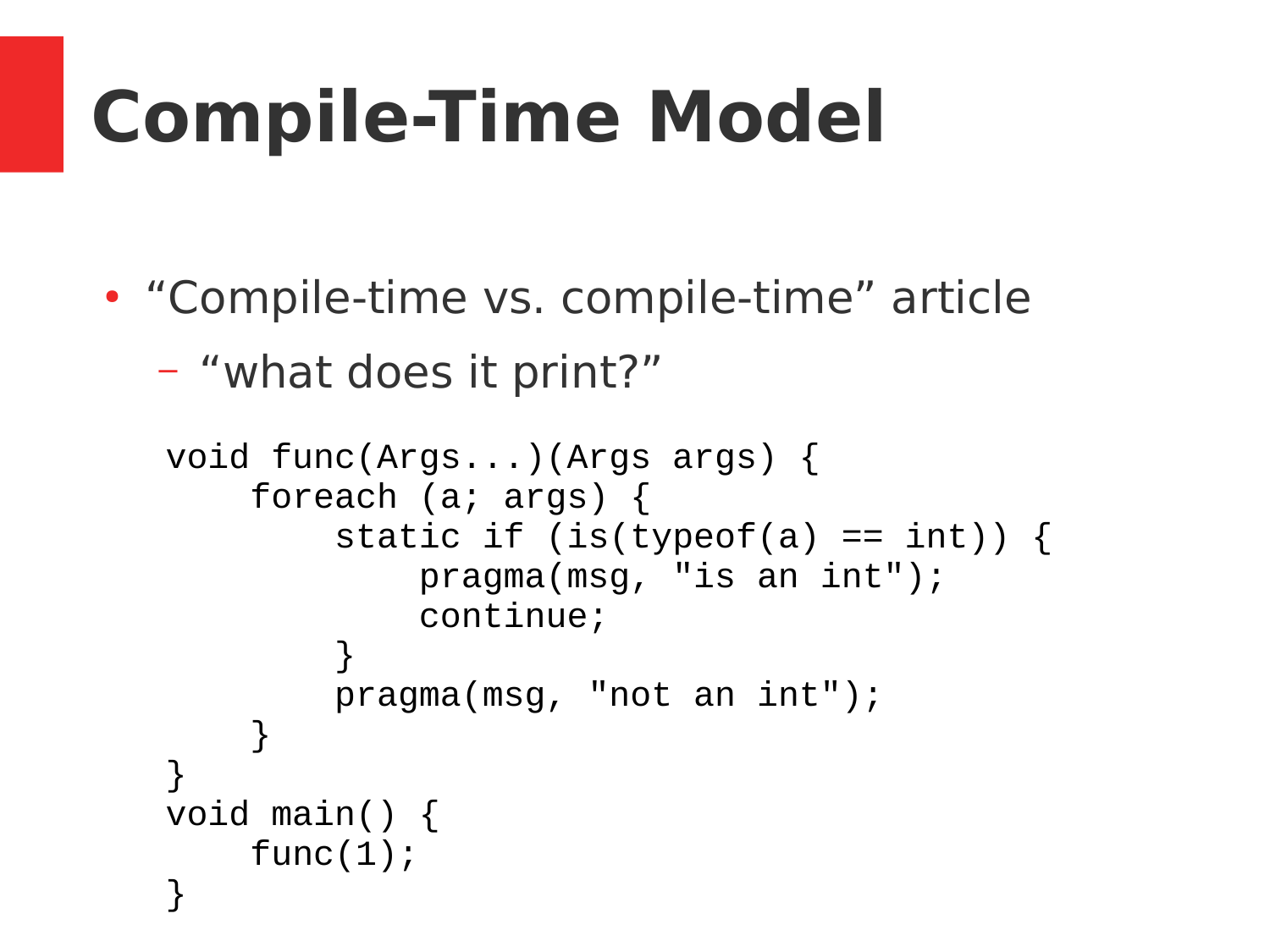• What does this print?

```
int(int x)
int foo(int x) {
    return x*2;
}
void main() {
    writeln(typeof(foo).stringof);
}
```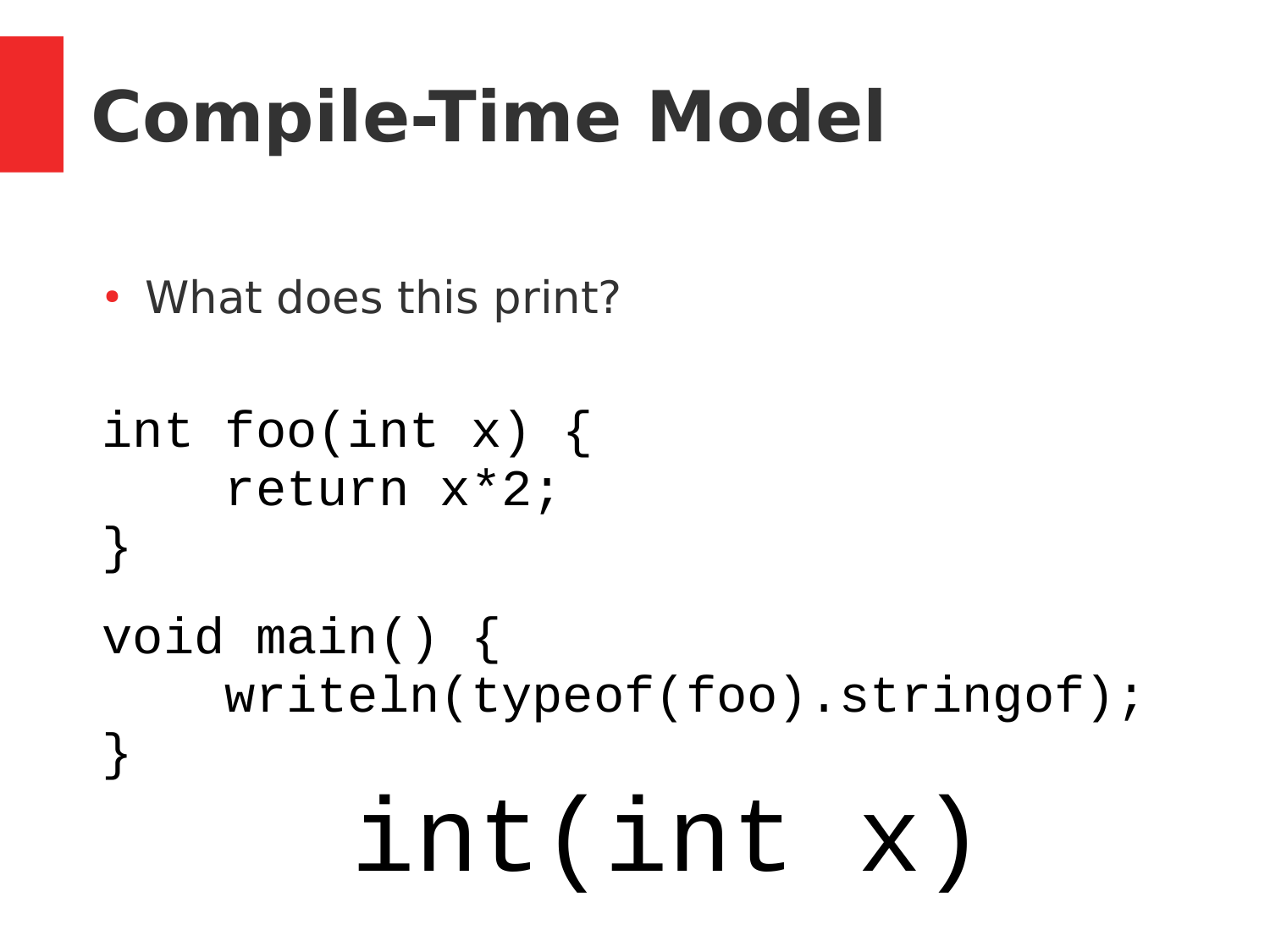• What about now?

```
int foo()(int x) {
     return x*2;
}
void main() {
     writeln(typeof(foo).stringof);
}
             void
```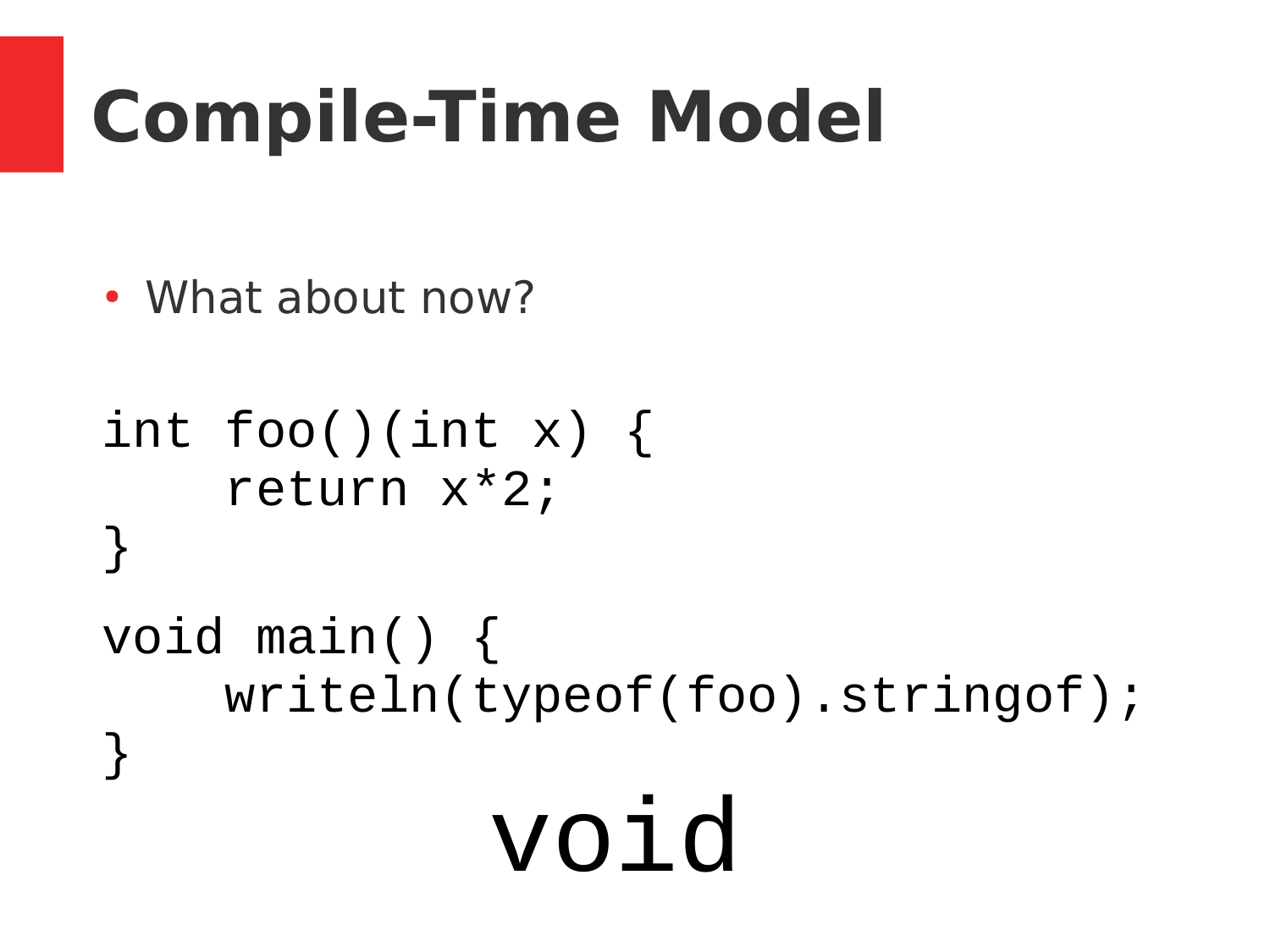- The type system doesn't know anything about templates
- Totally reasonable when you think about what a template currently is
- There's nothing fundamental about this design
- Is it the design that we actually want?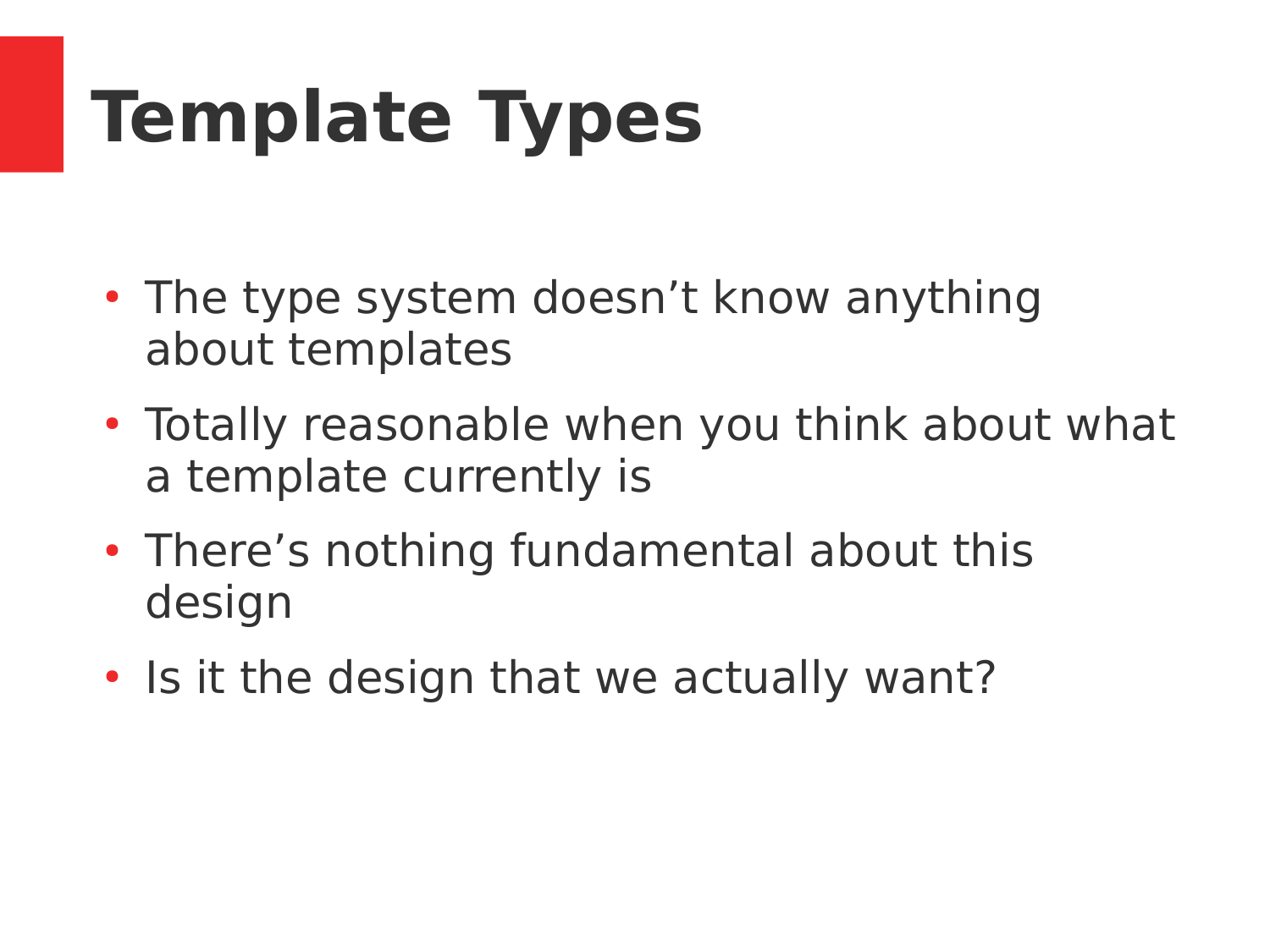- What's a type?
- A type says:
	- What something represents
	- What its possible states are
	- What operations you can perform with it
- Is this something reasonable to know about a template?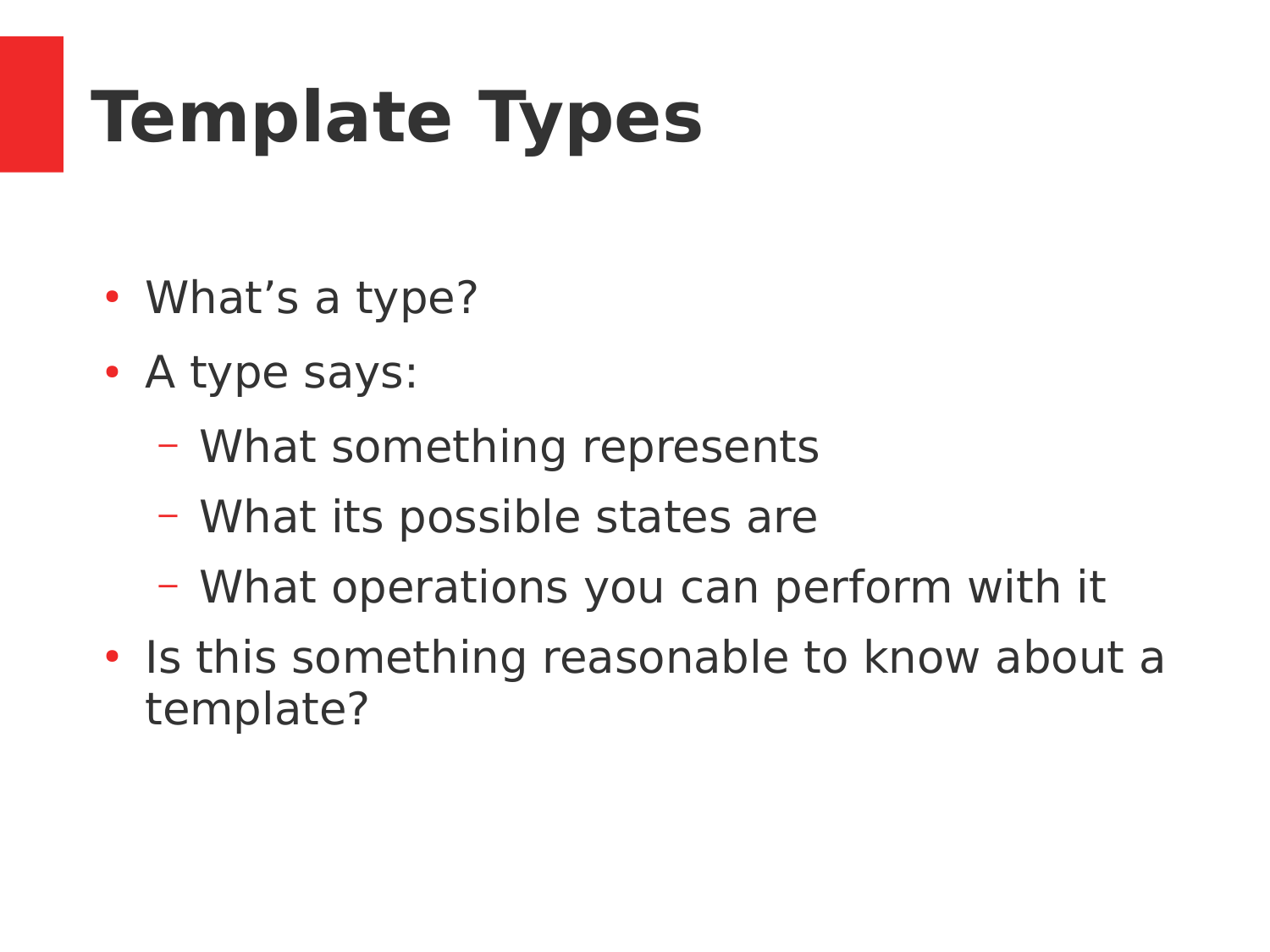- The type of a template:
	- Something you can "instantiate"
	- What you need to instantiate it
	- What you get back
- What should its type be, then?
- What should the exact semantics be?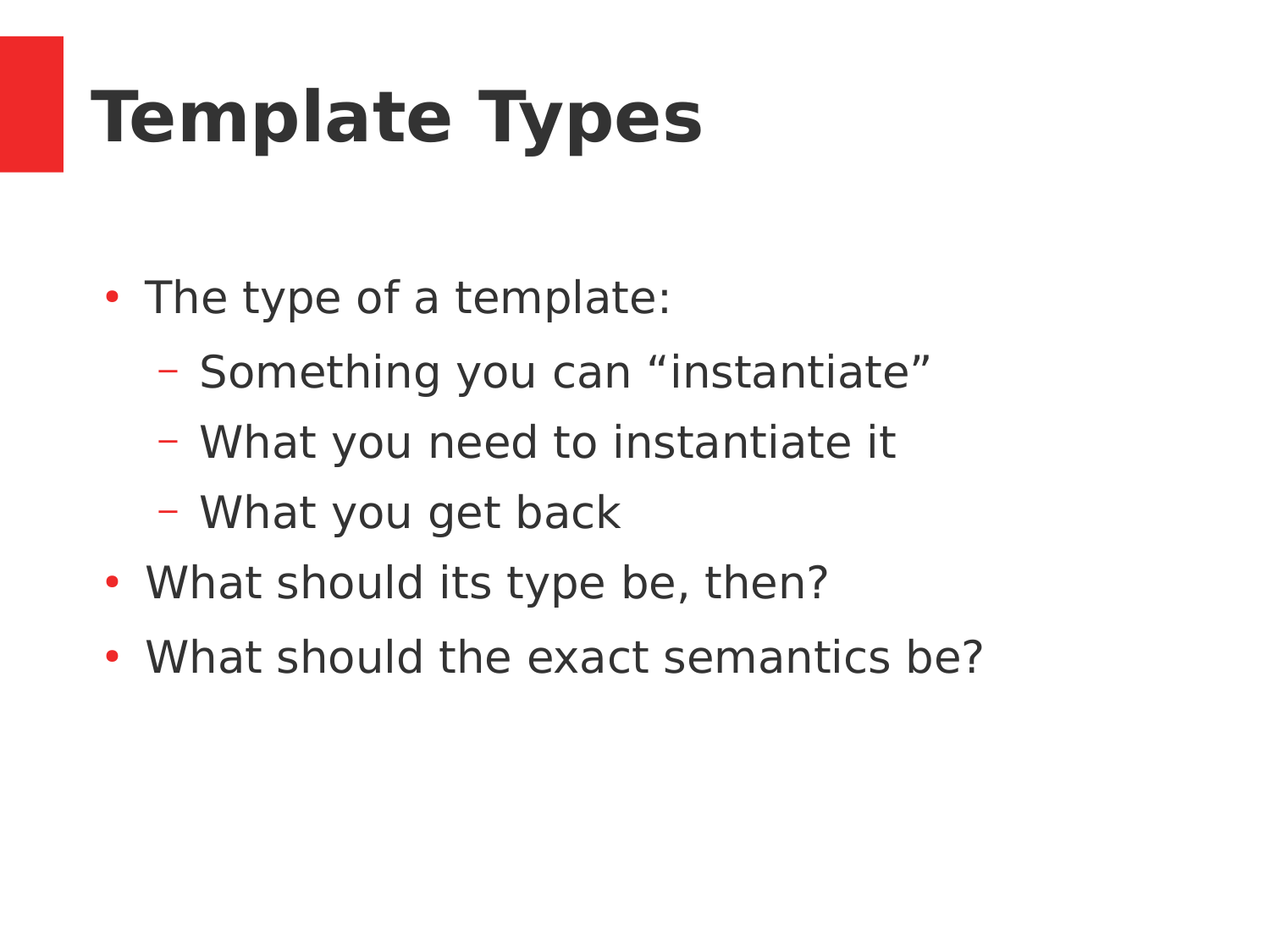- Semantics of instantiation
	- When? (ordering)
		- How it interacts with declarative features
		- If there are side-effects then ordering matters
		- Yes, there will be side-effects!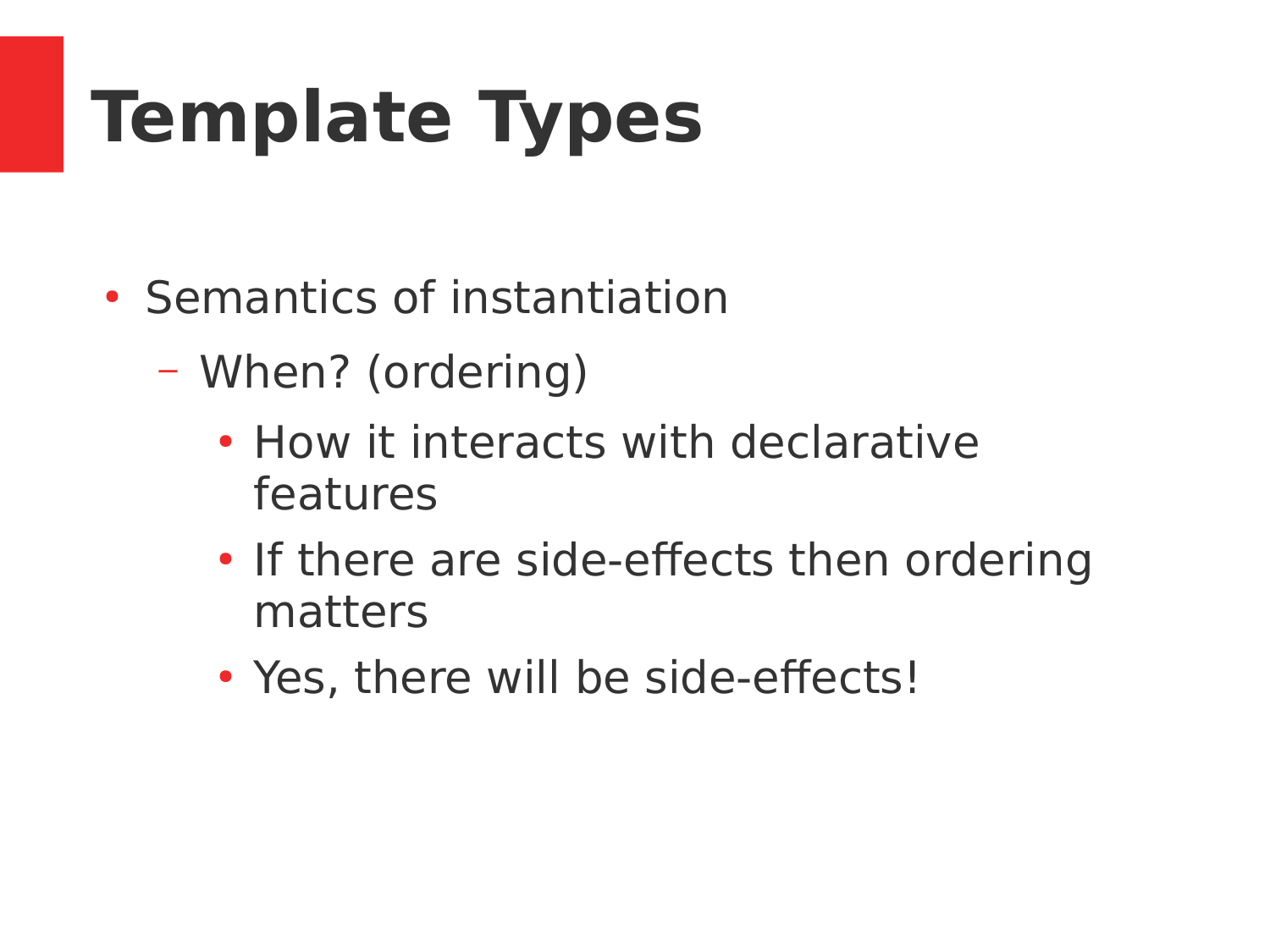- Semantics of instantiation
	- How many times? (memoization)
		- Holdover from the cookie cutter model
		- Not always appropriate
			- Repeated side-effects
			- Typedef cookie

struct Typedef(T, T init = T.init, string cookie =  $null$ );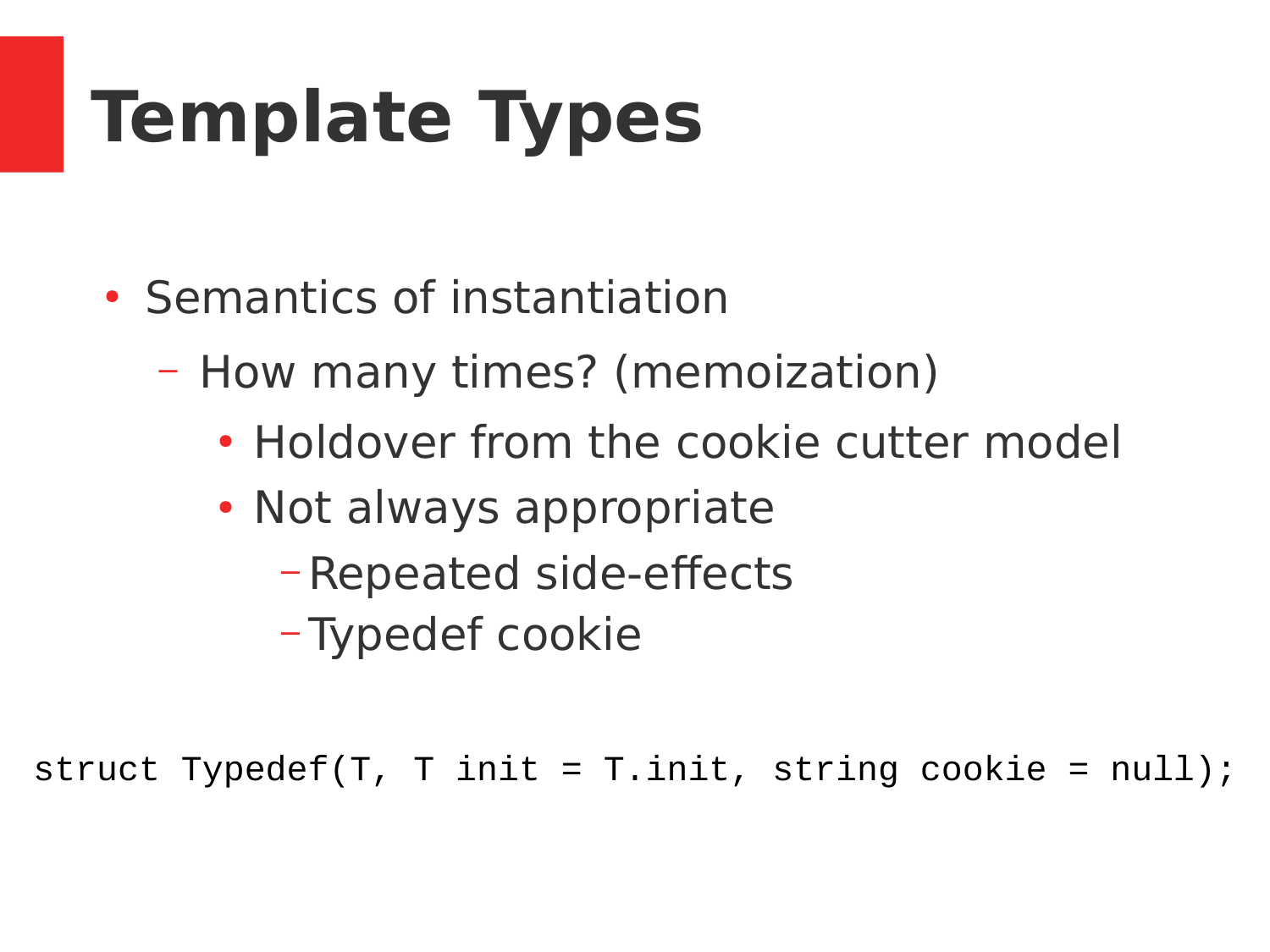- Semantics of "what you get back"
	- You generate something that has a value

```
template Foo() {
    enum value = true;
}
```

```
bar(Foo!().value);
```
- We often just want the value
	- Function-like call and return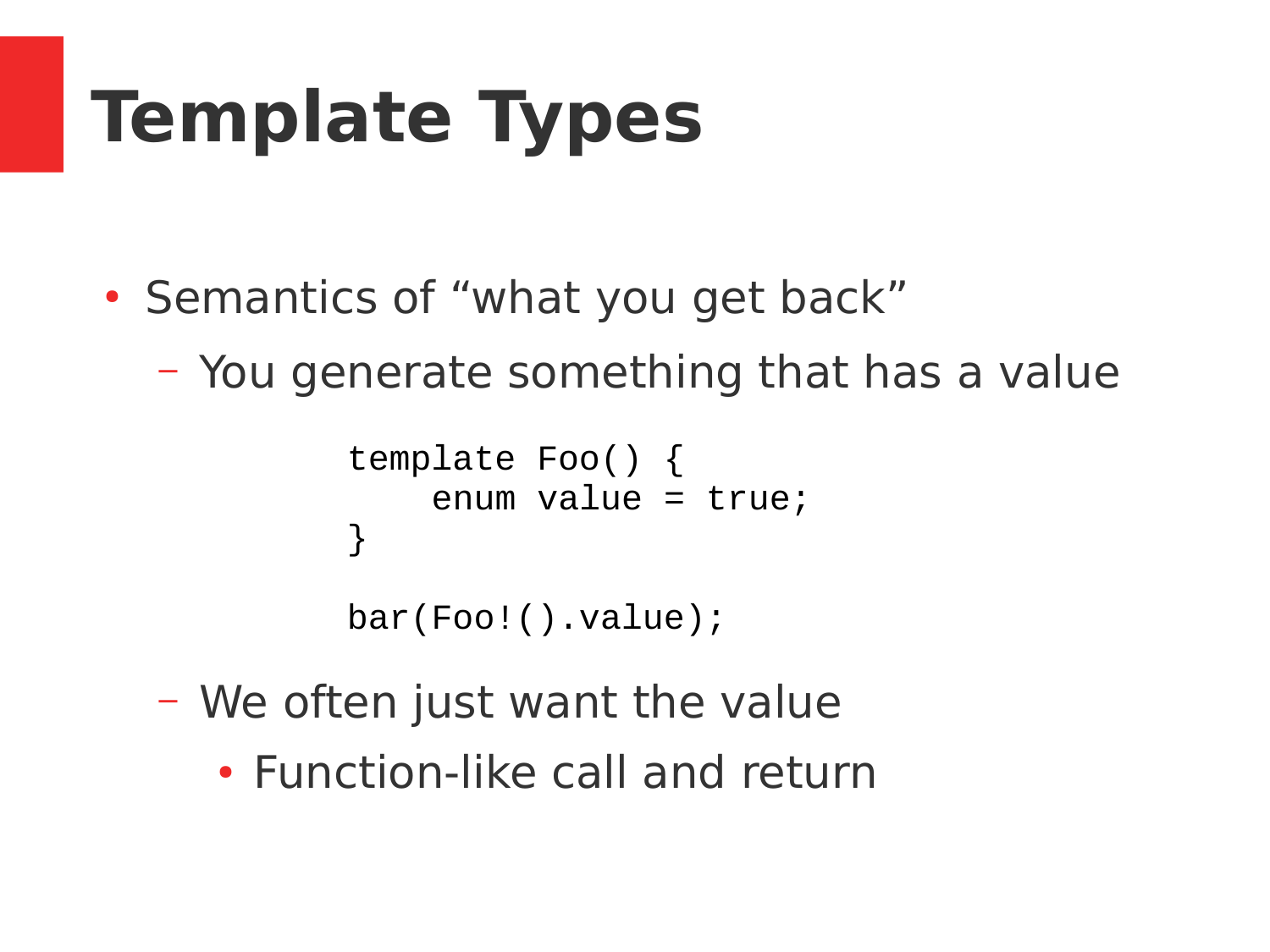- Semantics of "what you get back"
	- Eponymous trick

```
template Foo() {
     enum Foo = true;
}
bar(Foo!());
```
- Reminds me of another language…
- What about the other fields?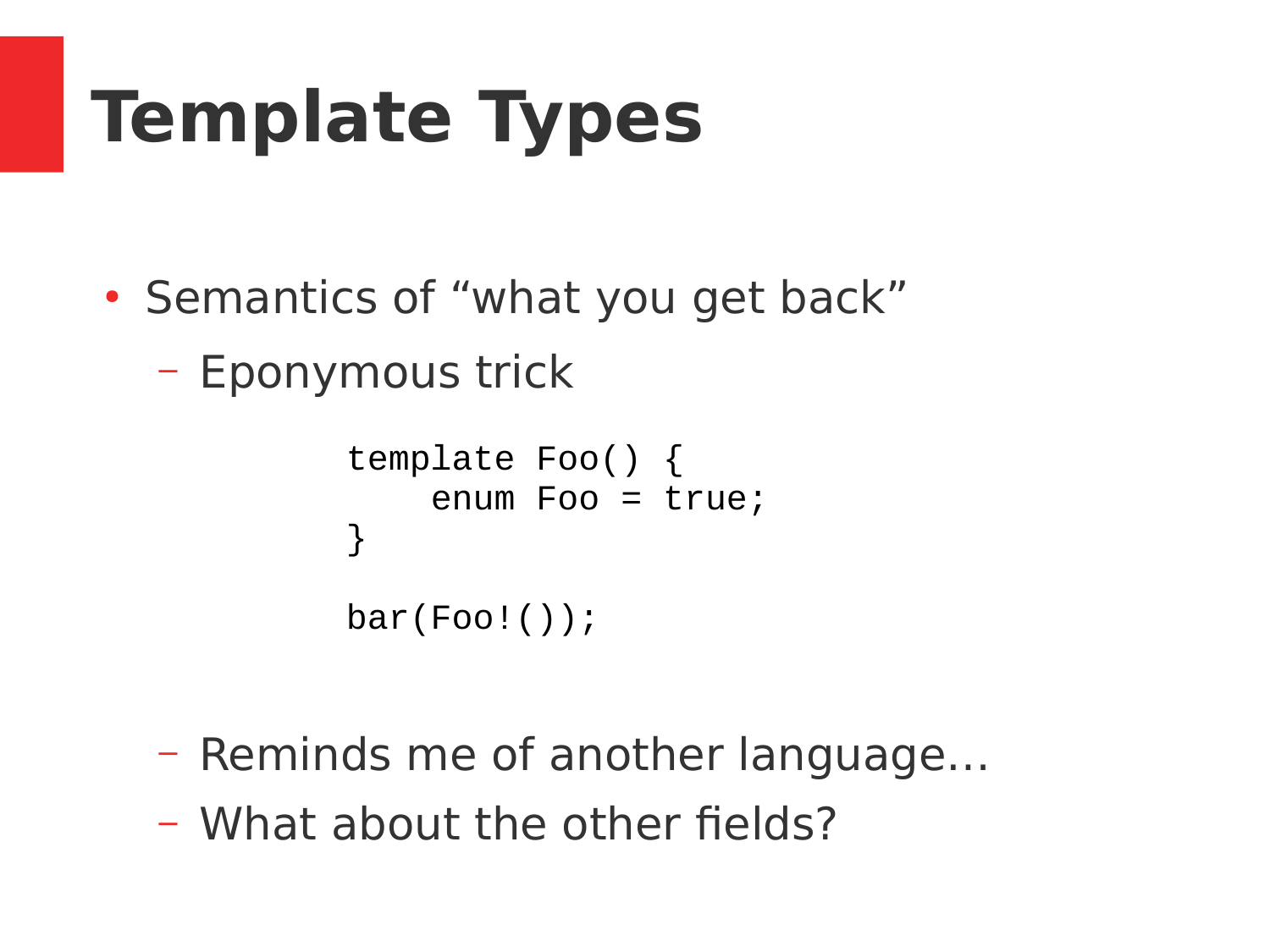• Syntax of instantiation

```
int baz() \{ return 42; \}template Foo() {
     enum Foo = true;
}
bar(Foo!());
bar(baz);
```
• Accidental complexity: !() required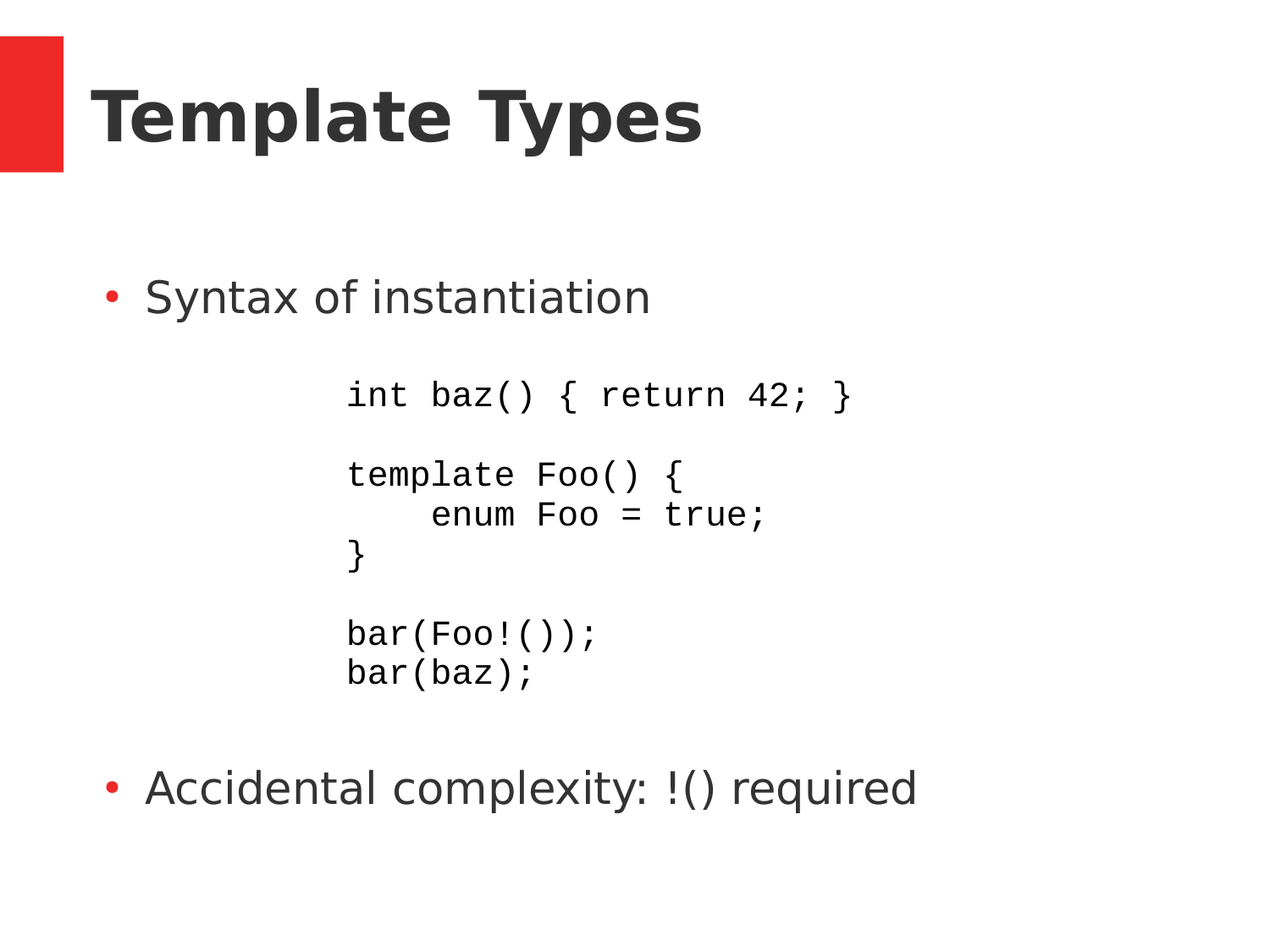# **Compile-Time Computation**

#### ● CTFE

– What does it mean?

#### 19.22 Compile Time Function Execution (CTFE)

1. Functions which are both portable and free of global side-effects can be executed at compile time. In certain contexts, such compile time execution is quaranteed. It is called Compile Time Function Execution (CTFE) then. The contexts that trigger CTFE are:

- initialization of a static variable or a manifest constant
- static initializers of struct/class members
- dimension of a static array
- argument for a template value parameter
- static if
- static foreach
- static assert
- mixin statement
- pragma argument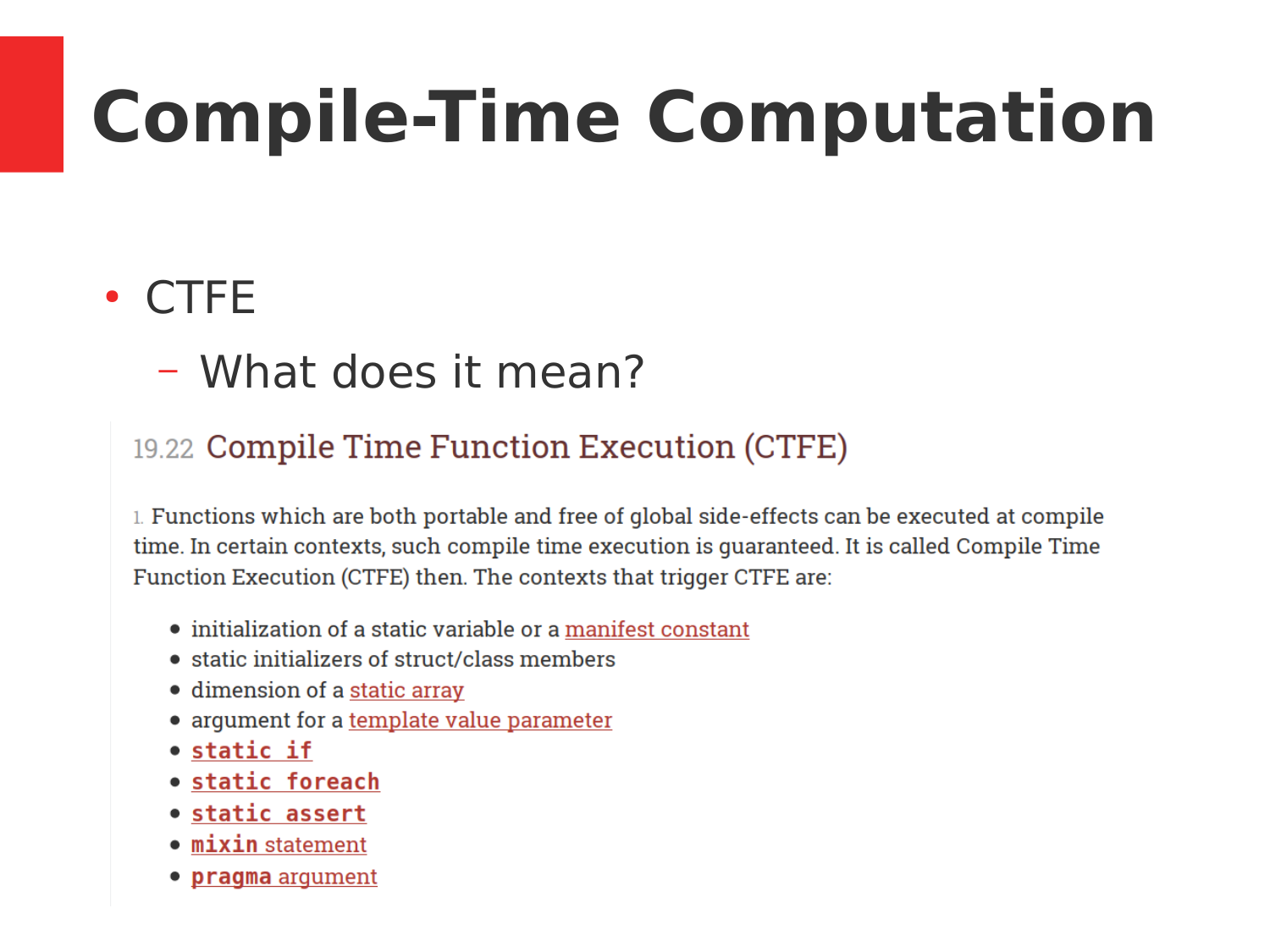# **Compile-Time Computation**

#### ● CTFE

- What does it mean?
- Conceptual simplicity
	- Just call it compile-time execution
- What should be CTFEable?
	- Is there a simple rule for that?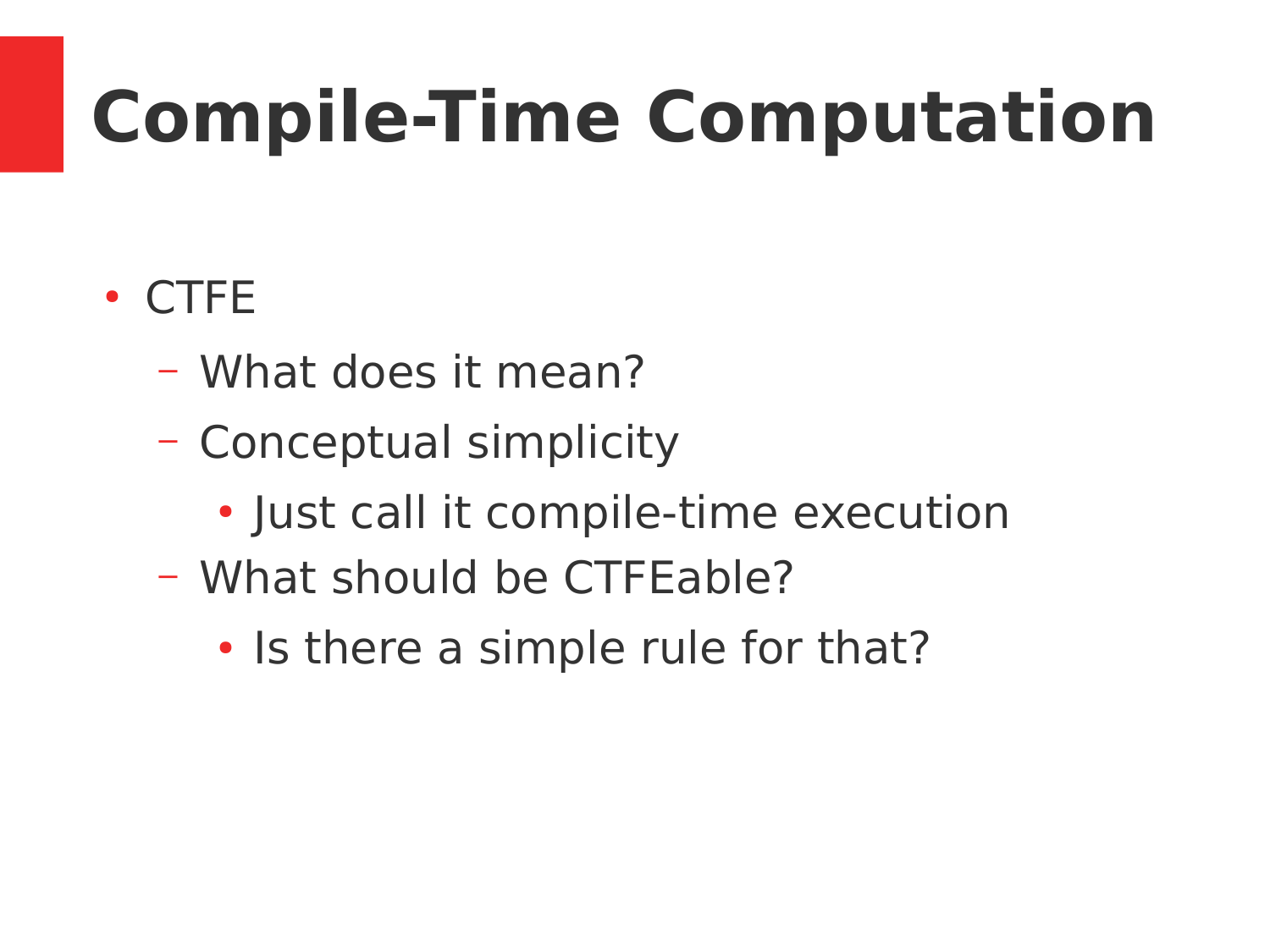- Arbitrary differences tend to compound
	- Example: UFCS
		- return algorithm3( algorithm2(algorithm1(data)))
		- return data .algorithm1 .algorithm2 .algorithm3;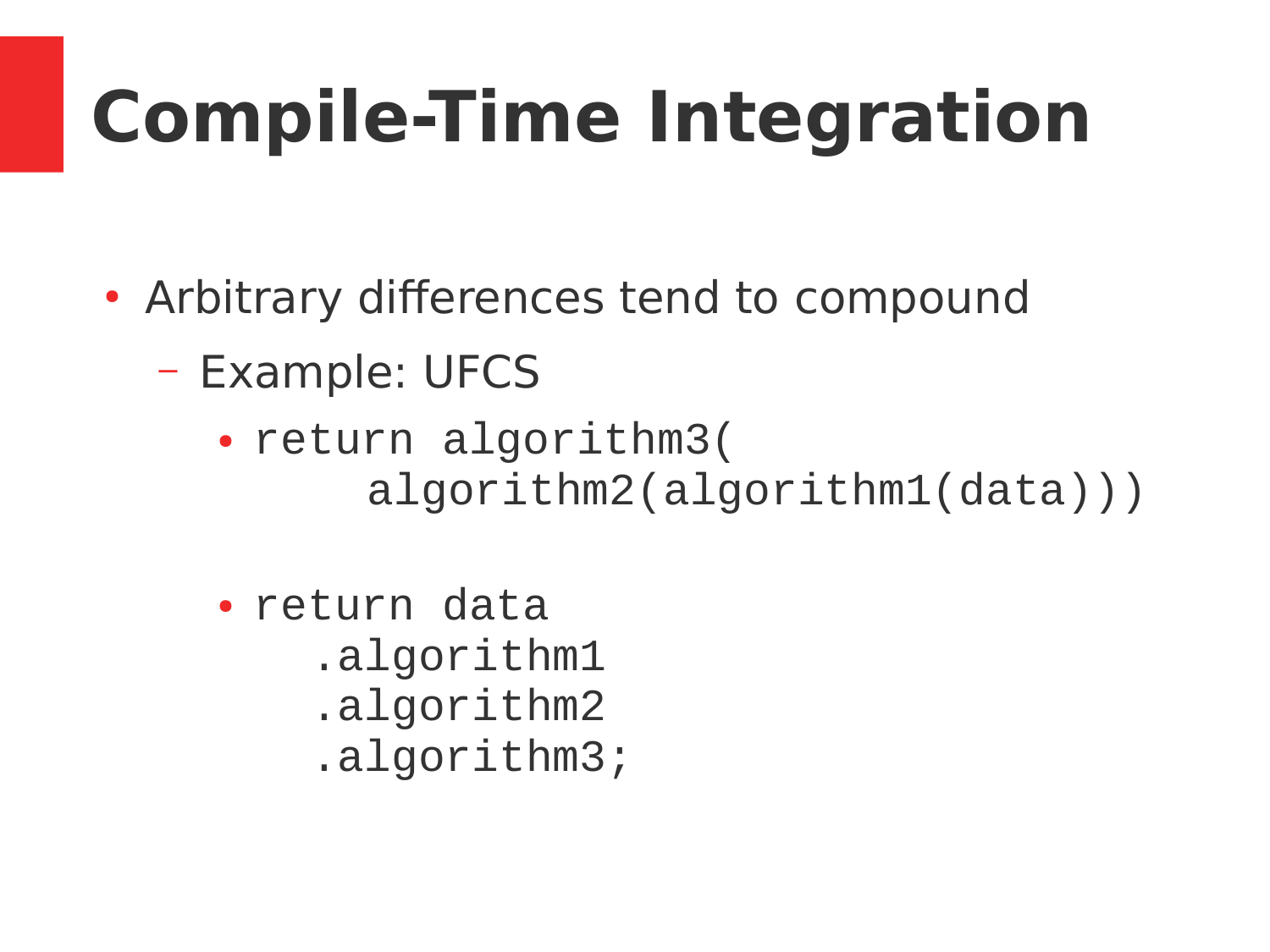- Arbitrary differences tend to compound
	- Example: UFCS @ CT
	- https://atilaoncode.blog/2018/12/11/whatd-got-wrong/

```
alias memberNames = AliasSeq!(__traits(allMembers, T));
alias Member(string name) = 
  Alias!(__traits(getMember, T, name));
alias members = staticMap!(Member, memberNames);
alias memberFunctions = Filter!(isSomeFunction, members);
```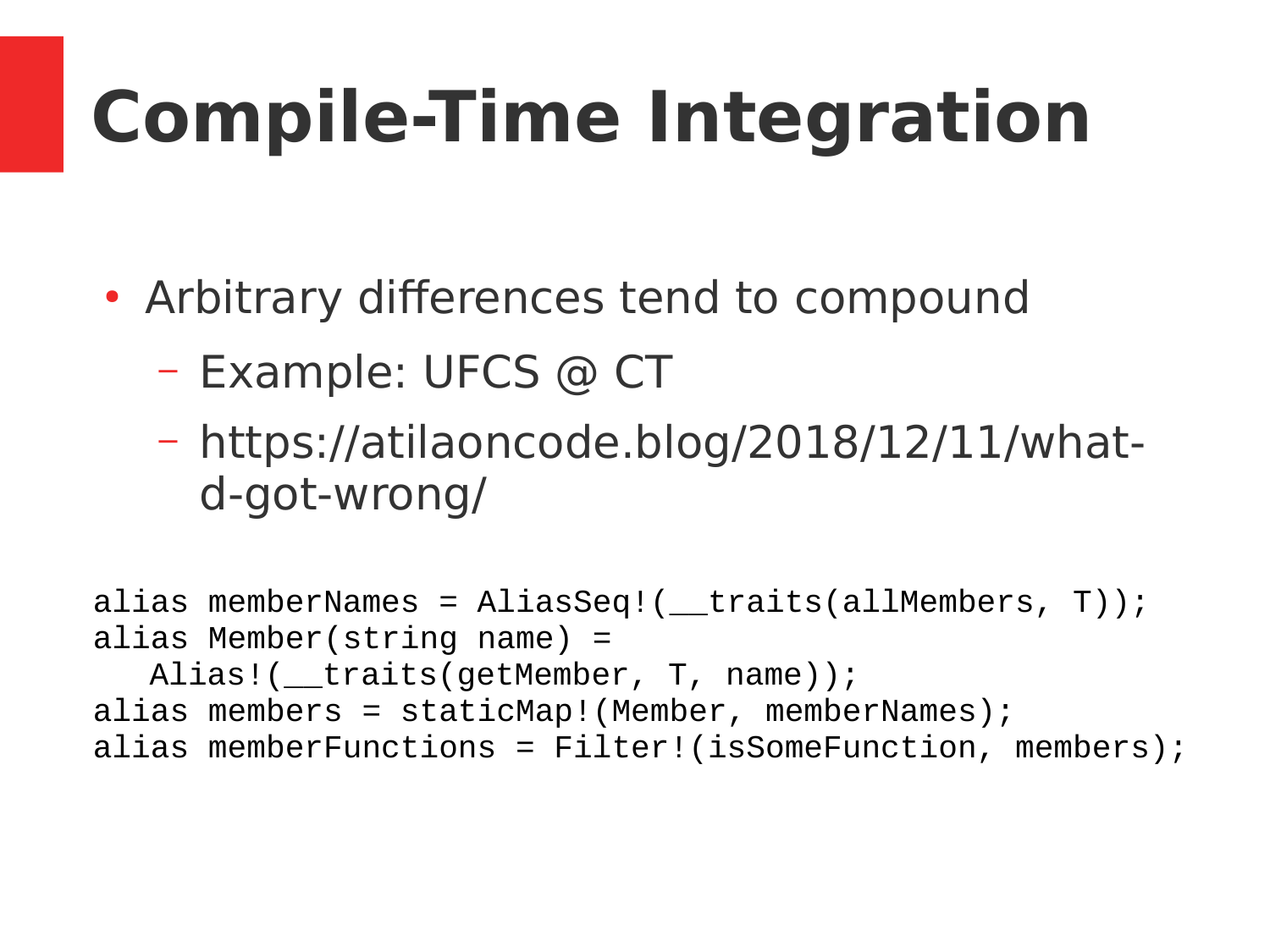- Arbitrary differences tend to compound
	- Example: UFCS @ CT
	- https://atilaoncode.blog/2018/12/11/whatd-got-wrong/

alias memberFunctions =  $r$ traits(allMembers, T) .staticMap!Member .Filter!(isSomeFunction);

alias memberFunctions =  $r$ traits(allMembers, T) .staticMap!(name => Alias!(\_\_traits(getMember, T, name))) .Filter!isSomeFunction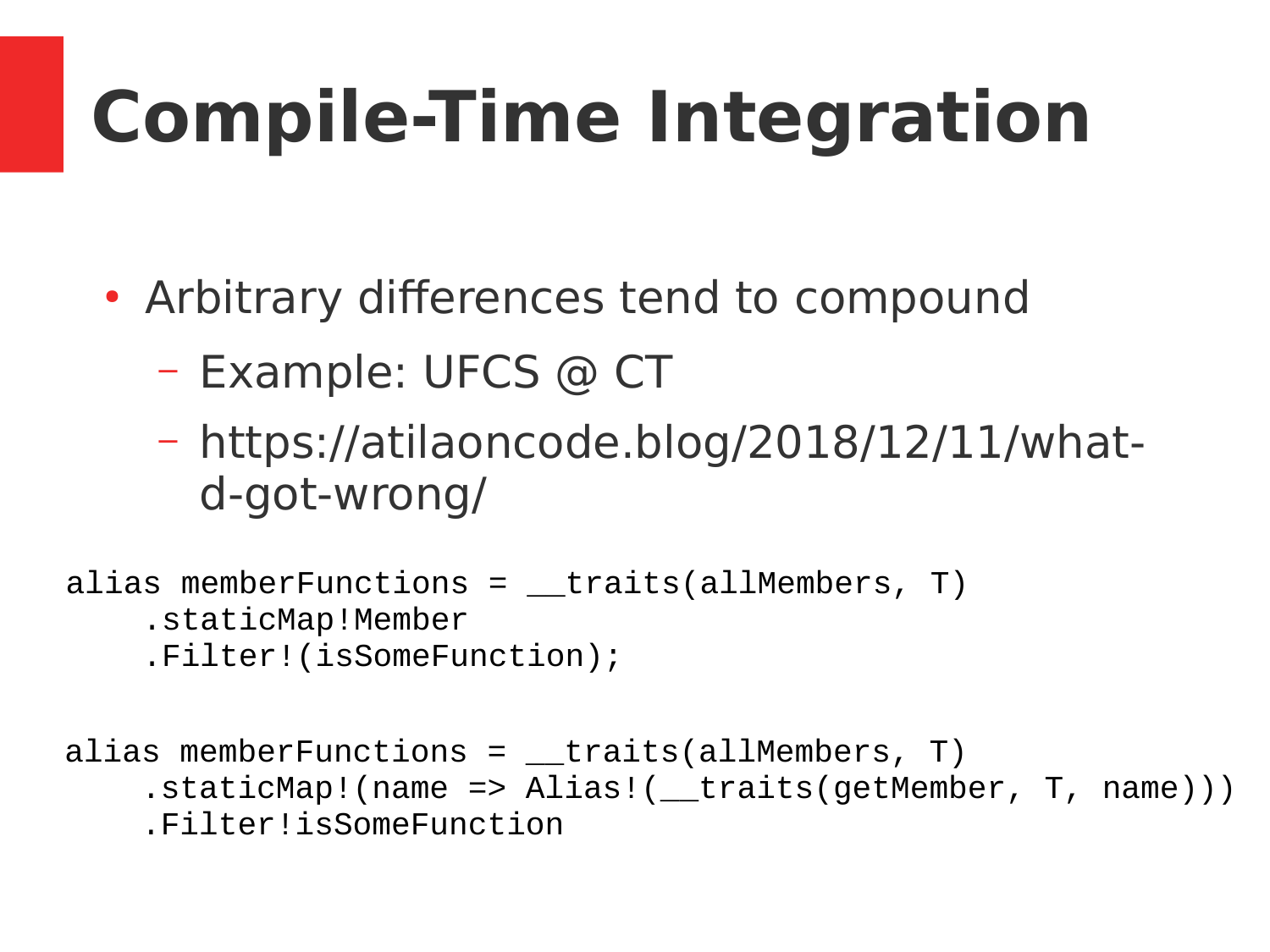- Arbitrary differences tend to compound
	- Example: function arguments
		- $\cdot$  foo( $&$ bar)
		- foo!bar
	- Interacts with @property-like behavior, etc.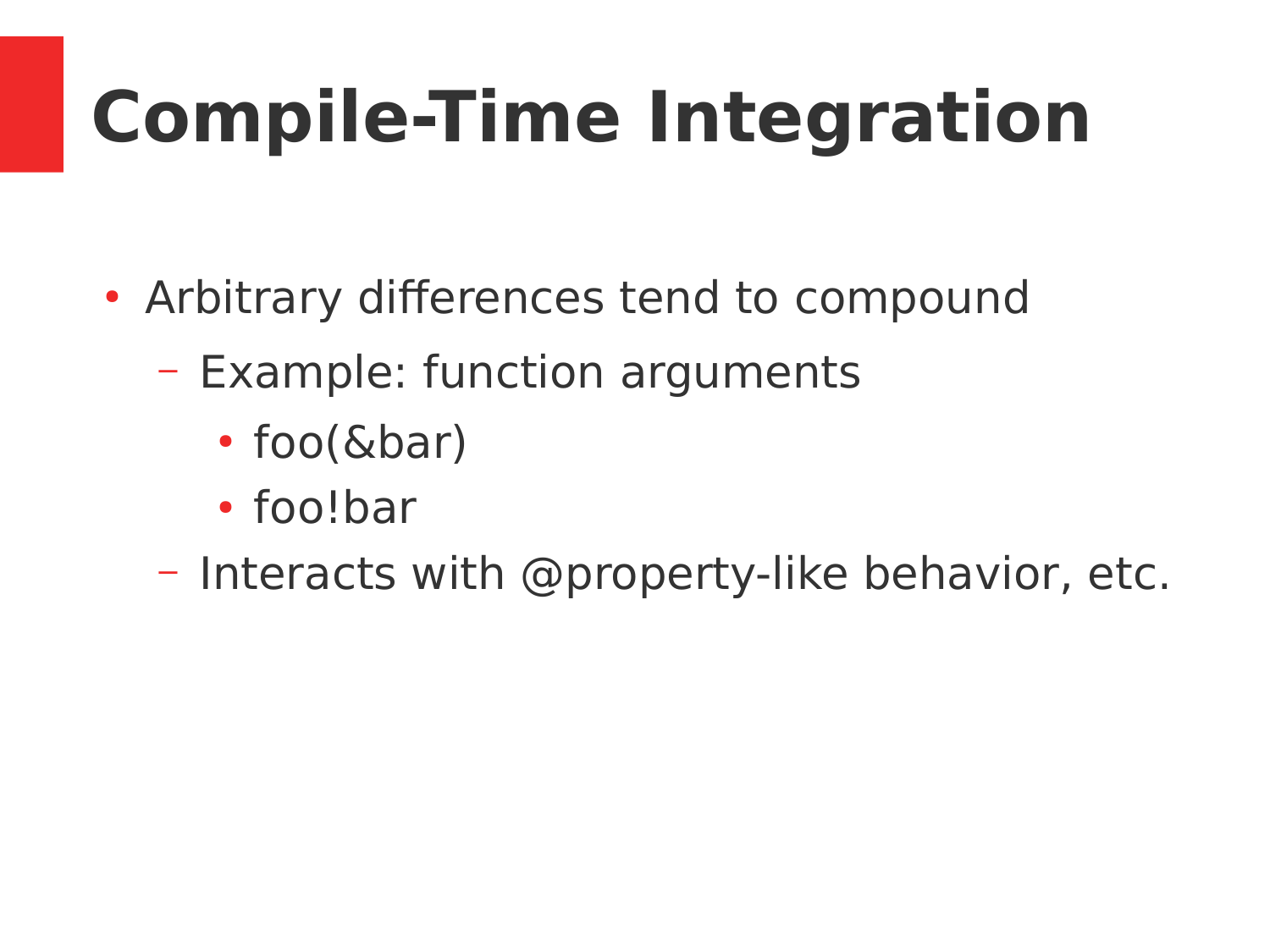• One of the strengths of D is its plasticity

```
struct Foo {
     int x;
}
F f;
foo(f.x)struct Foo {
                            int_{-X};
                            int x() { return x*2; }
                       }
                       F f;
                       foo(f.x)
```
• No need to change all the callers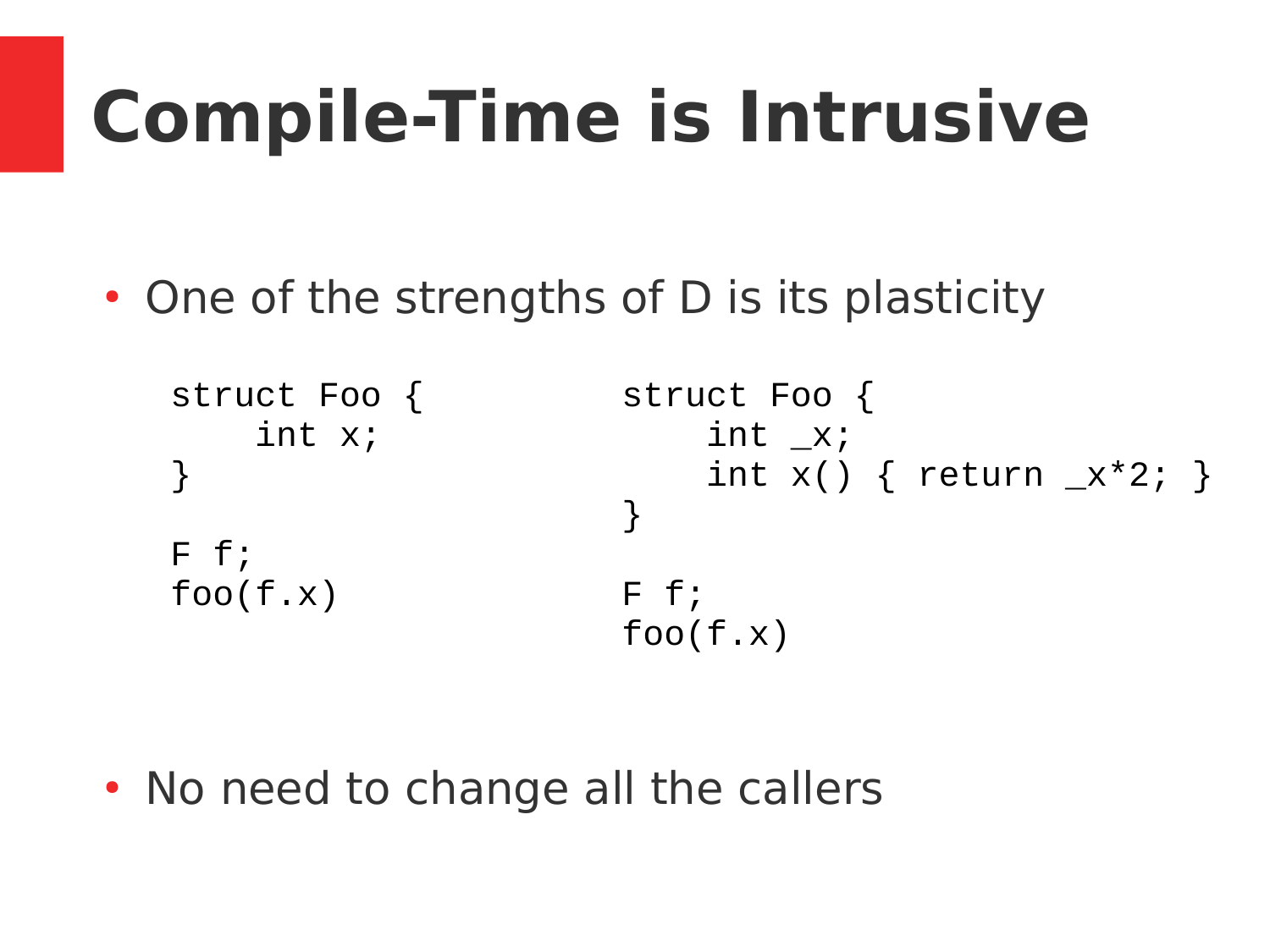- One of the strengths of D is its plasticity
	- int  $x = 7$ ; int  $y = 42$ ;  $foo(x, y)$ ;

int  $x = 7$ ; enum  $y = 42$ ;  $foo!(y)(x);$ 

- The caller sites must be changed to forward compile-timeness
	- Well, duh?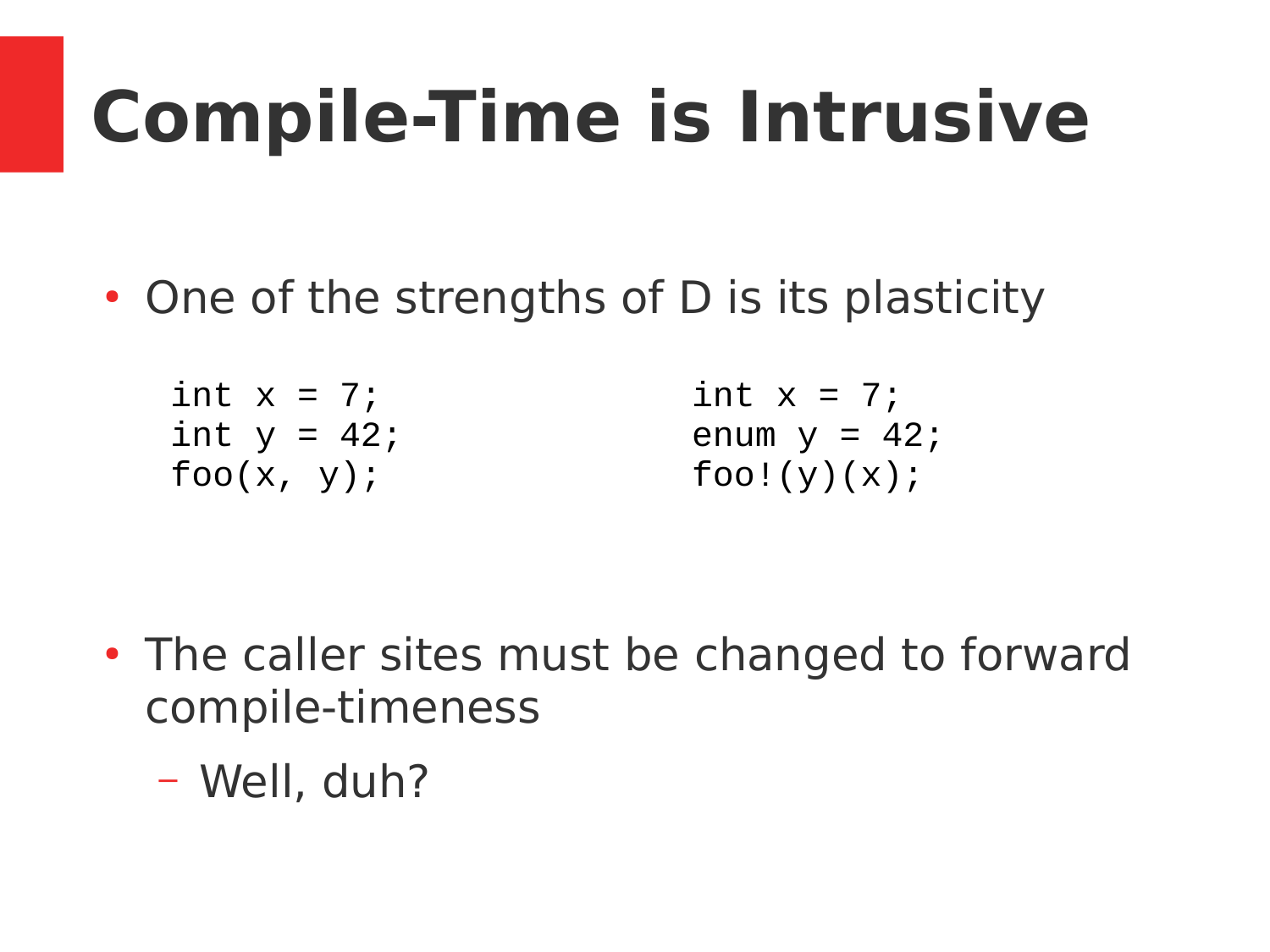```
\cdot GCC > D
```

```
int bar(int x) {
    if ( __builtin_constant_p(x) && x < 50)
         return -1;
     return x*2;
}
int foo(int x) {
     return bar(x);
}
int main() \{ return foo(42); \}
```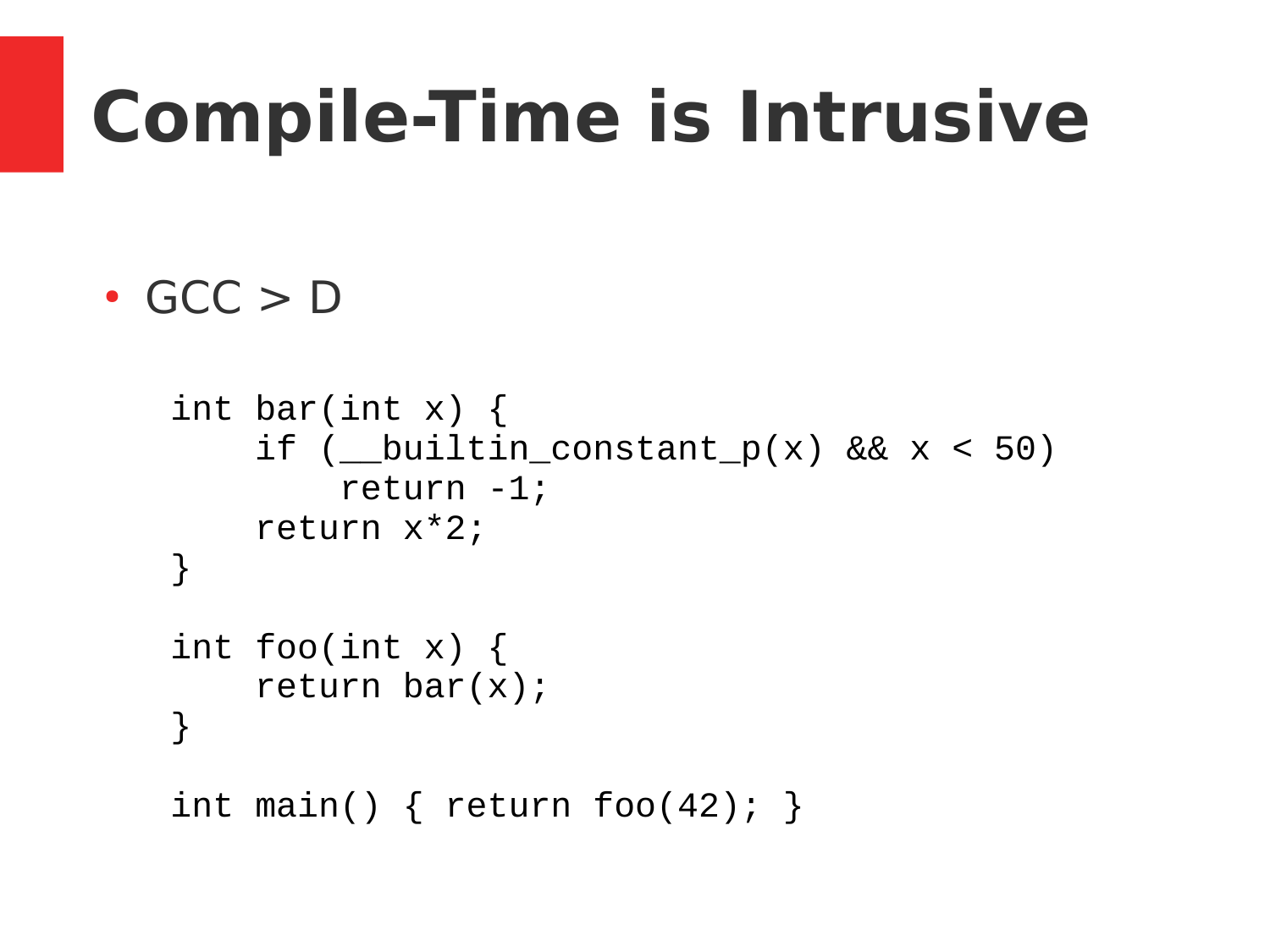```
• What's the point?
```

```
#define write_csr(reg, val) ({ \setminusif ( __builtin_constant_p(val) && (unsigned long)(val) < 32) \setminusasm volatile ("csrw " #reg ", %0" :: "i"(val)); \
   else \
     asm volatile ("csrw " #reg ", %0" :: "r"(val)); })
void foo() {
   write_csr(SOME_CSR, 7);
```

```
}
```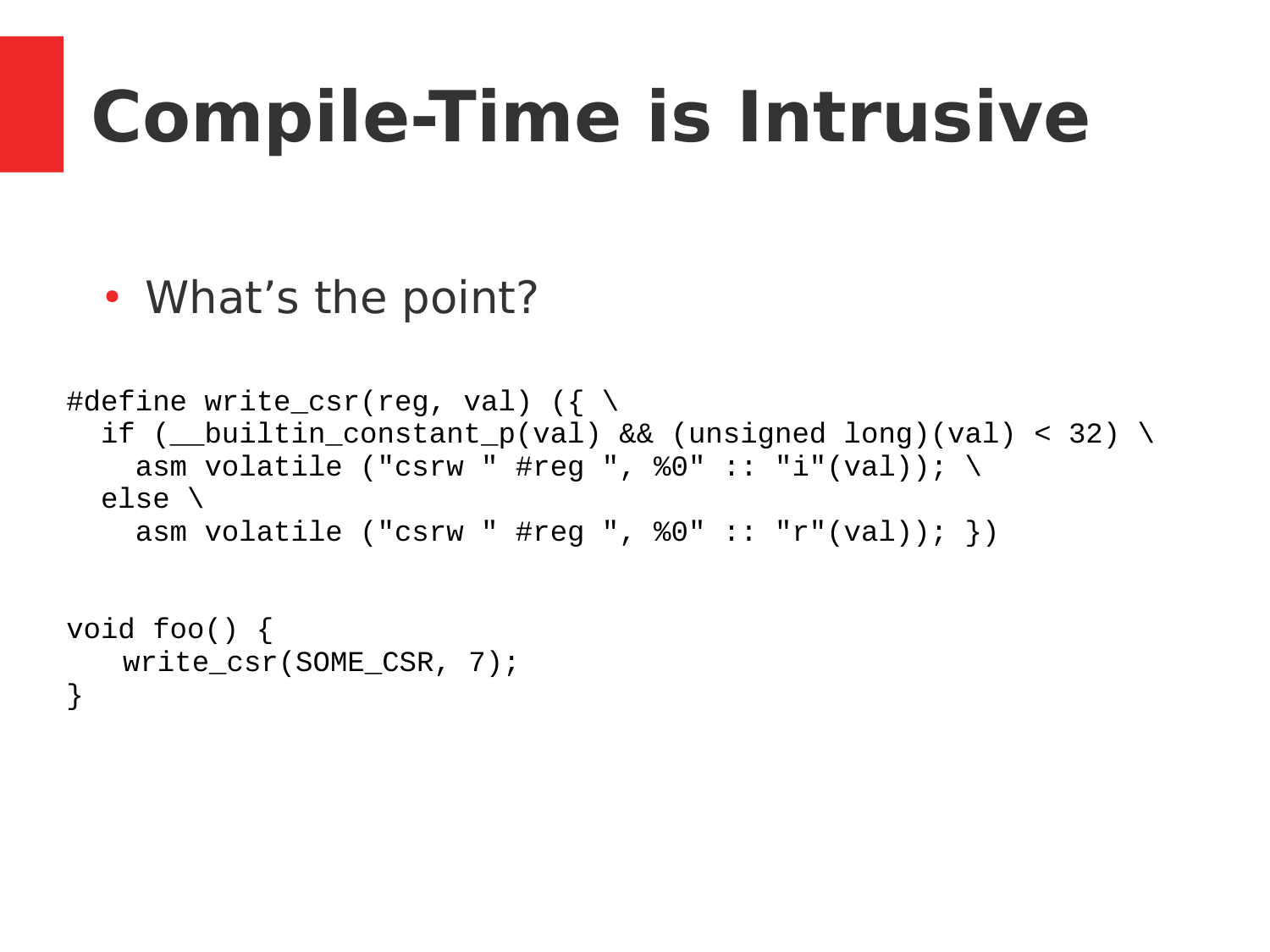• What's the point?

```
string myFormat(string fmt, int value);
```

```
auto f1(\text{string} \text{fmt}, \text{int} x) {
      return myFormat(fmt, x);
}
```

```
auto f2(int x) {
    return myFormat("x = %d", x);
}
```

```
auto f3(int x)( ) {
    return myFormat("x = %d", x);
}
```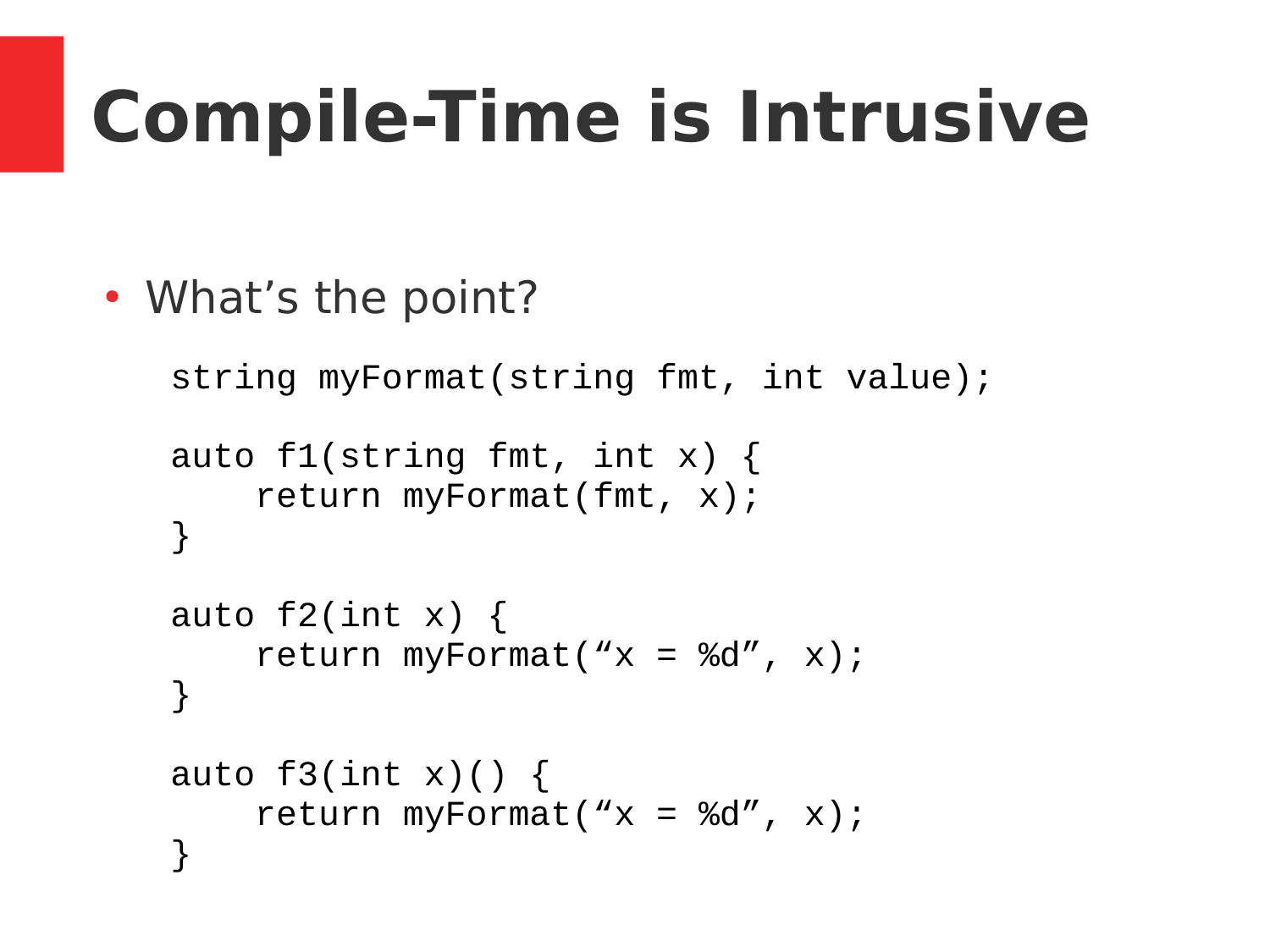- What's the point?
	- writefln!fmt(args) is now supported
	- We have to change all the call sites
	- How do you take advantage of this overload in generic code?
	- Still doesn't take advantage of compiletime knowledge of args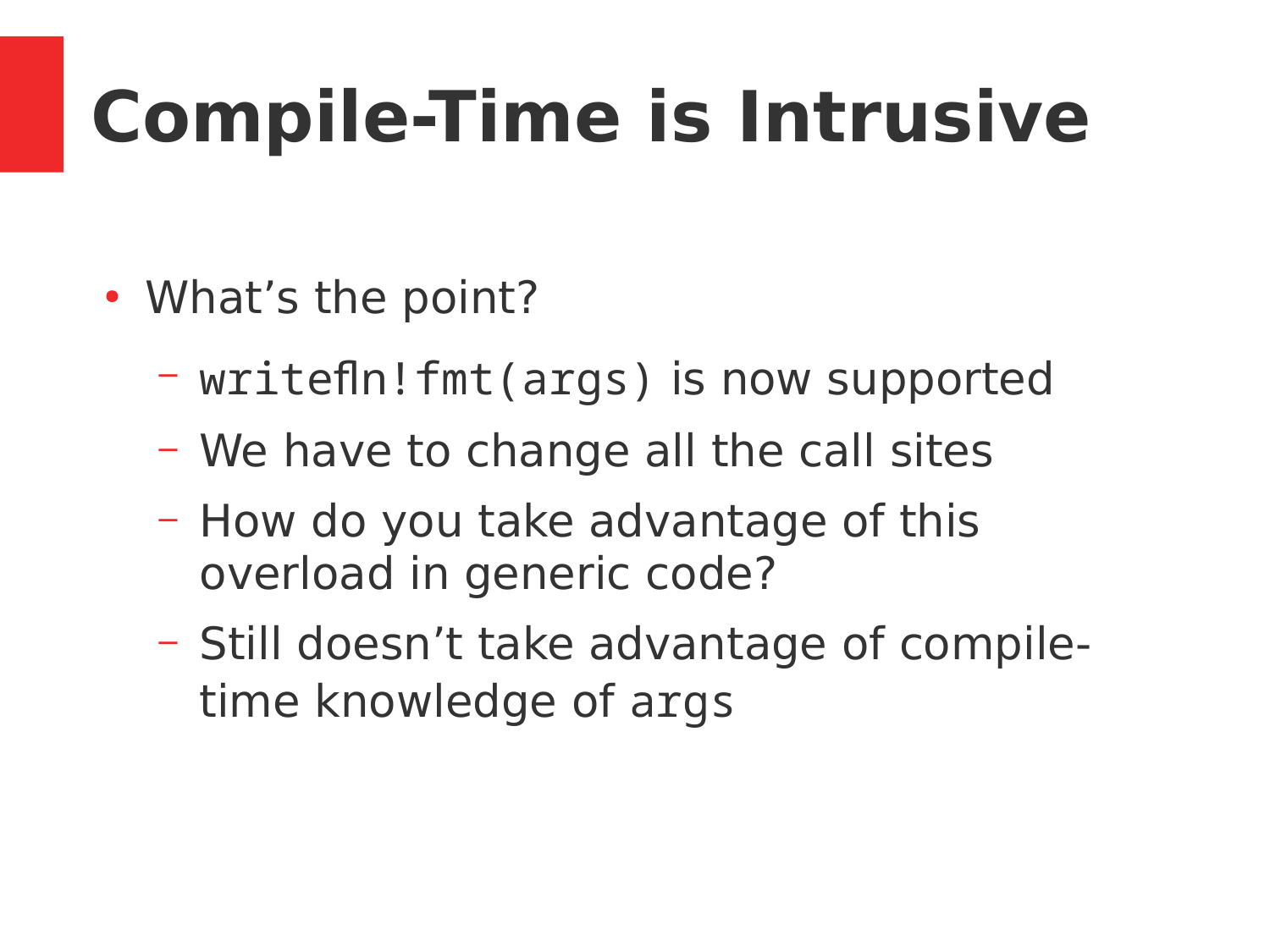- What's the point?
	- The writefln example is the best case scenario
		- If you take advantage of compile-time knowledge you get a bonus
		- Otherwise, things still work
	- Changes that start requiring an argument to be compile-time are even worse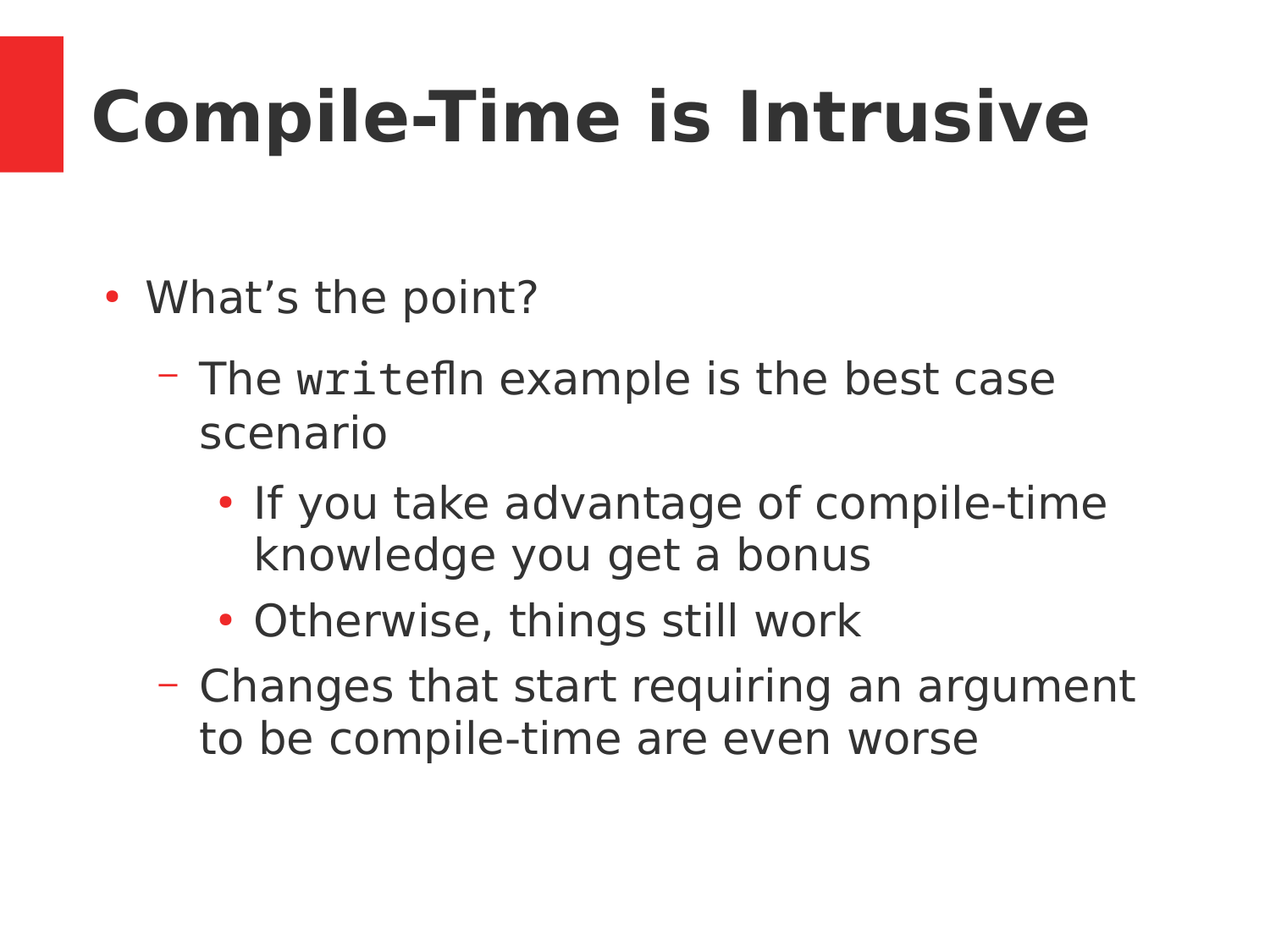- Solution 0: this is not a problem. That's just how the language works.
- Solution 1: go over all of the features and try to make them consistent with each other
	- Pros: if you can make it work, the users will be none the wiser
	- Cons: lots of work; I bet it will still leak
- Solution 2:
	- Share common infrastructure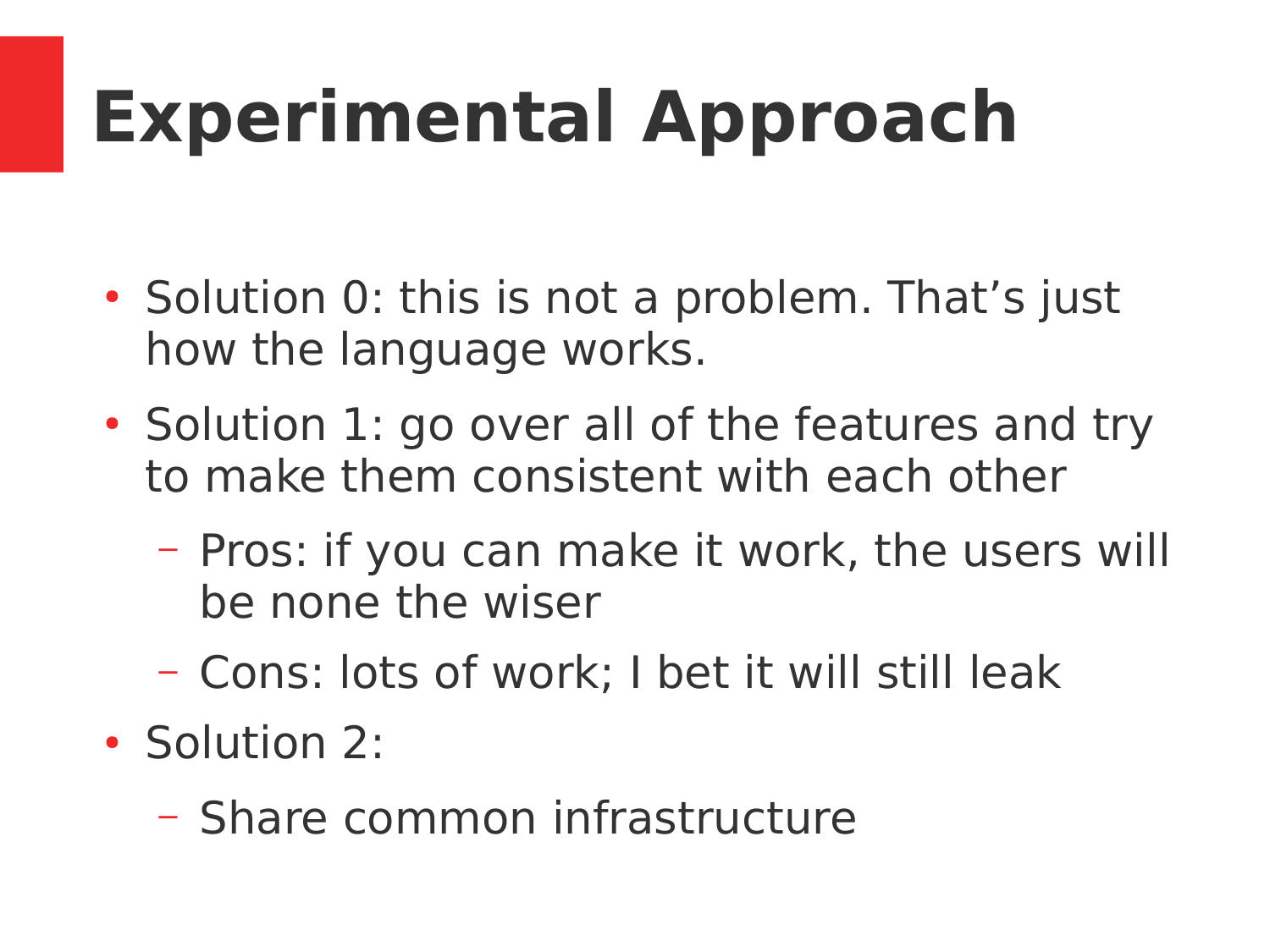• What's the type of this?

const  $x = 42$ ;

• What's the DMD output for this?

$$
const x = 42;
$$
  

$$
x = 7;
$$

– Error: cannot modify const expression x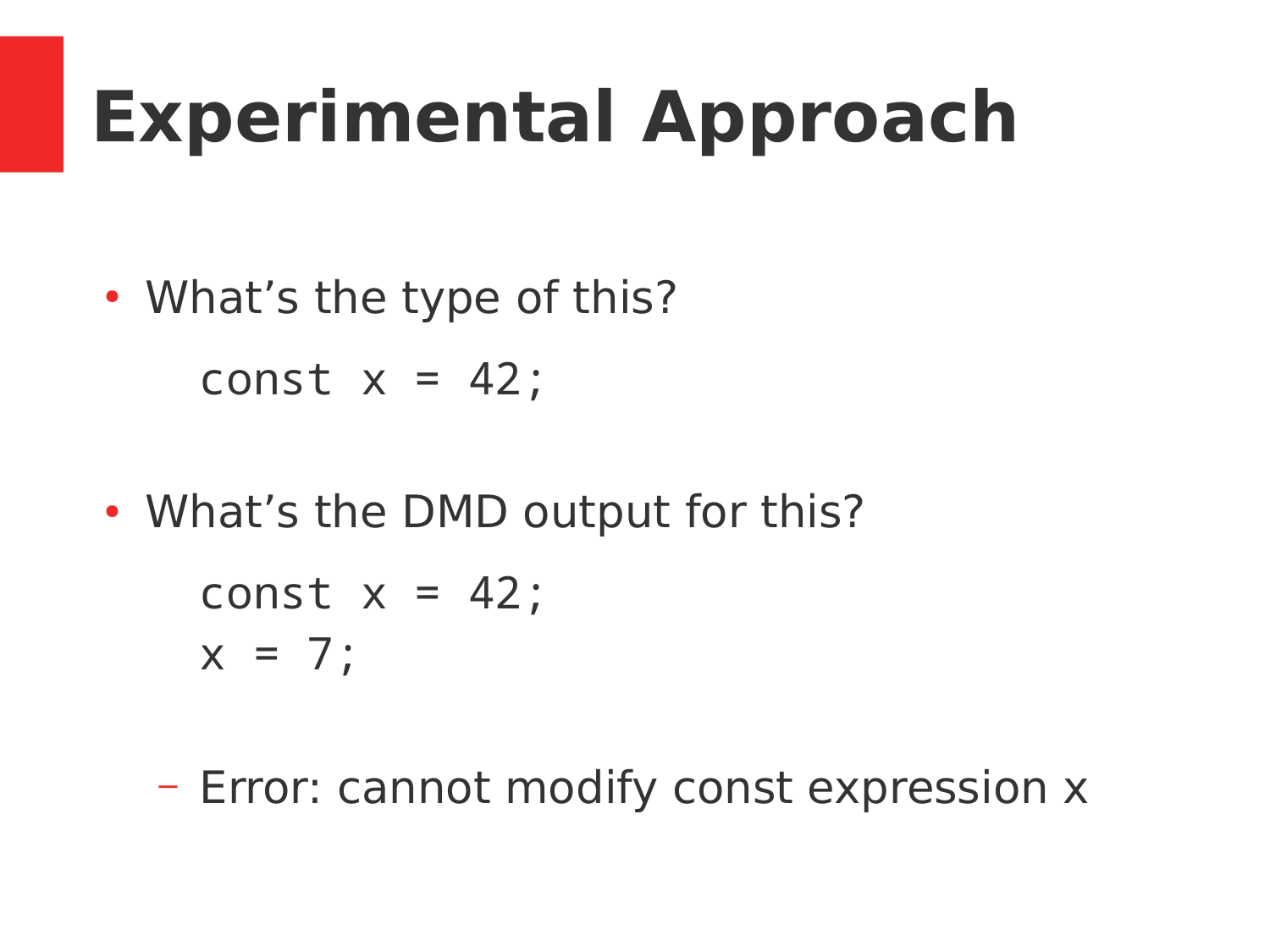• What's the type of this?

enum  $x = 42$ ;

• What's the DMD output for this?

enum  $x = 42$ ;  $x = 7$ ;

– Error: cannot modify constant x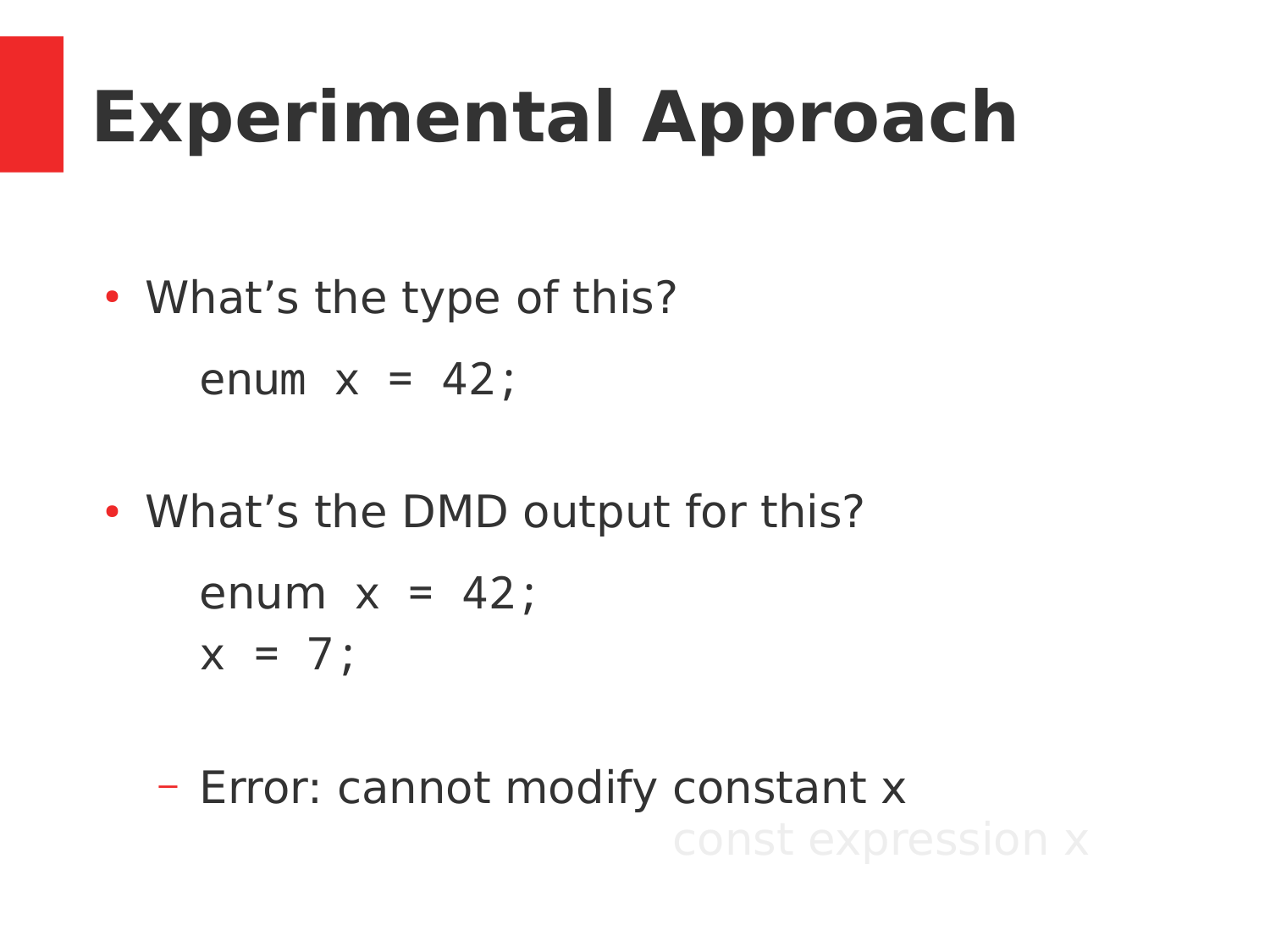- We are missing important information in the type of x
	- Constness
	- Compile-timeness
- How do we add the latter?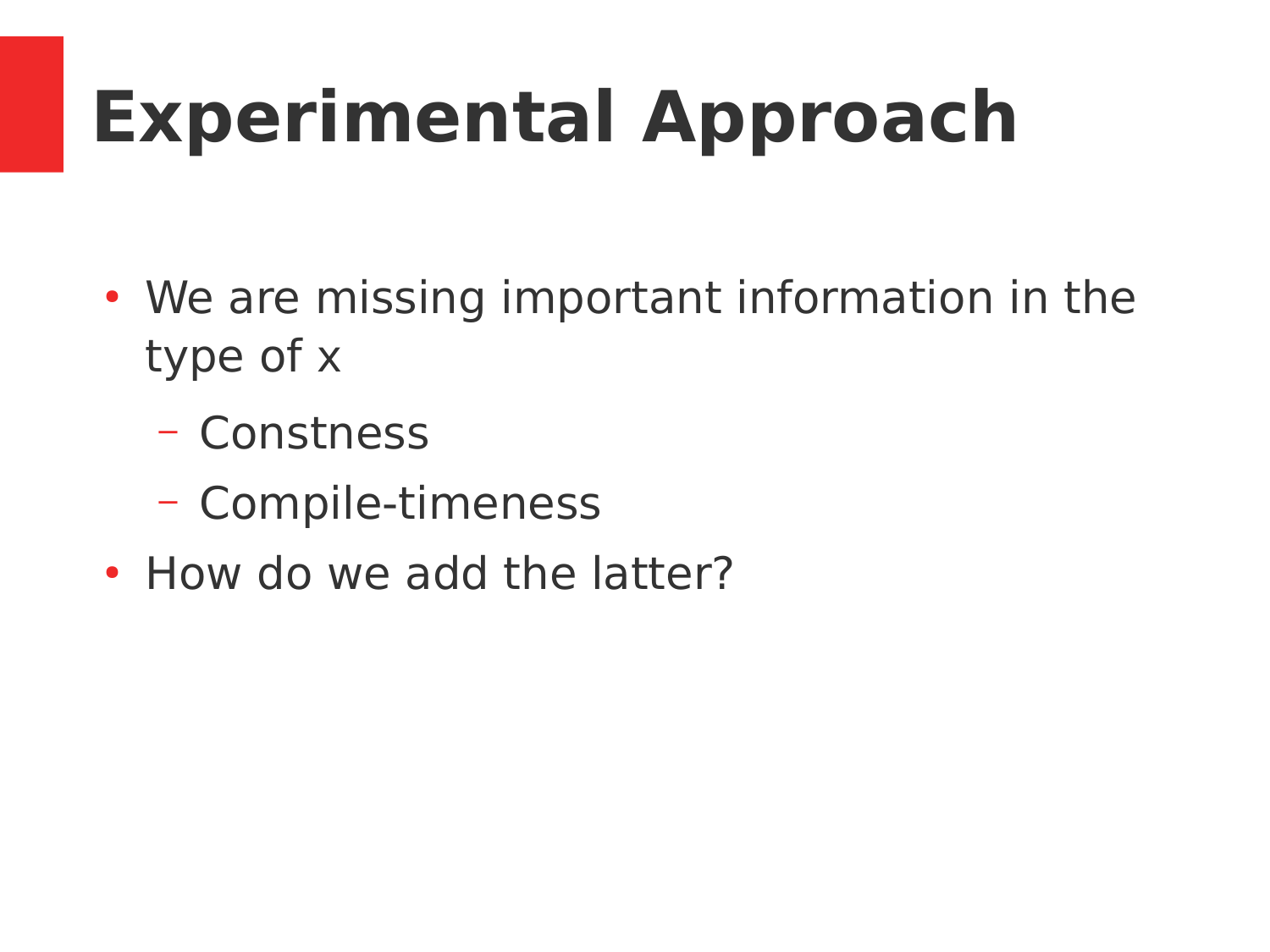- How do we declare a compile-time int?
	- We need a "compile-time" type qualifier
	- Let's go over the options:
		- compile\_time int  $x = 42$ ;
		- comptime int  $x = 42$ ;
		- #int  $x = 42$ ;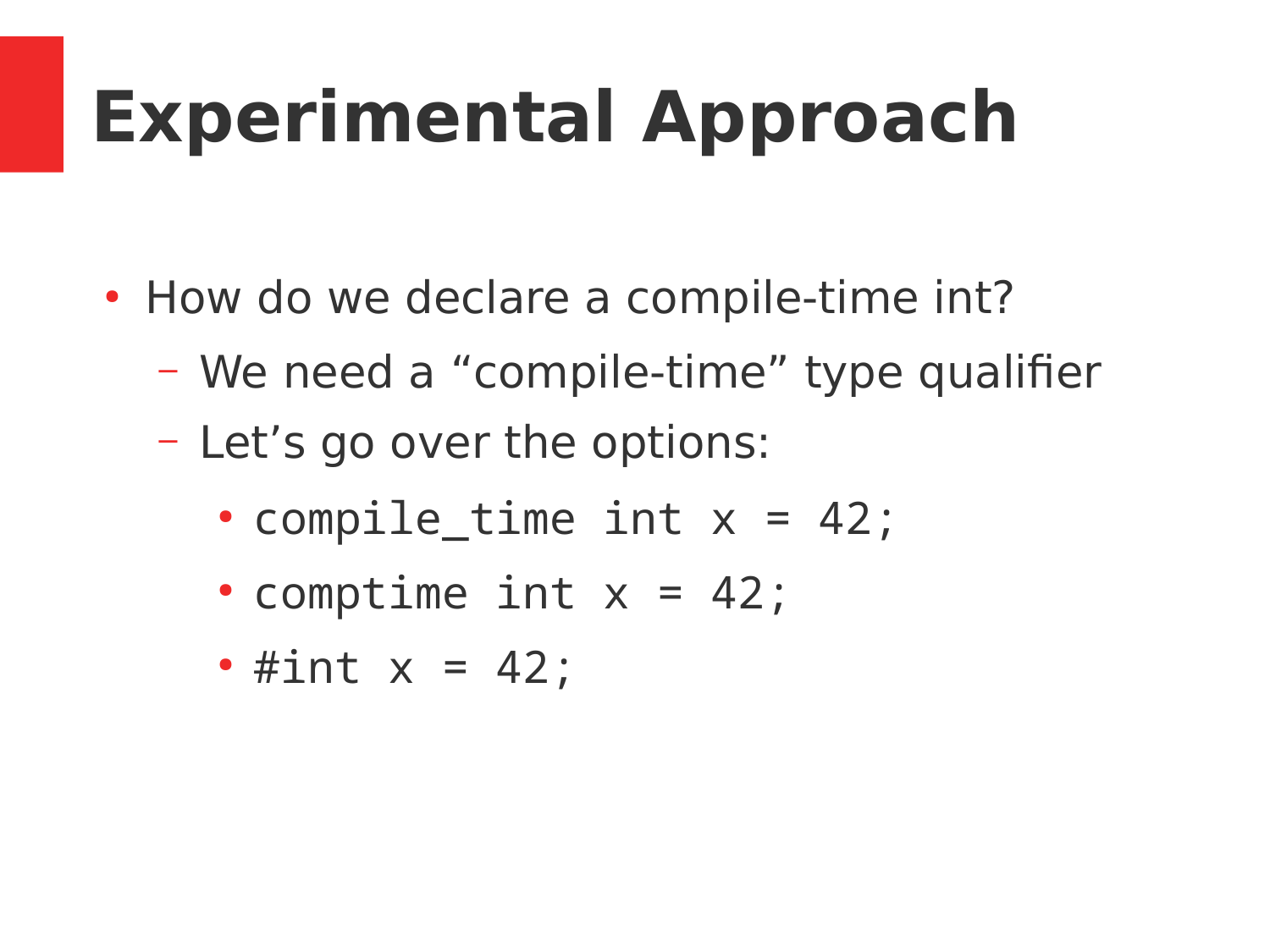• How do we declare an enum int?

$$
- \#const \times = 42;
$$

$$
-#immutable x = 42;
$$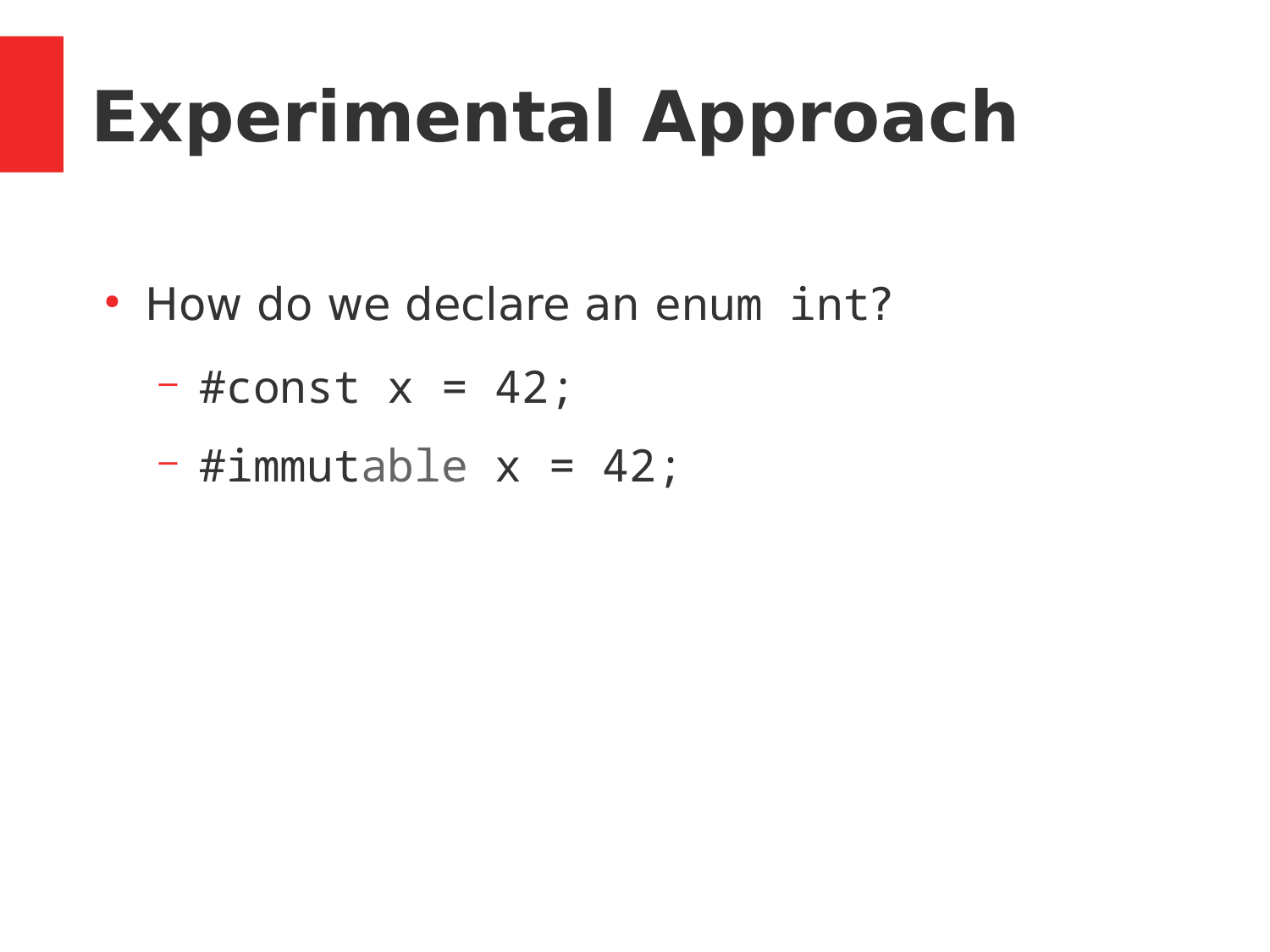- We can have a module-level mutable  $\#int x$ 
	- We just broke the AST/CTFE dichotomy
	- Example:

```
#string[] namesOfStuffUsed;
void foo(#ref f) {
  namesOfStuffUsed ~= f.fullyQualifiedName;
   ...
}
```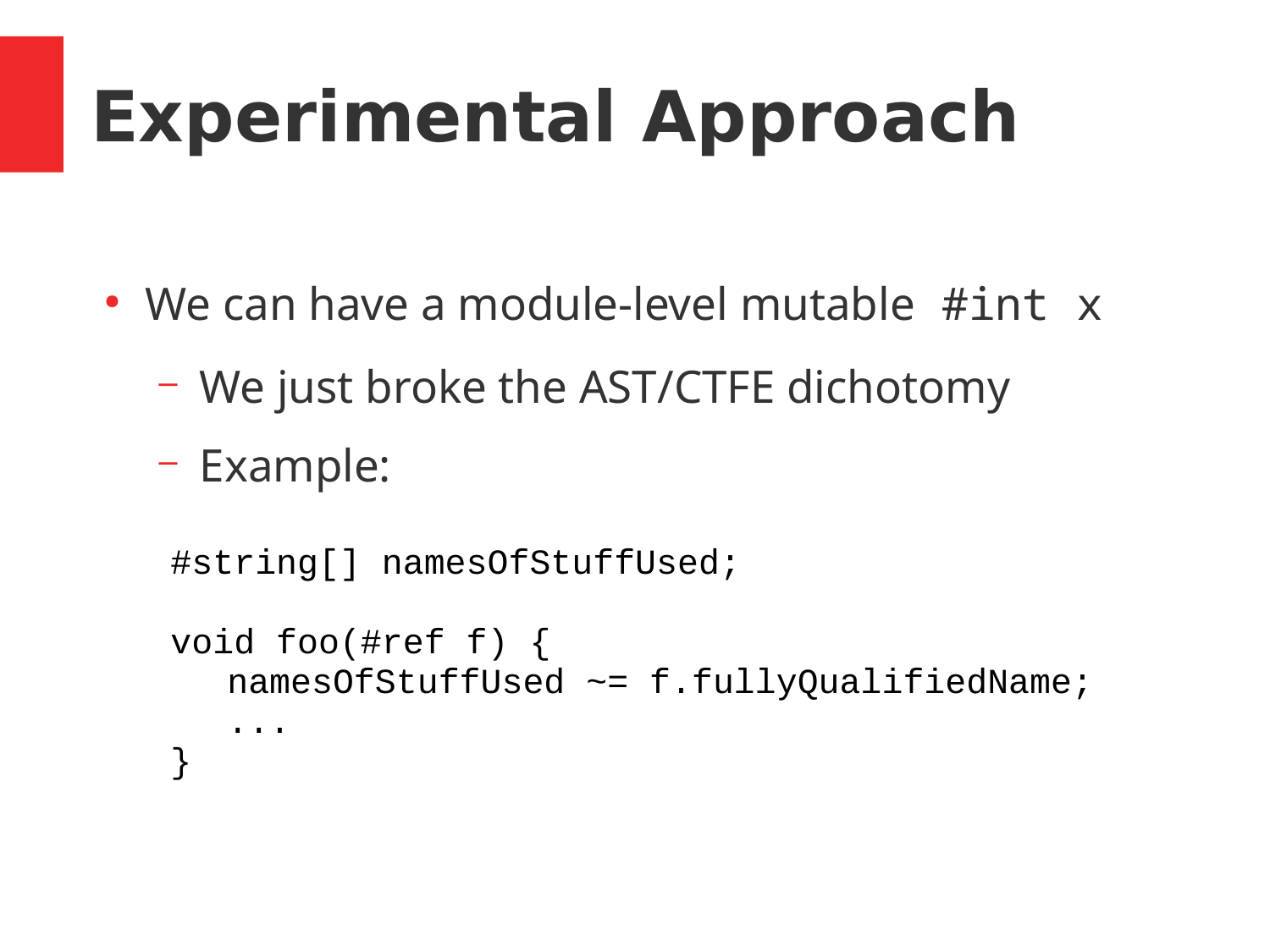- Compile-time statements
	- Prefixed with # to enforce compile-time execution
		- Example: #if(cond)
	- Unprefixed based on the type of cond?
		- No need to rely on the optimizer
- What about the scopes introduced by { } ?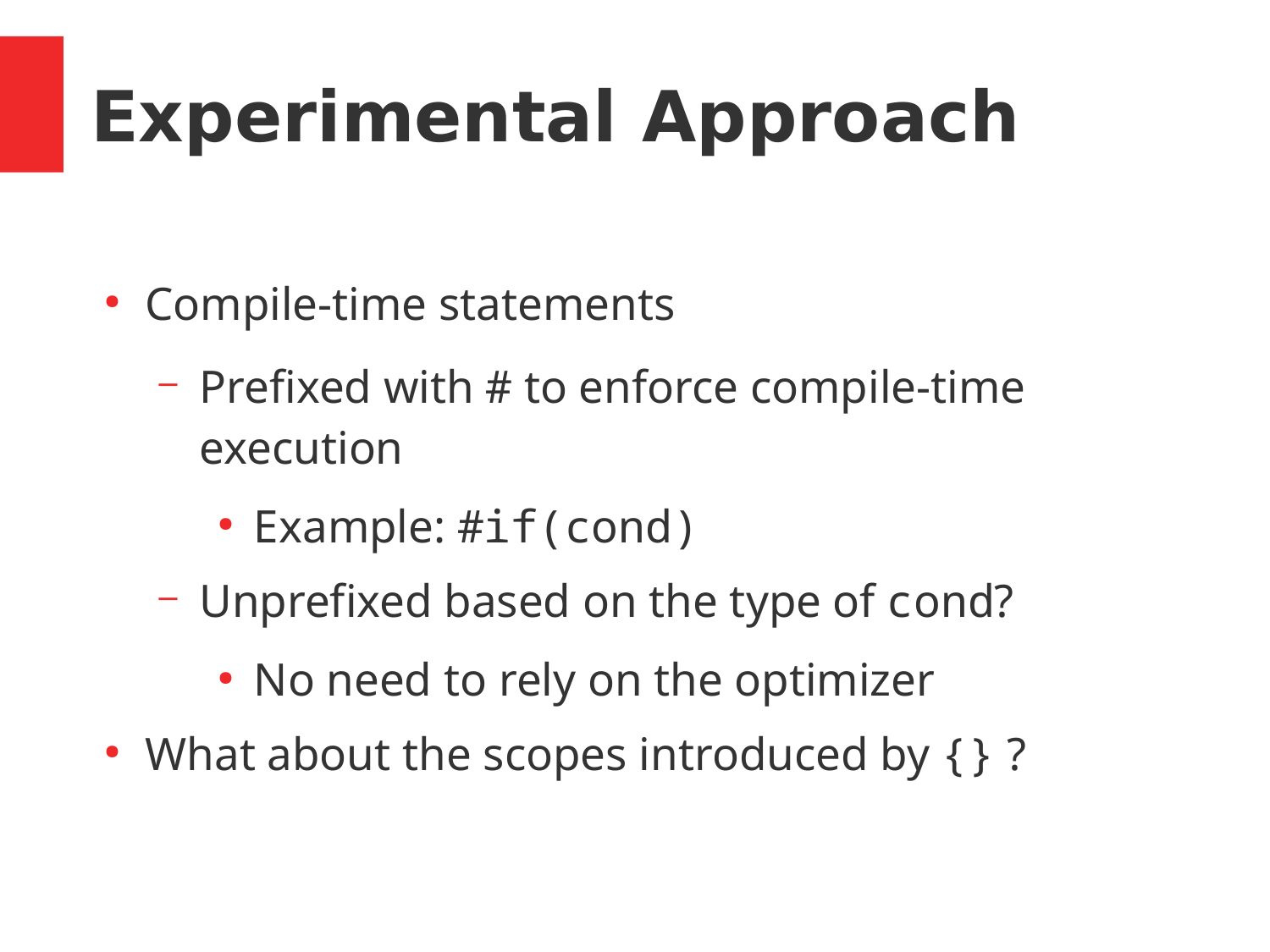- What about the scopes introduced by  $\{\}$  ?
	- Several possible approaches
	- Prototyping to see how each feels
	- Examples:
		- Contextual (is it a #statement?, etc.)
		- Special braces  $(\#\{\}$ , etc.)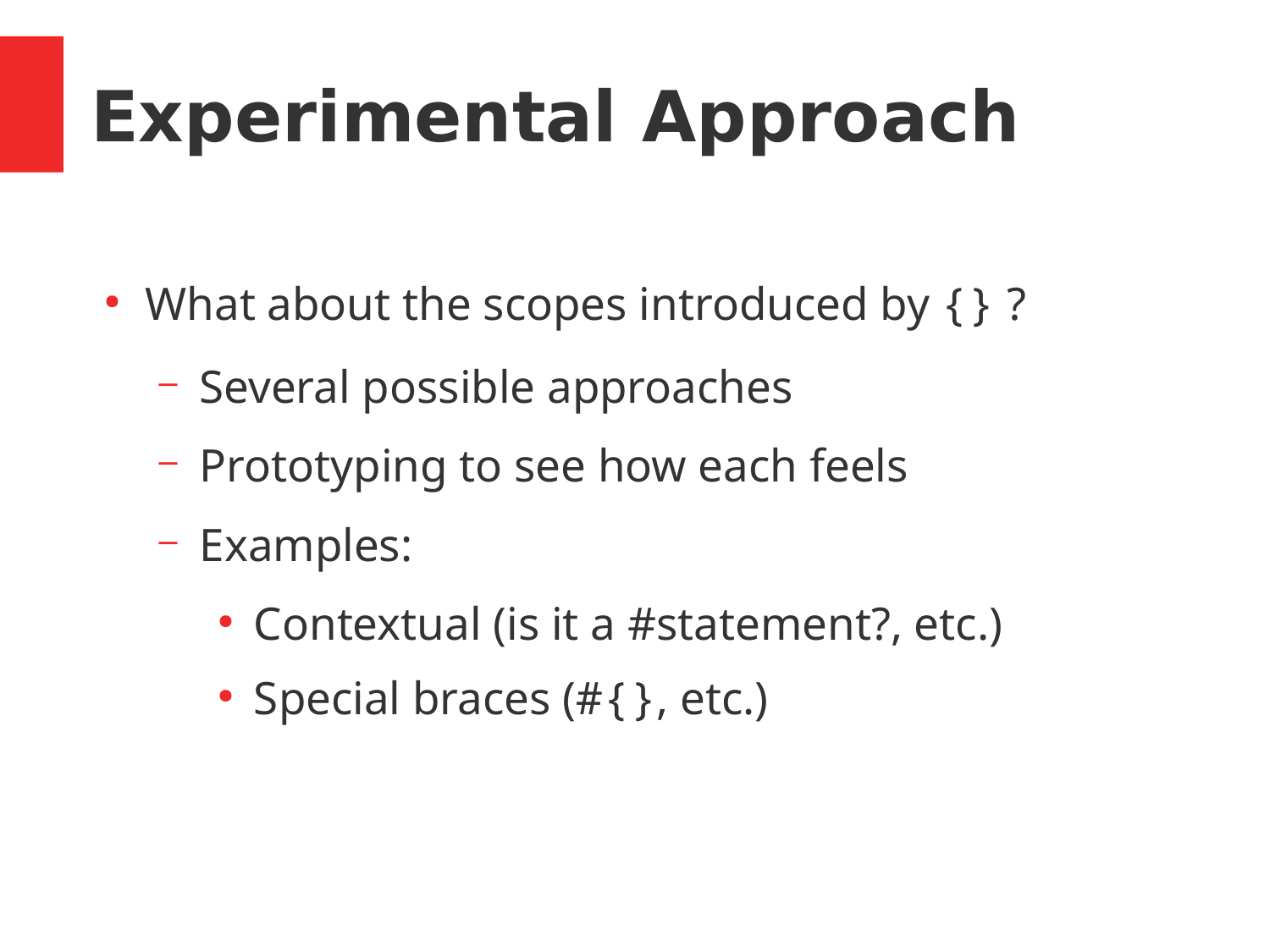- How do we declare function templates?
	- Old:
		- foo(int  $x$ )(int  $y$ );
	- New:
		- foo(#int  $x$ , int  $y$ );
- Gives a new meaning to UFCS
- No need to reorder:  $foo(A \ a, \ B \ b, \ C \ c)$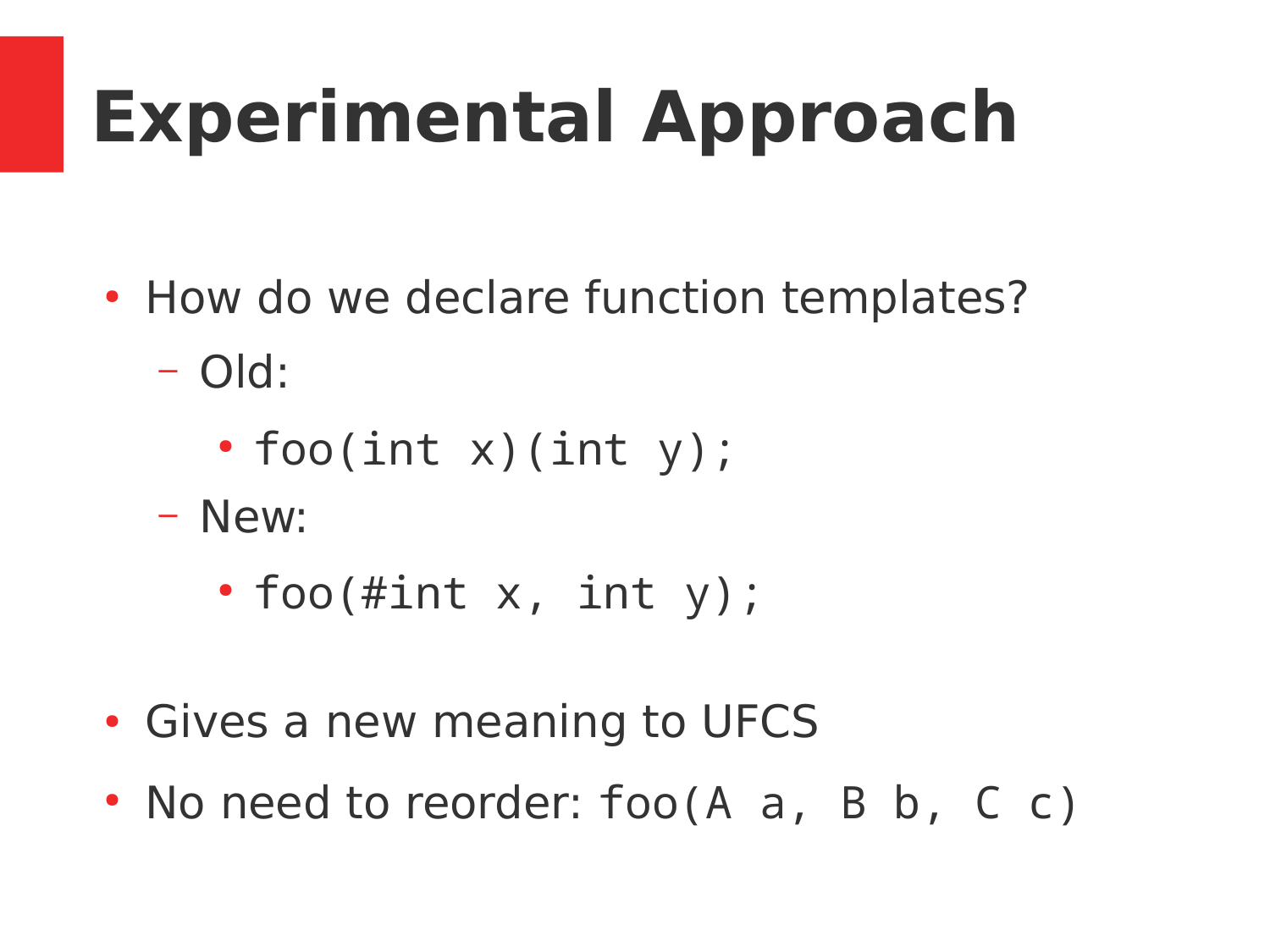- How do we declare function templates?
	- Old:
		- foo(int  $x$ )(int  $y$ );
	- New:
		- foo(#int  $x$ , int  $y$ );
- Gives a new meaning to UFCS
- No need to reorder: foo(A a, #B b, C c)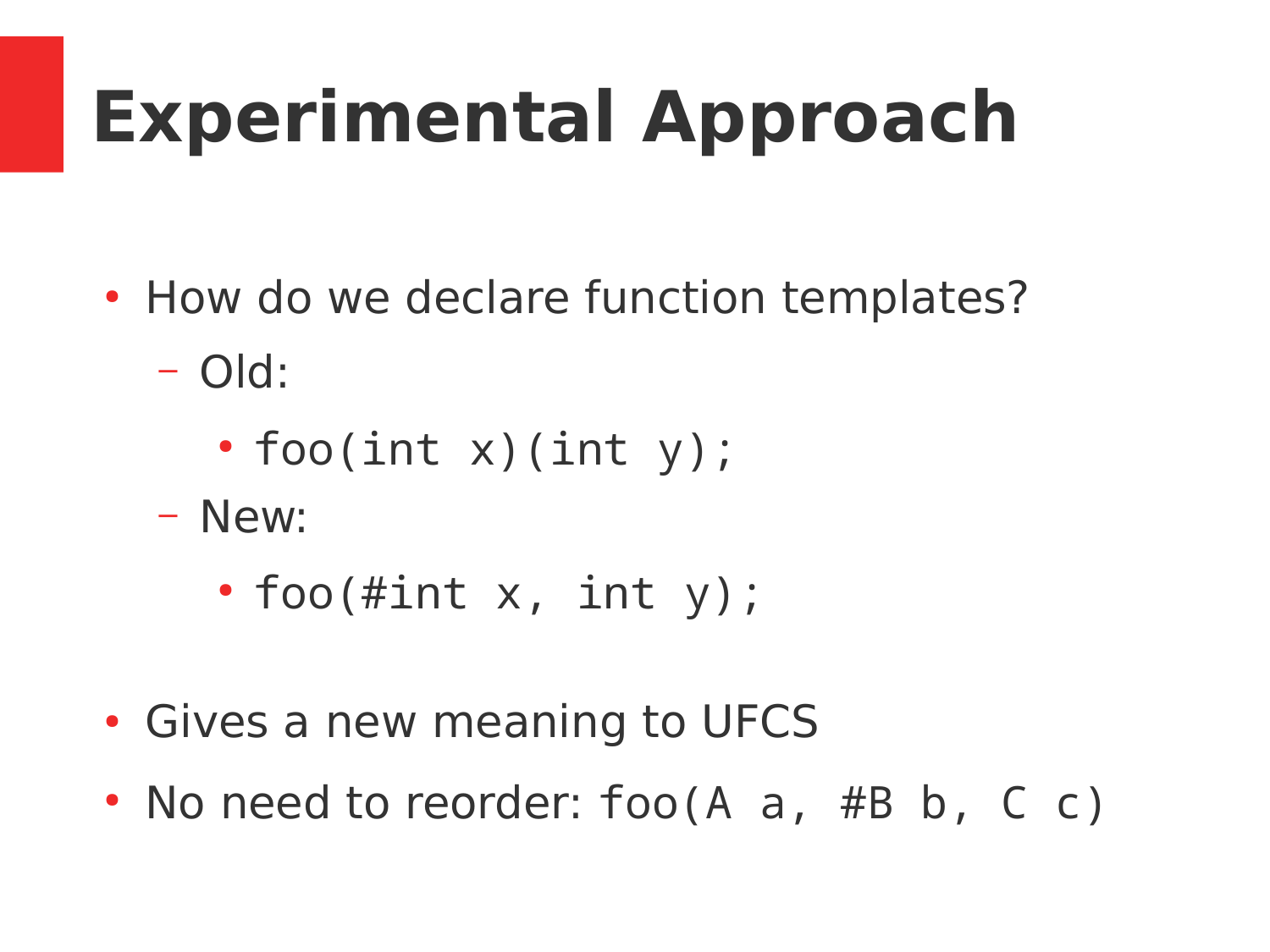- Again, what's the type of a template?
	- It's not "template", void, etc.
	- It's a #function
	- Exact type depends on the type of the parameters and return value
		- #int #function(#int)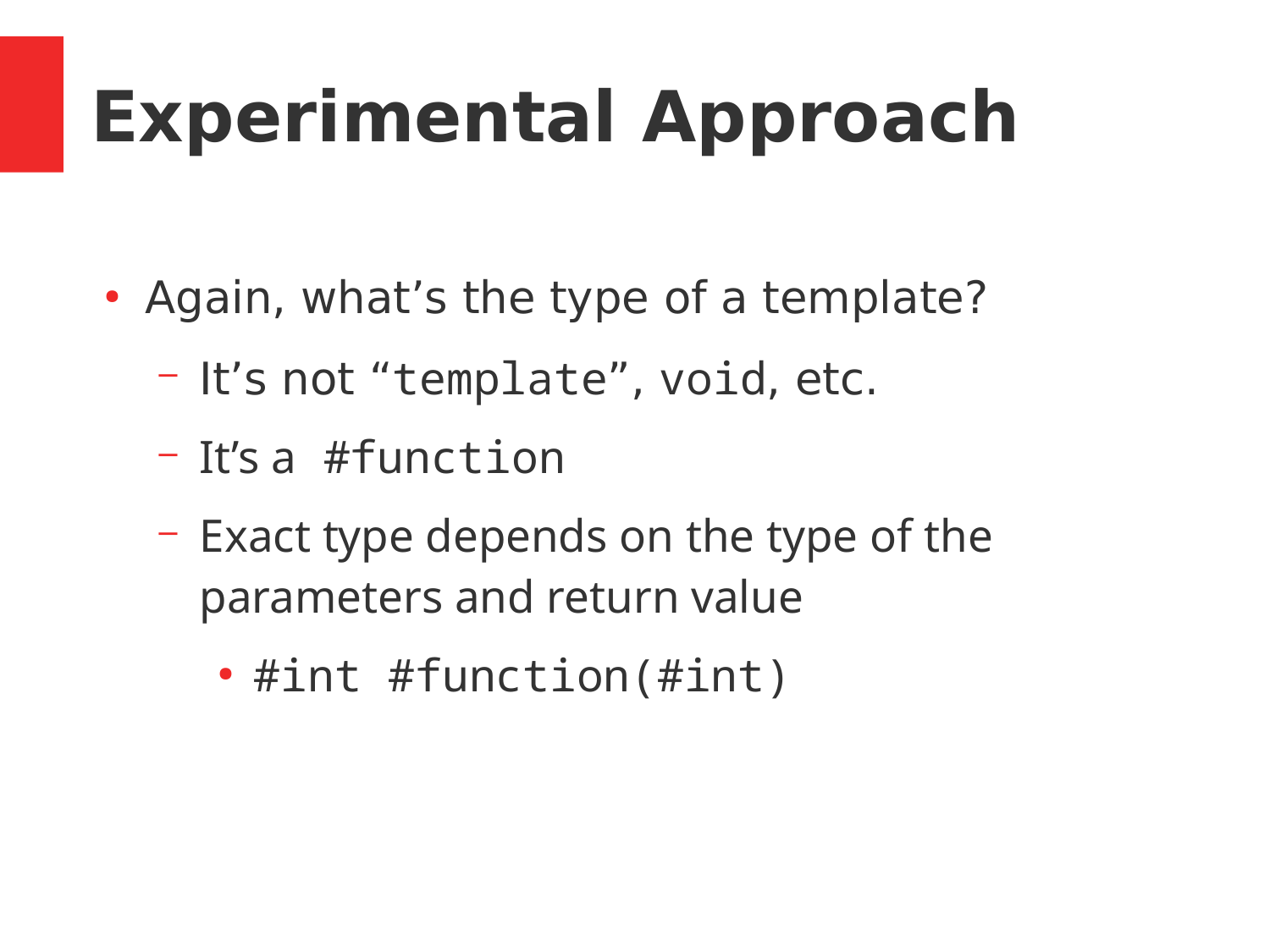- How do we declare struct templates?
	- Old and new (the hard way)

```
template S(int n) {
  struct S {
     int[n] buffer;
   }
}
                               auto S(\#int n) {
                                  struct S {
                                     int[n] buffer;
                                  }
                                  return S;
                               }
```
- Requires first class types
- Annoyingly verbose and opaque. Shorter form desirable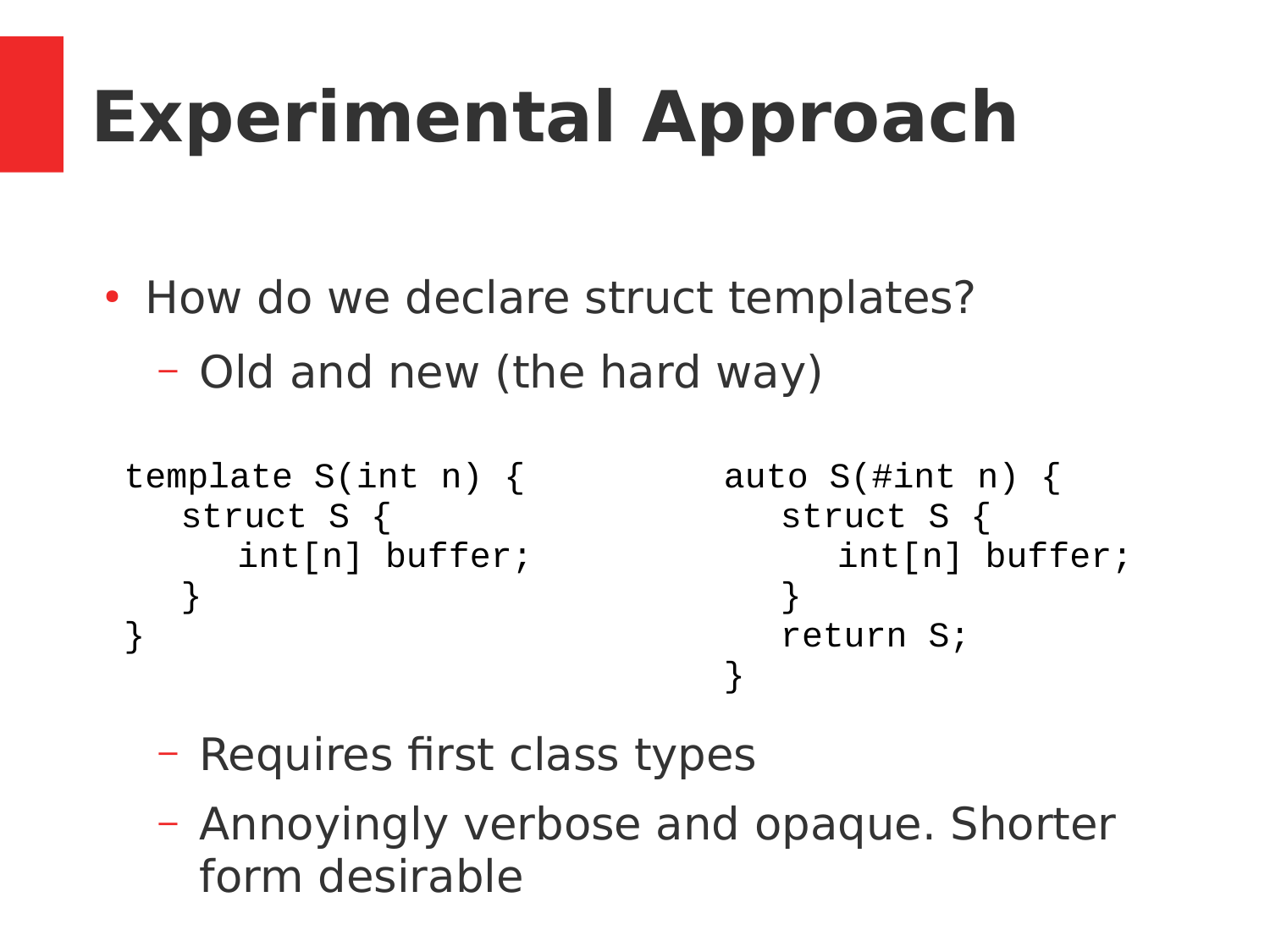- How do we declare struct templates?
	- Old and new (the hard easy way)

```
struct S(int) {
  int[n] buffer;
}
```

```
struct S(#int n) {
  int[n] buffer;
}
```
S!3 becomes S(3)

- Like Peano arithmetic
- Still a #function
- Non-pure #fun impacts type equality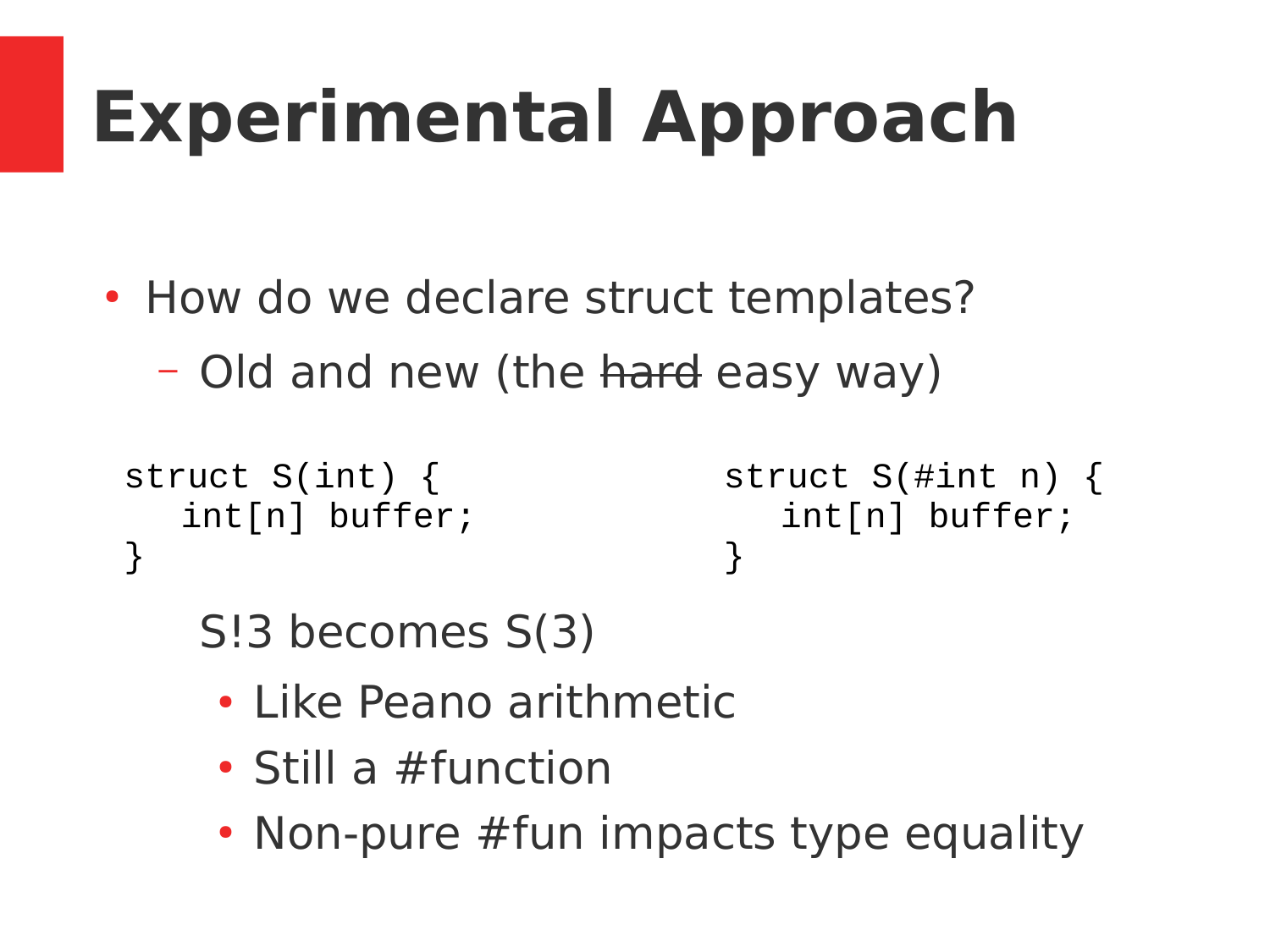- What about other #types?
	- First class types have types themselves
	- Old: void foo(T)();
	- New: void foo(#Type T);
		- Possibility to integrate typeof & RTTI? – #Type vs Type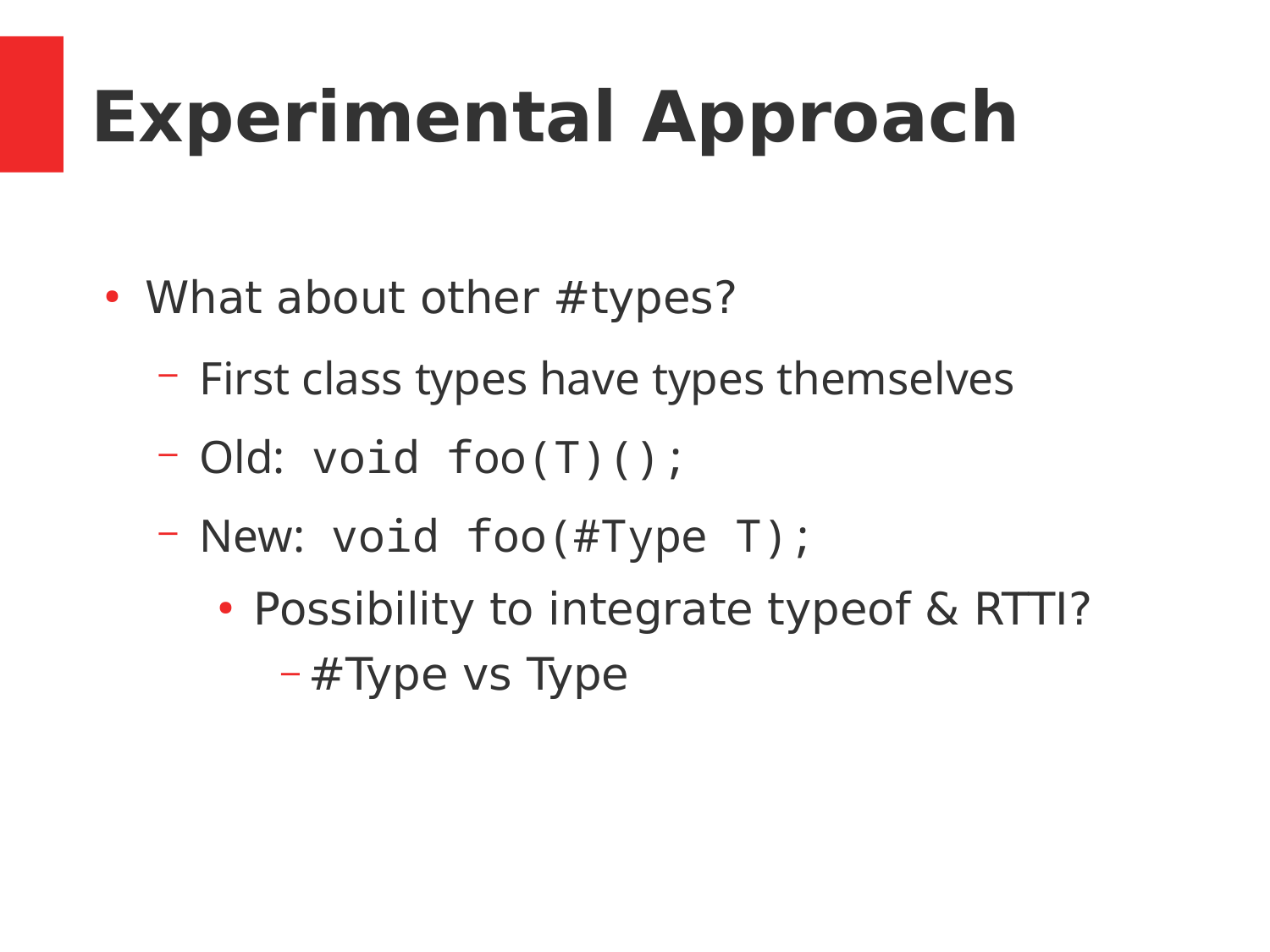- What about  $#type$  deduction?
	- Old: void foo(T)(T x);
	- Several possibilities:
		- Wildcards
			- Sparrow: @AnyType
			- $-$  ai: (a:  $$T, b: T$ )
		- Optional / implicit arguments
			- Might require relaxing optional arg rules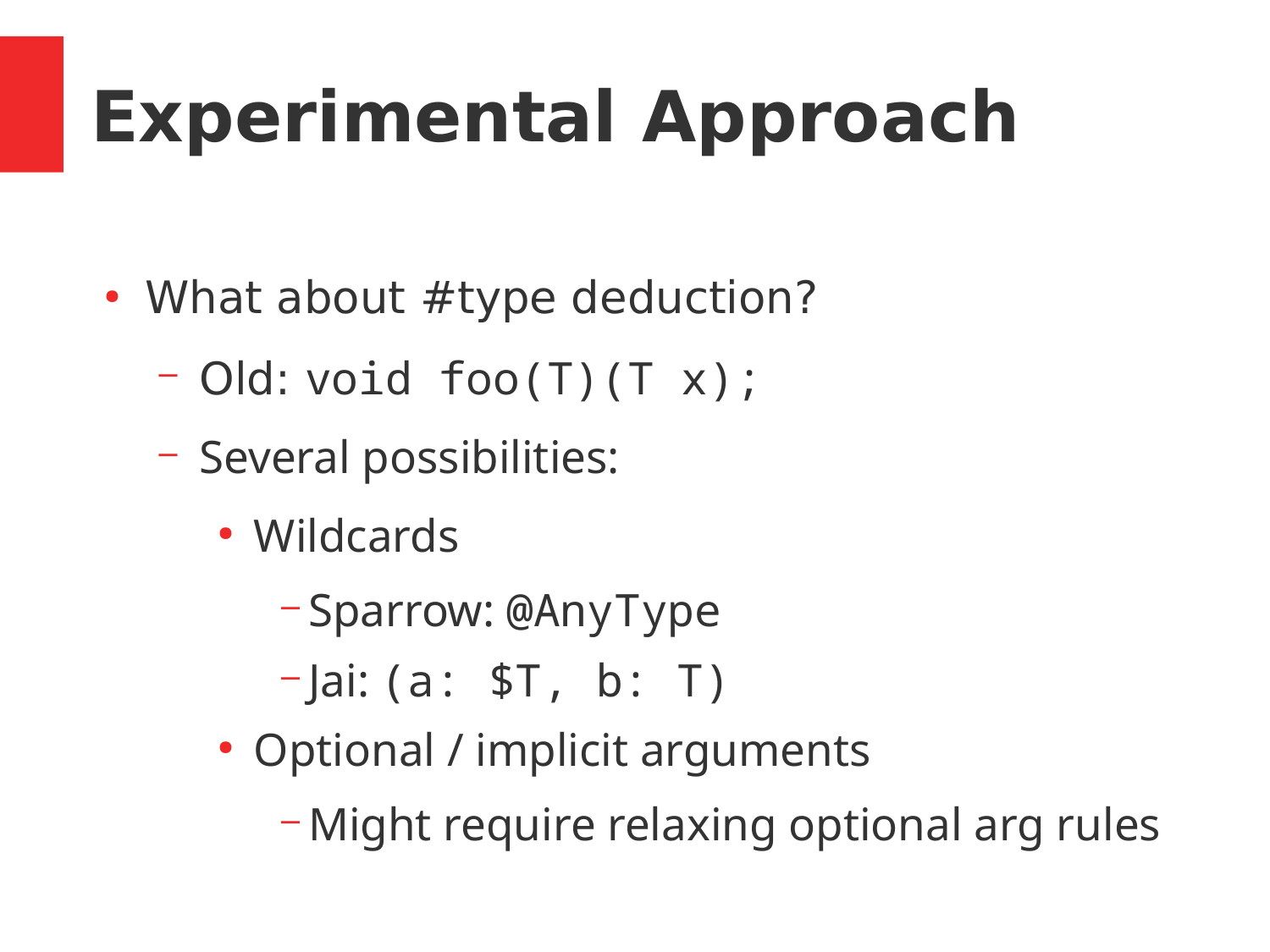- What about  $#$ too  $#$ many  $#$ pounds?
	- Putting # everywhere gets old fast
	- Lower #functions
		- void #foo(int x) {  $if(x)$  ... }
		- void #foo(#int x) {  $\#if(x)$  ... }
	- Helps answer what's CTFEable
		- Make it #fun, lower and do type checking
	- Use #rtFun() to force compile-time execution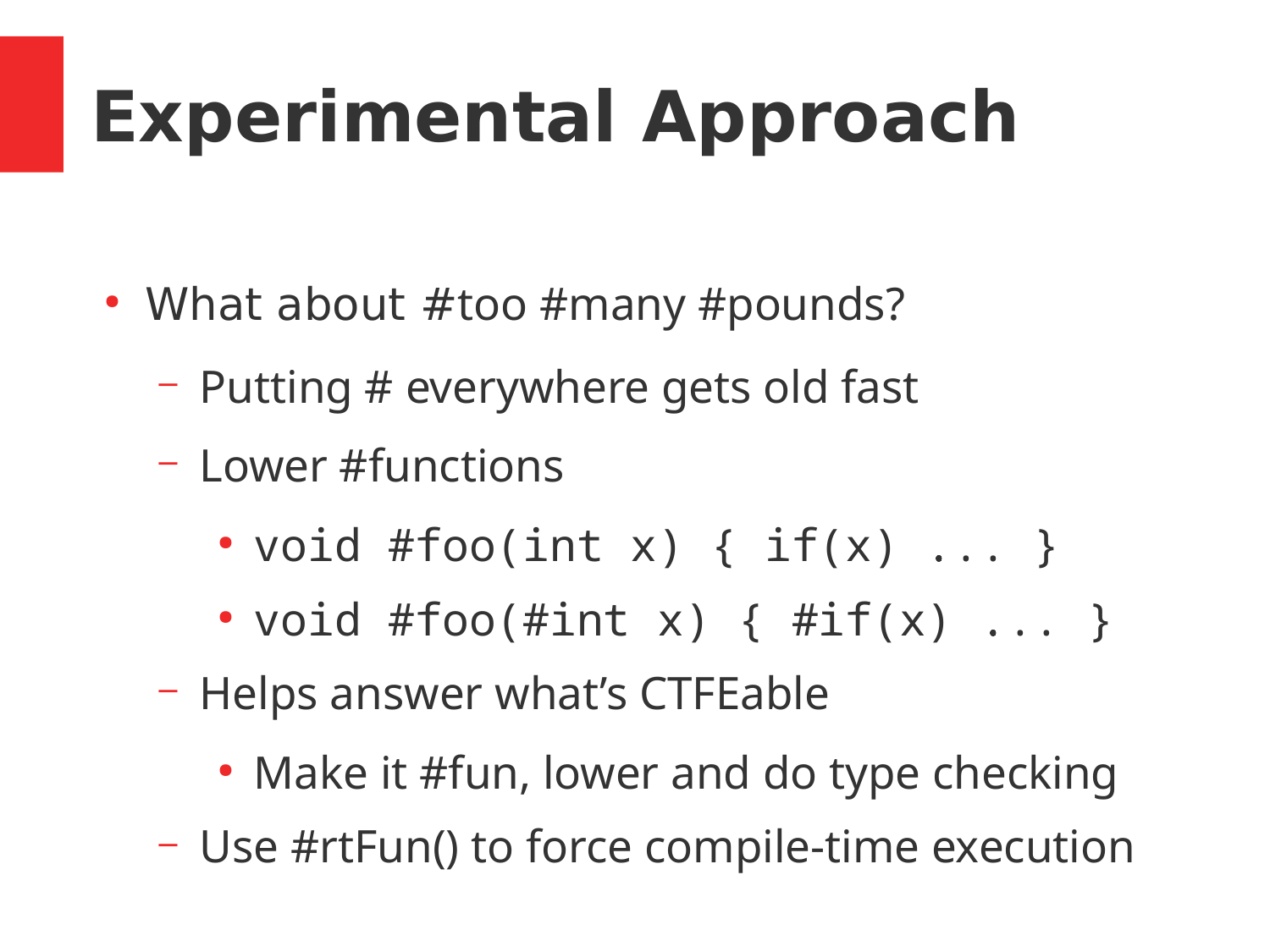• Semantics of a mixed template/CTFE model

```
void foo(#int x, int y)
\{\# \text{if}(\text{ctFun}(x)) rtFun(y);
}
```
- Like the struct long/short form equivalence
- Implicitly returns a runtime foo function that implicitly gets called with y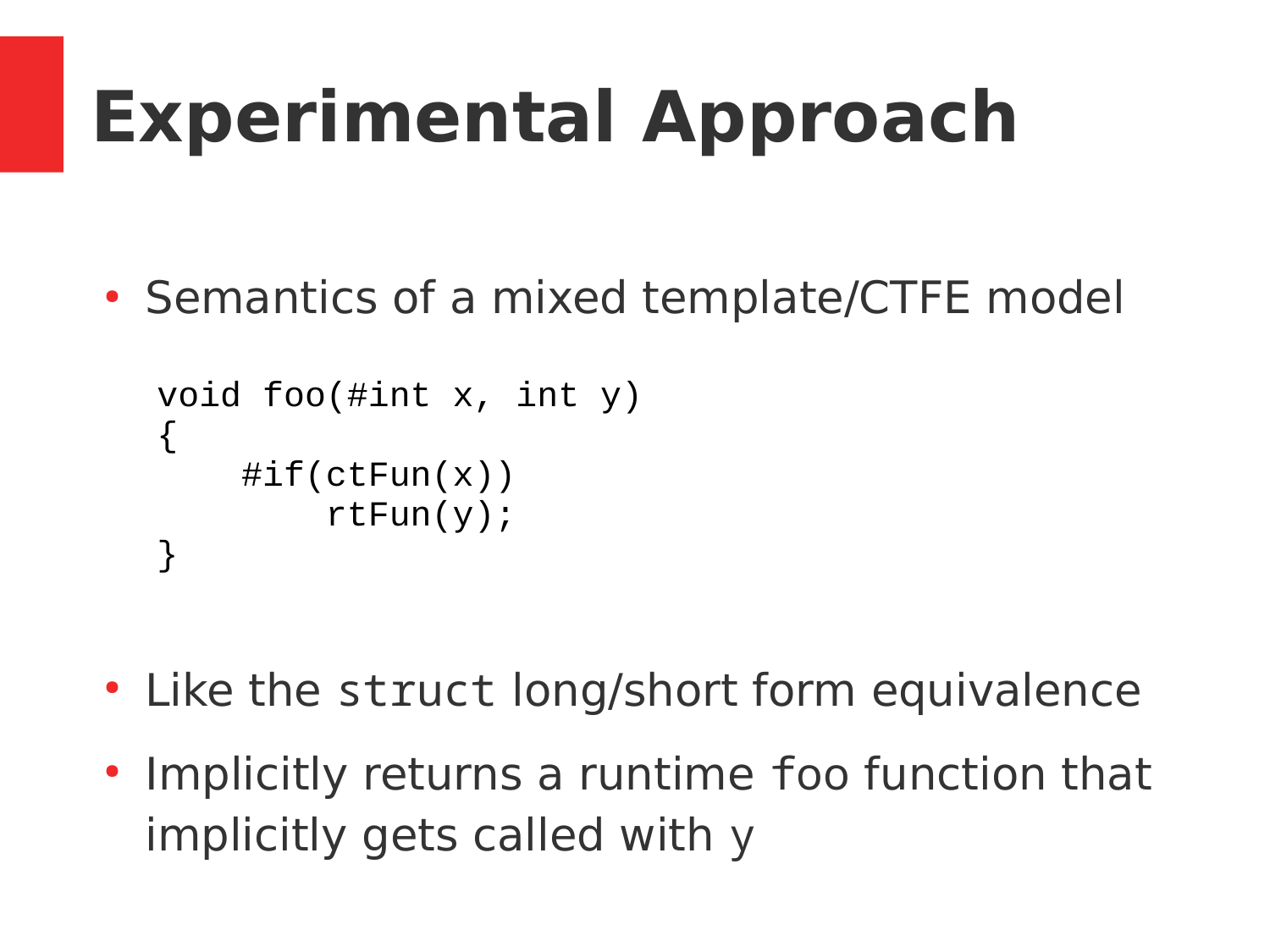- Lots of features could be subsumed by #functions
	- pragma(msg, str) => #writeln(str)
	- import("filename") => #read
	- $-$  traits  $\Rightarrow$  compile-time API
	- Overuse of string mixins
		- $\cdot$  mixin(parentName  $\sim$  "."  $\sim$ memberName);
		- getMember(parent, memberName);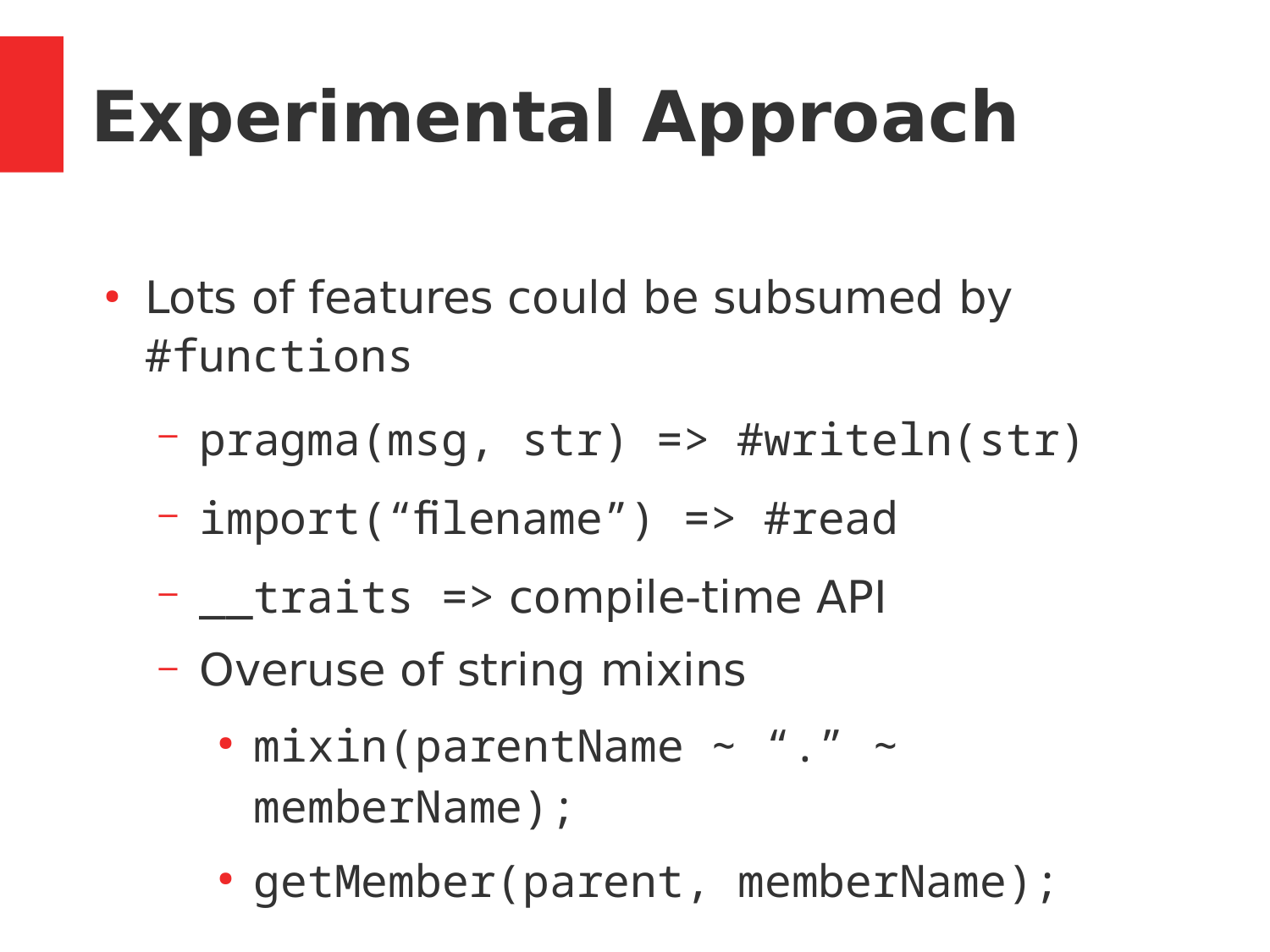# **Prior Art**

- I'm not aware of any language that explores quite this region of the design space
	- Sparrow
		- First order types, natural CTFE, etc.
		- Doesn't address AST/CTFE mismatch
	- Zig
		- Has the comptime syntax
		- comptime is not a type qualifier
	- Jai
		- $\cdot$  #run, \$matching, etc.